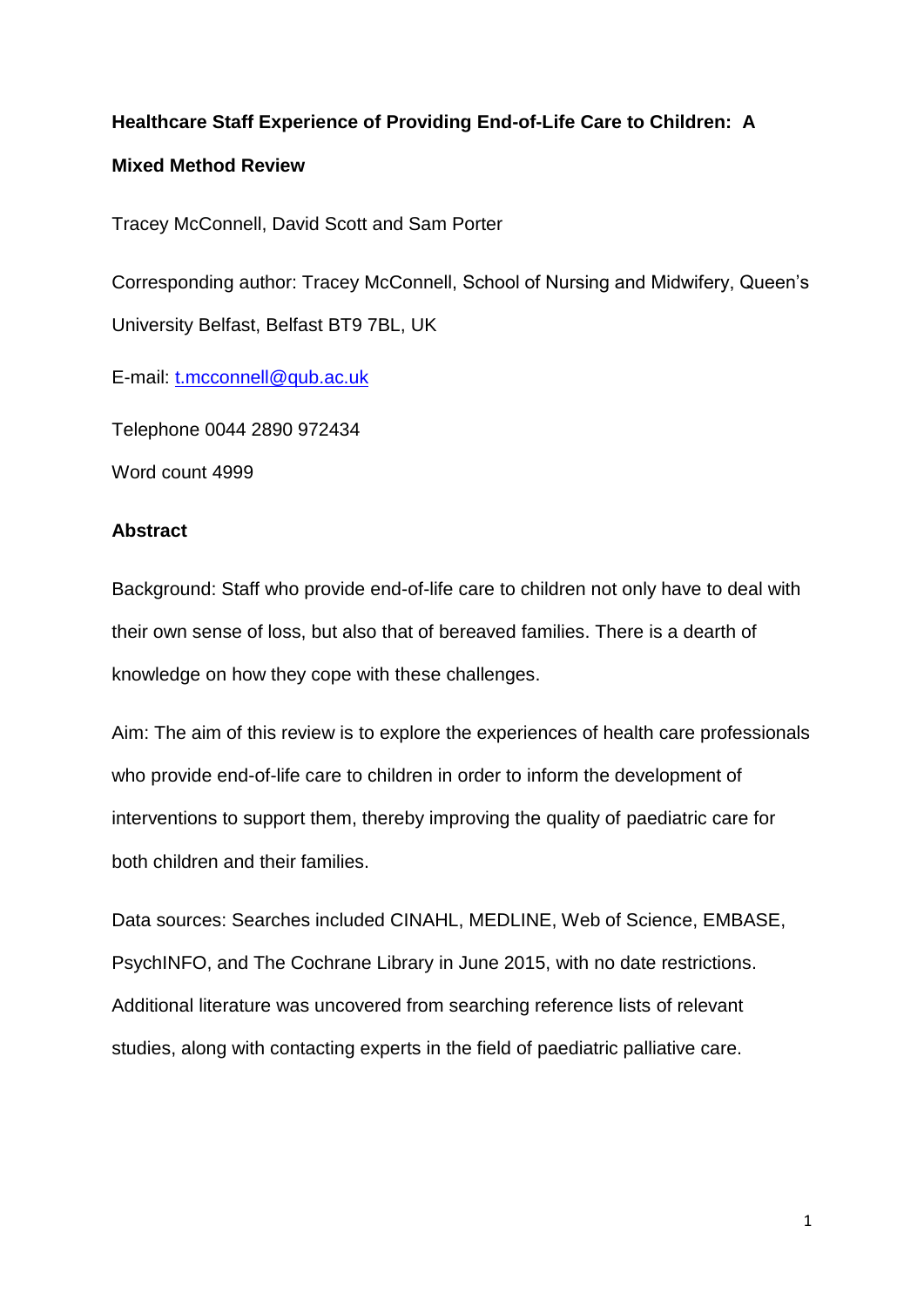Design: This was a systematic mixed studies review. Study selection, appraisal and data extraction were conducted by two independent researchers. Integrative thematic analysis was used to synthesise the data.

Results: The 16 qualitative, six quantitative, and eight mixed-method studies identified included healthcare professionals in a range of settings. Key themes identified rewards and challenges of providing end-of-life care to children, the impact on staff's personal and professional lives, coping strategies, and key approaches to help support staff in their role.

Conclusions: Education focusing on the unique challenges of providing end-of-life care to children and the importance of self-care, along with timely multidisciplinary debriefing are key strategies for improving healthcare staffs' experiences, and as such the quality of care they provide.

## Keywords

Healthcare staff, experience, end-of-life, children, mixed method review

#### **What is already known about the topic?**

- One of the leading causes of death among children is chronic conditions requiring end-of-life care
- The death of a young patient has a huge impact on the professional and personal lives of the healthcare professionals involved in their care
- There is a dearth of knowledge on how healthcare professionals cope with the challenges of paediatric palliative care

#### **What this paper adds?**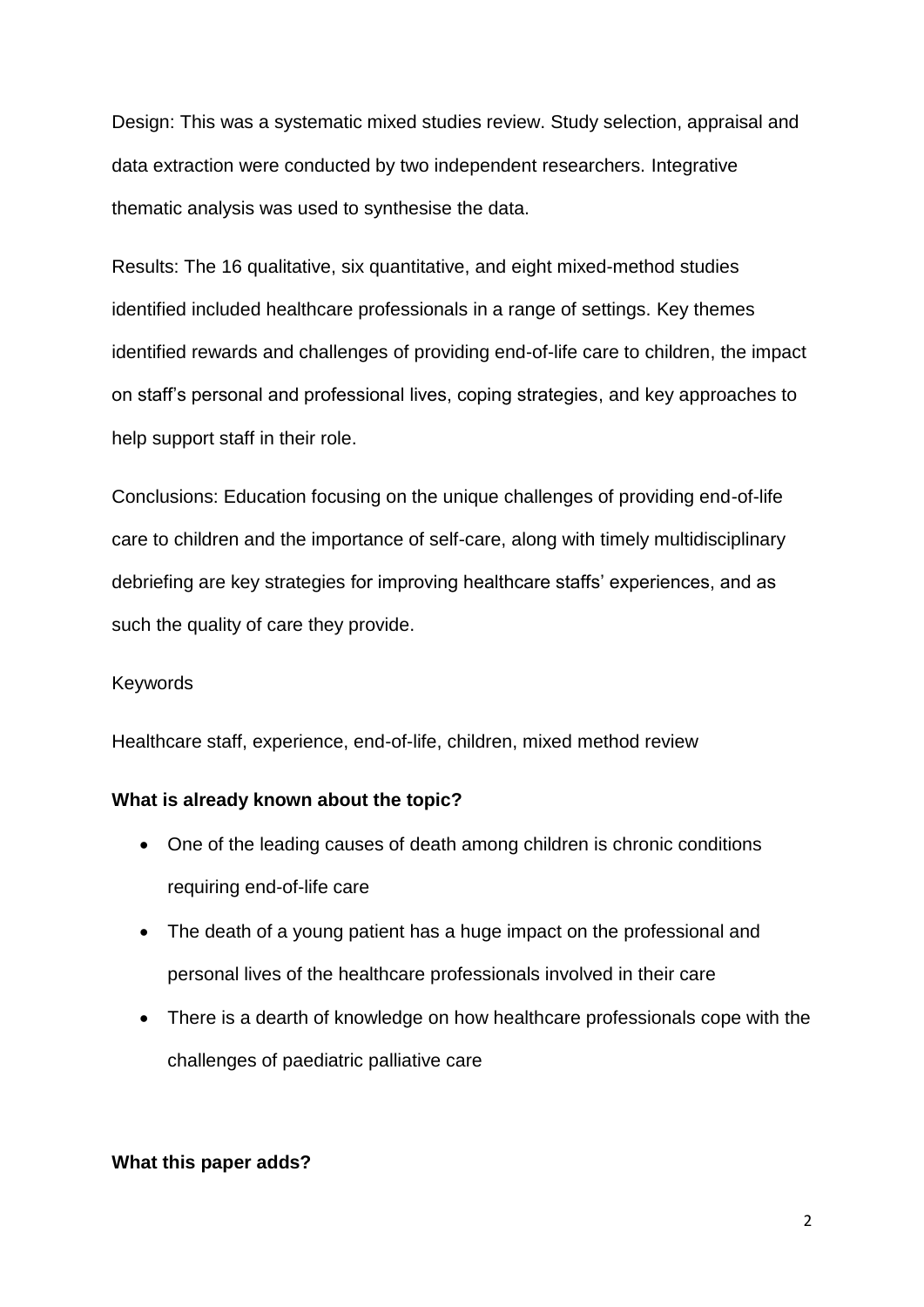- This review identified staff rewards as well as challenges when providing endof-life care to children
- A wide range of healthcare staff feared grieving in public
- Finding meaning, closure, and practicing self-care were important strategies for helping staff cope with the death of a young patient

# **Implications for practice, theory or policy**

- This review highlights the need for healthcare organisations to support and care for staff who provide end-of-life care to children, through the provision of ongoing paediatric palliative care education and timely multidisciplinary debriefing
- Effective models of multidisciplinary working and co-ordination of services are important for mitigating the stress experienced by healthcare professionals when providing end-of-life care to children
- The experiences of doctors and support staff providing end-of-life care to children are areas requiring further research, along with experiences encountered within the hospice setting

## **Introduction**

The death of a child is considered unthinkable in Western culture, with the general belief that children will always outlive their parents. <sup>1</sup> However, over 3,000 babies younger than one, and over 2,000 children and young people aged between one and 19 died in the United Kingdom during 2012. One of the leading causes of death were chronic conditions.<sup>2</sup> On a global scale, 160,000 cancer diagnoses were made in children under the age of 15, and caused 90,000 deaths every year. <sup>3</sup> However,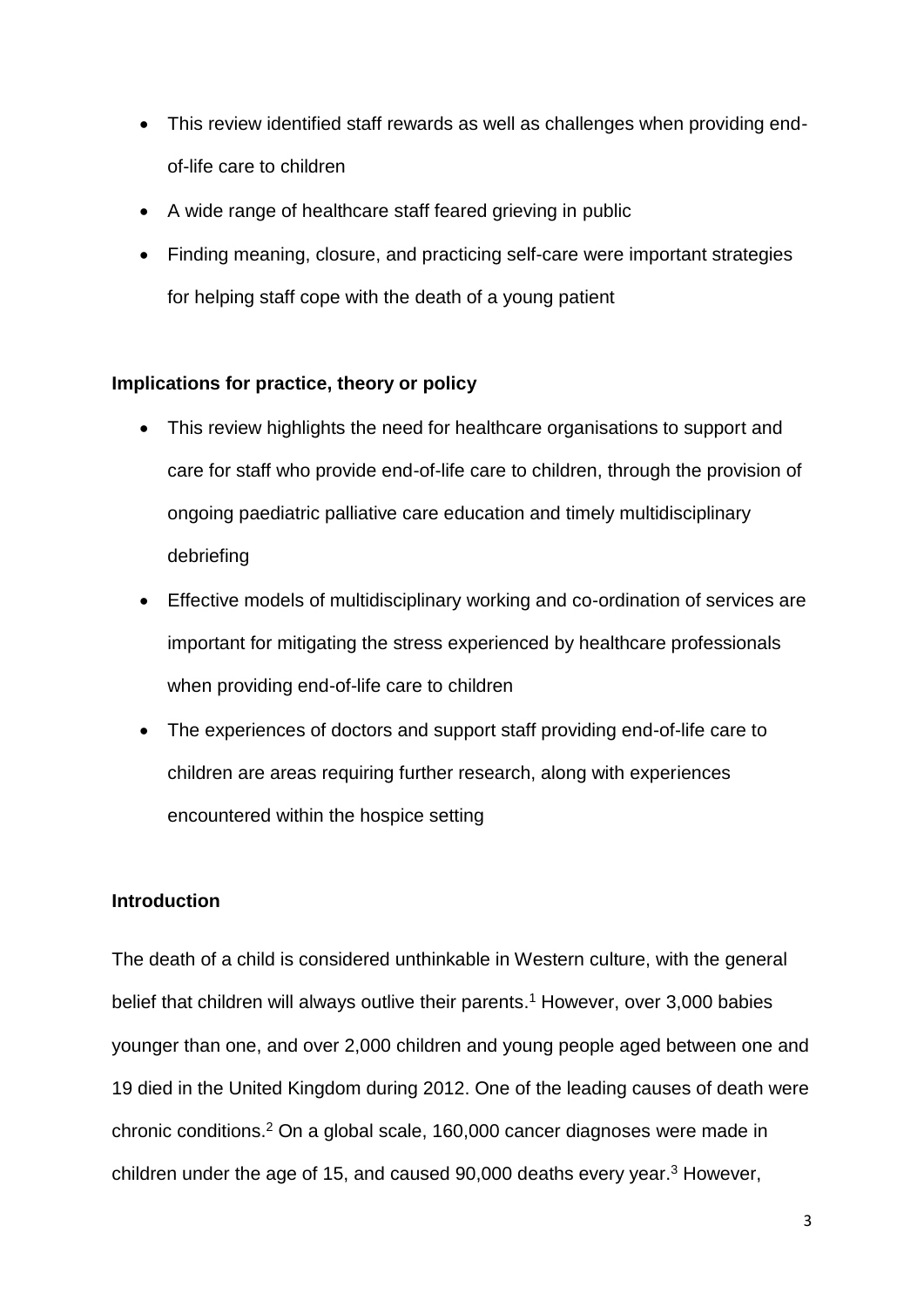although palliative care and hospice services are well established in adult medicine, paediatric palliative care is a comparatively young discipline.<sup>4</sup>

Although advances have been made in recent years to broaden palliative care to children, the research base and training for paediatric palliative care still falls short in comparison to adult palliative care. <sup>5</sup> Paediatric care is unique because of the need to have parents/guardians involved in caring procedures and decision making, while also taking due cognisance of the child's right to have their views and wishes respected according to their level of development and independence.<sup>6</sup> Paediatric palliative care is defined as 'the active total care of the child's body, mind and spirit<sup>'7</sup>. In common with all forms of palliative care, it focuses on improving the quality of life of patients and their families facing ... life-threatening illness'.<sup>7</sup>

When a child dies, the effect on the family is overwhelming.<sup>8</sup> Likewise, for those healthcare professionals who provide end-of-life care to children, the death of a young patient has a huge impact on their professional and personal lives.<sup>9-11</sup> Mental health risks in relation to professionals who work in stressful situations has been recognised for quite some time. <sup>12</sup> Professionals who provide palliative care are at high risk for a number of reasons. Prolonged exposure to death may intensify unresolved losses and produce grief responses or underlying depression, which can have a negative impact on personal relationships with friends, partners and family members.<sup>13</sup>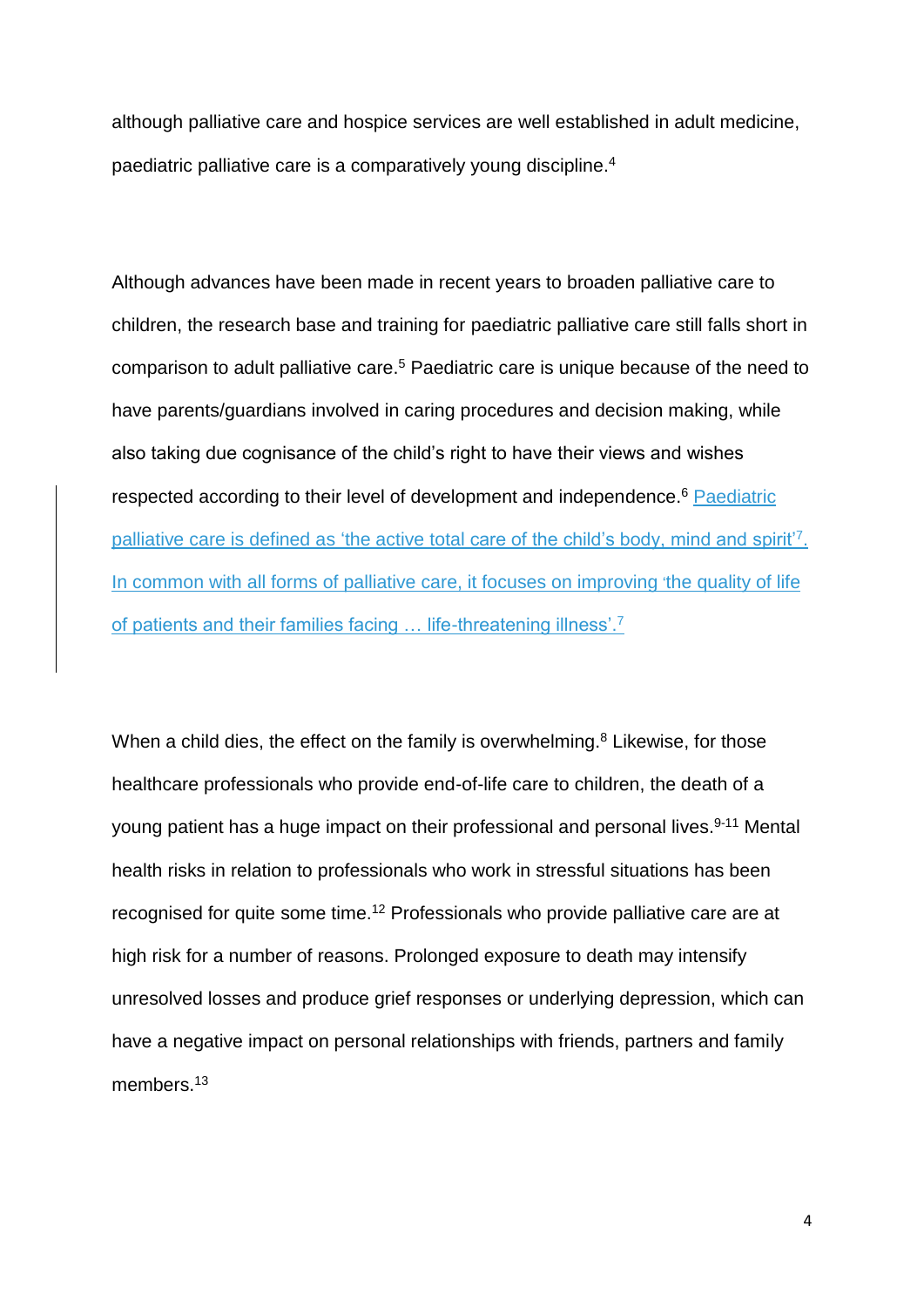The extant literature reinforces the proposition that supporting health care professionals in the palliative setting improves patient care. 14,15 However, while national and international policy and guidance acknowledge the key role of children's nursing services for providing palliative care, there is little recognition of the impact such care has on the nurses and other healthcare professionals involved.<sup>16</sup> The main aim of this review was to systematically explore the experiences of health care professionals who provide end-of-life care to children, the impact this has on health care professionals, and how they cope, in order to draw recommendations for interventions to support them, thereby improving the quality of paediatric care for both children and their families.

## **Main research questions**

- What are the experiences of healthcare professionals who provide end-of-life care to children?
- How do these experiences impact on the professional and personal lives of healthcare professionals?
- How do healthcare professionals cope with the impact/challenges of providing end-of-life care to children?
- On the basis of the answers to the above questions, what interventions have the potential to support healthcare professionals who provide end-of-life care to children?

## **Methods**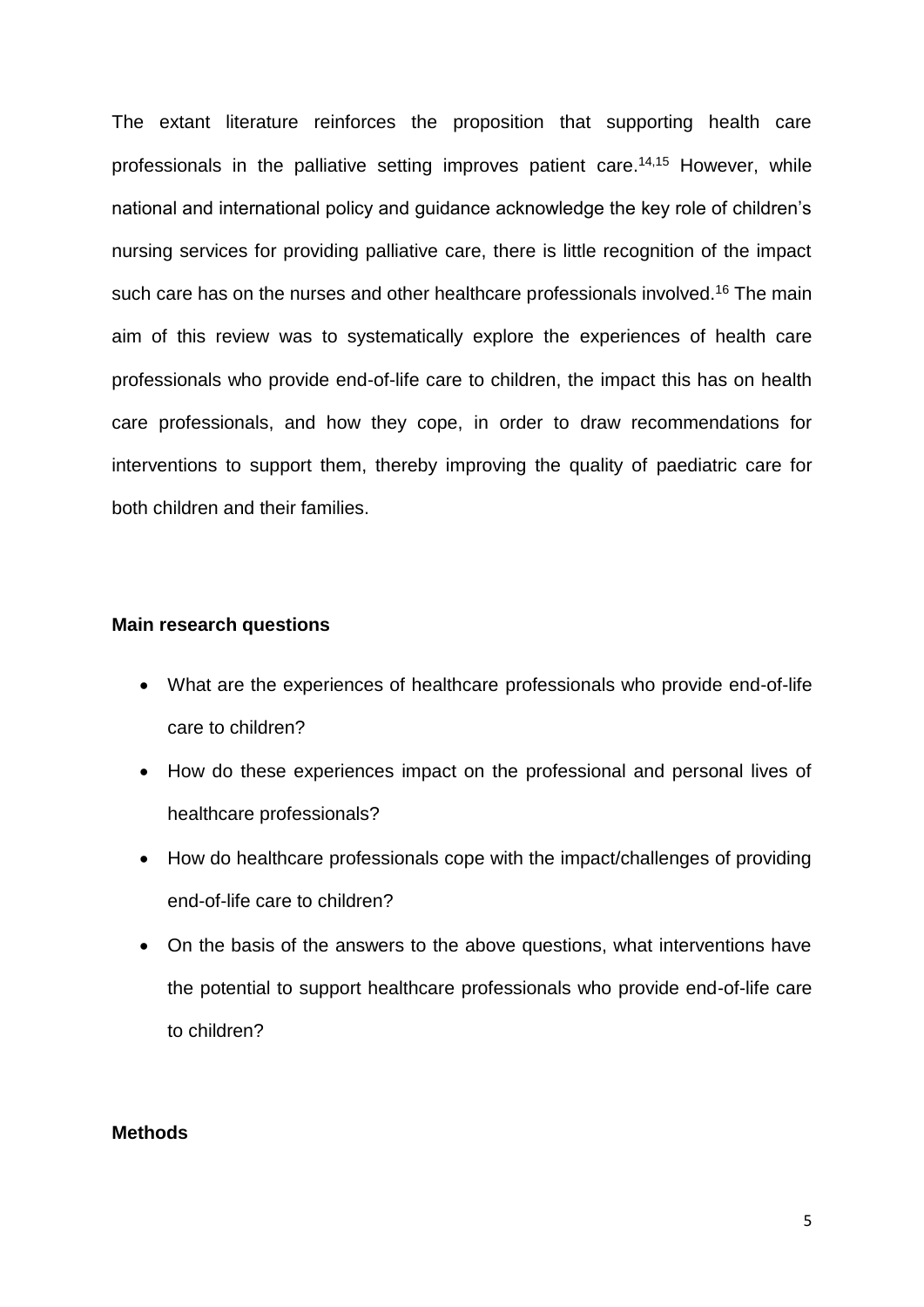This was a systematic mixed studies review<sup>17</sup> following an integrated design<sup>18</sup> to combine and synthesise quantitative, qualitative and mixed method study's findings. Qualitative research is often portrayed as useful for elucidating new understanding of a phenomenon, while quantitative approaches are often depicted as more useful for elucidating what works. However, combining the two approaches increases the potential for identifying unexpected outcomes (Bryman, 2006).<sup>19</sup> We chose to include quantitative and mixed-method research as we were looking not only at staff experience but also the impact of those experiences, in order to provide a more comprehensive understanding of health care professionals experience. The review recommendations outlined in the Preferred Reporting Items for Systematic Reviews and Meta-Analysis (PRISMA) statement were followed for this review. 20

# *Identification of relevant literature*

Six electronic databases, including CINAHL, MEDLINE, Web of Science, EMBASE, PsychINFO, and The Cochrane Library were searched in June 2015, with no date restrictions outside those of the databases. Searches used mesh terms when applicable and free text words, modified as appropriate for all databases. To ensure rigour, an information scientist in Queen's University Belfast helped develop the search strategy. References were managed using Refworks. Additional literature was uncovered from searching reference lists of relevant studies retrieved from electronic searches, along with contacting experts in the field of paediatric palliative care. Table 1 presents the search method for Medline.

Table 1. Medline search strategy

1 health personnel/ or allied health personnel/ or medical staff/ or nurses/ or nursing staff/ or personnel, hospital/ or physicians/ or volunteers/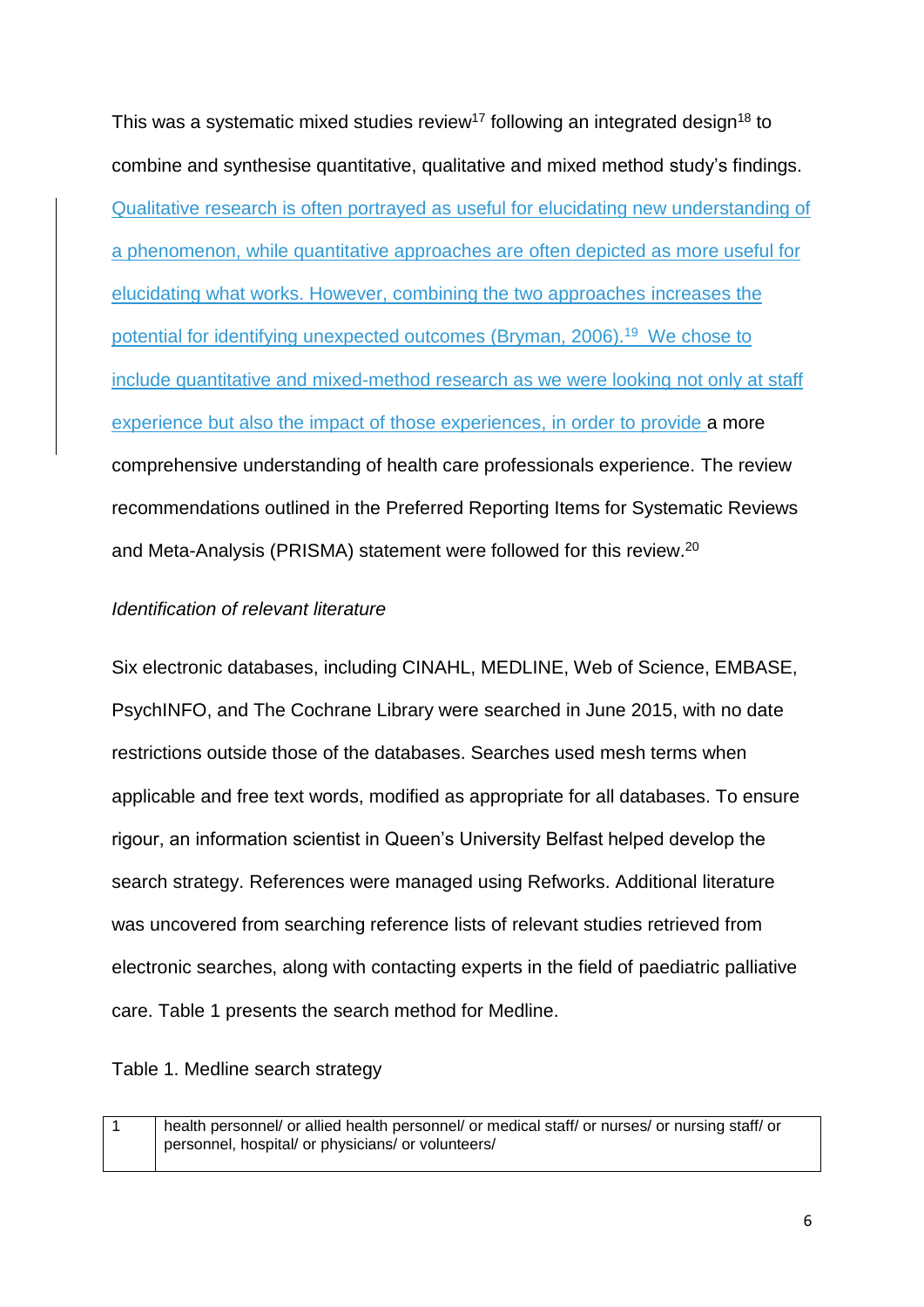| $\sqrt{2}$     | child.mp. or Child/ or Pediatrics                                                                                                              |
|----------------|------------------------------------------------------------------------------------------------------------------------------------------------|
| 3              | terminal care/ or hospice care/ or Palliative Care/ or degenerative illness.mp.                                                                |
| $\overline{4}$ | experienc*.mp. or perspective.mp. or "Attitude of Health Personnel"/ or Attitude/ or Attitude to<br>Death/ or attitude.mp.                     |
| $\overline{5}$ | Stress.mp. or coping behaviour.mp. or Anxiety/ or depression/ or stress, psychological/ or<br>Burnout, Professional/ or compassion fatigue.mp. |
| 6              | 1 and 2 and 3 and 4 and 5                                                                                                                      |

Study criteria were established prior to searching the literature and were guided by the aims of the review. Peer-reviewed primary research studies, in English, using quantitative, qualitative or mixed method approaches were included. In order to make the review applicable to a broad, multiprofessional audience, we included different professional groups with differing levels of experience. This decision was also based on the increasing recognition of the value and need for multidisciplinary teams when delivering paediatric palliative care, rather than any one professional group in isolation.<sup>21</sup> Studies were included if they considered the experience of health care professionals (specialist or non-specialist), including clinical, administrative and support staff, in any setting that delivered end-of-life care to children. Studies that included both patient and professional perspectives were only included if professionals' views were presented independently. Studies were included if the findings clearly focused on staff experiences of providing end-of-life care to children. We excluded studies that did not provide any relevant findings on staff experience, such as staffs' perceptions of quality end-of-life care, and end-of-life care educational programmes. Figure 1 describes the process of identifying and selecting studies as suggested by Moher et al.<sup>20</sup> Searching electronic databases yielded a total of 1061 articles, with a further 25 articles identified from hand searching references. After removal of duplicates, this left a total of 964 articles. Title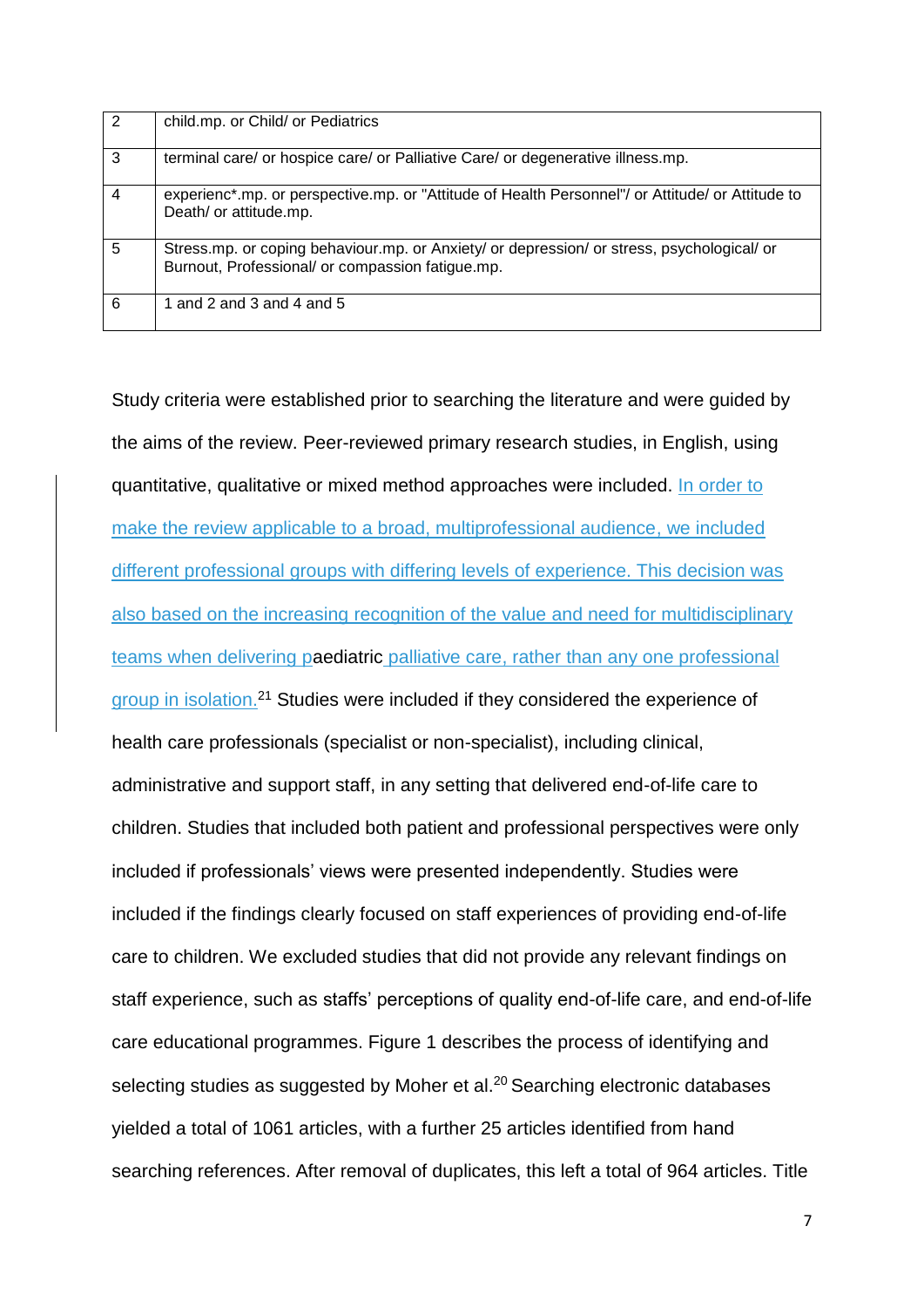and abstracts were screened using the eligibility criteria to ensure only those studies meeting the aim of the review were included. This left 55 studies which were assessed in full. Of these, 25 were rejected for not meeting the eligibility criteria, leaving a total of 30 studies included in the review.



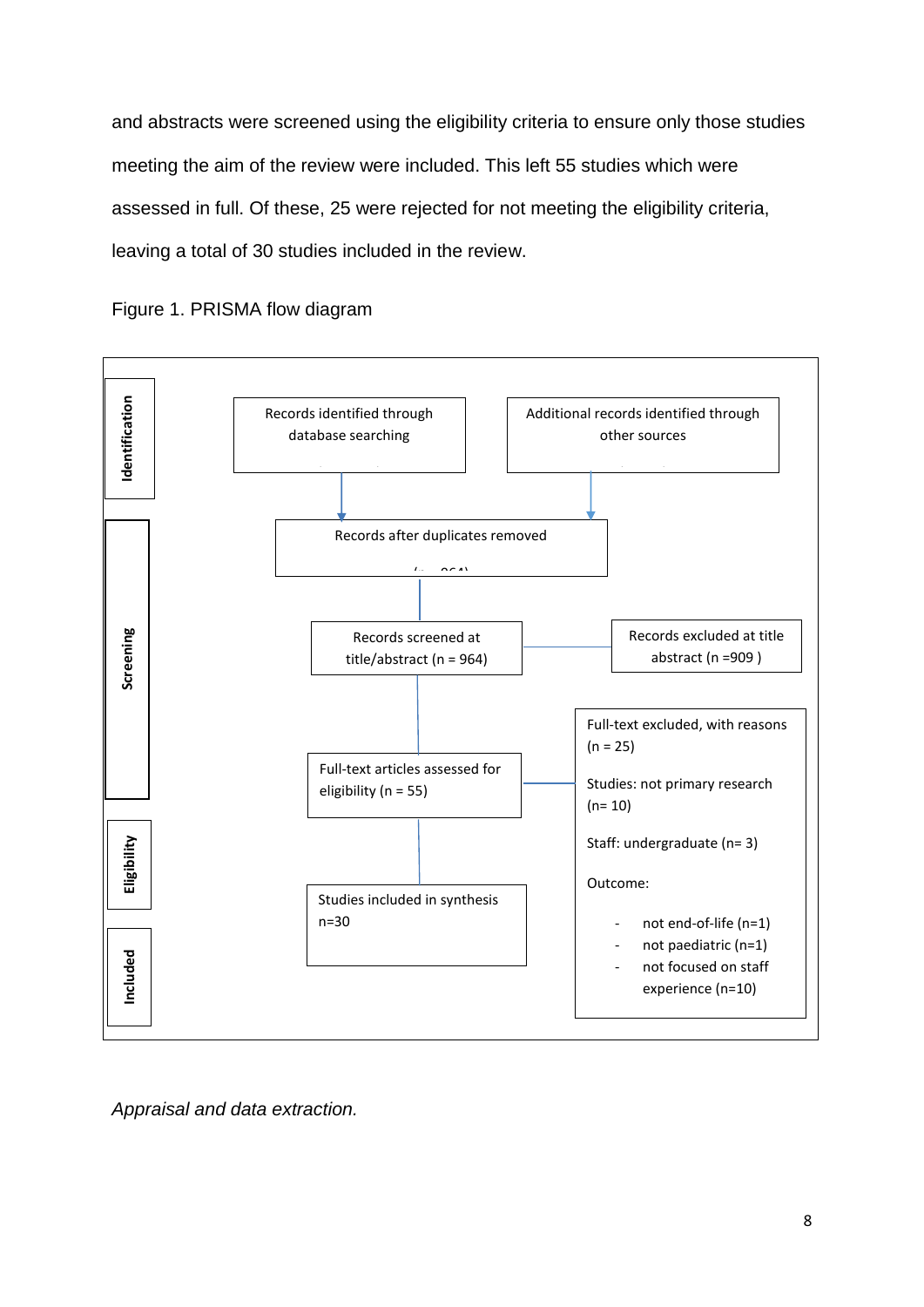Each individual study was assessed for quality by two review authors using the Mixed Method Appraisal Tool (MMAT); <sup>22</sup> a universally utilised, validated tool for mixed-method systematic reviews.<sup>23</sup> Methodological quality was assessed using the relevant criterion for each method of investigation. Each included study was assigned a score based on the number of criterion met, along with a brief rationale for lower scores (see Table 2).

We used a previously piloted data extraction form to extract data on study aims, setting, participants, method and relevant findings. All stages of study selection, appraisal and data extraction were conducted by two independent researchers. Any discrepancies were discussed among the research team until consensus was achieved.

#### *Data synthesis.*

Data were analysed and synthesised using a systematic mixed studies review and integrative design. 18,24 This approach enabled the grouping of data into findings focused on the same phenomenon rather than according to method. <sup>18</sup> Descriptive thematic analysis was used to synthesise and analyse extracted data, following the stages set out by Whittemore and Knafl<sup>24</sup> which included data reduction, data display, data comparison, conclusion and verification. Data reduction involved the extraction of data into a data extraction form, and data display involved summarising data in relation to staffs' perspectives (Table 2).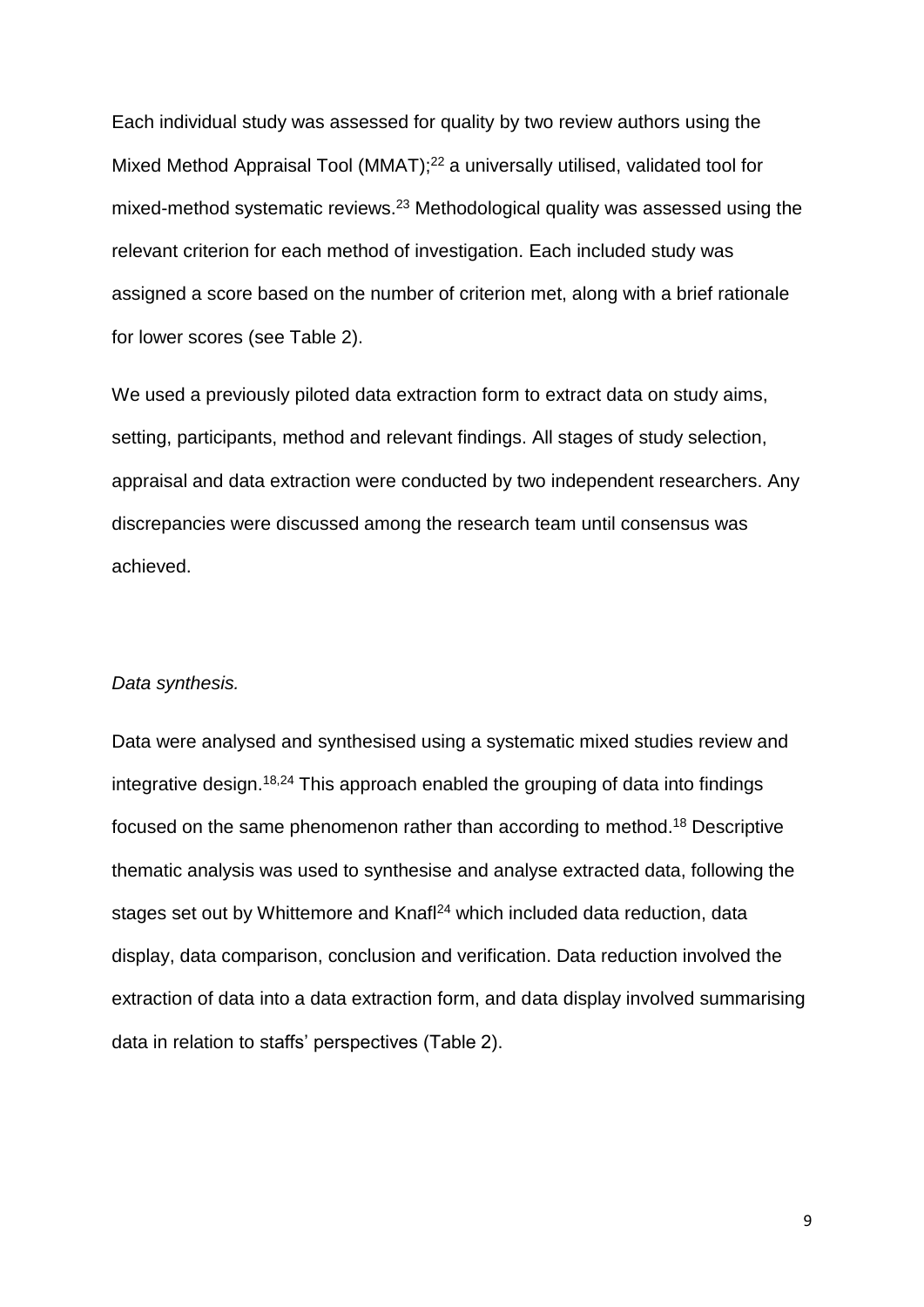# **Table 2.** Summary of included studies

| Author, Year,                                         | <b>Aims</b>                                                                                                                                                                                                                      | <b>Participants</b>                                                                                                                                 | <b>Setting</b>                                                                                                                                                 | <b>Method</b>                                                                                                                                 | <b>Summary of relevant findings</b>                                                                                                                                                                                                                                      | Appraisal                                                             |
|-------------------------------------------------------|----------------------------------------------------------------------------------------------------------------------------------------------------------------------------------------------------------------------------------|-----------------------------------------------------------------------------------------------------------------------------------------------------|----------------------------------------------------------------------------------------------------------------------------------------------------------------|-----------------------------------------------------------------------------------------------------------------------------------------------|--------------------------------------------------------------------------------------------------------------------------------------------------------------------------------------------------------------------------------------------------------------------------|-----------------------------------------------------------------------|
| Country                                               |                                                                                                                                                                                                                                  |                                                                                                                                                     |                                                                                                                                                                |                                                                                                                                               |                                                                                                                                                                                                                                                                          | scores                                                                |
| Bartholdson et<br>al $6$<br>2015<br>Sweden            | To describe<br>healthcare<br>professionals'<br>experience of<br>ethical issues and<br>ways to deal with<br>these when<br>caring for children<br>with cancer                                                                      | Healthcare<br>professionals.<br>Physicians: 15<br>Nurses: 34<br>Nurse aides: 38<br>Total: 87                                                        | Paediatric<br>oncology unit and<br>inpatient units for<br>children with<br>chronic diseases<br>and for<br>neurological<br>diseases of a<br>children's hospital | Qualitative using study-<br>specific questionnaires                                                                                           | Staff found the following issues<br>challenging: infringing on children's<br>autonomy regarding painful procedures,<br>deciding on treatment levels, withholding<br>the truth from children when treatment<br>futile                                                     | Researcher<br>reflexivity not<br>addressed<br>QUAL 5/6                |
| Beckstrand et al<br>25<br>2010<br><b>USA</b>          | To determine<br>paediatric<br>intensive care<br>unit nurses'<br>perceptions of<br>sizes, frequencies,<br>and magnitudes<br>of selected<br>obstacles and<br>helpful behaviors<br>in providing end-<br>of-life care to<br>children | Paediatric intensive<br>care unit nurses.<br><b>Total: 474</b>                                                                                      | Paediatric<br>intensive care<br>units                                                                                                                          | Quantitative descriptive<br>survey using The<br>National Survey of<br>Paediatric Nurses'<br>Perceptions of End-of-<br>Life Care questionnaire | Language barriers and parental discomfort<br>with withdrawing mechanical ventilation<br>were the highest rated obstacles in<br>providing end-of-life care to children.                                                                                                   | Response rate<br>was low<br>QUAN DES 5/6                              |
| Bergstraesser<br>et al $^{26}$<br>2013<br>Switzerland | To describe the<br>perceptions and<br>needs of<br>paediatric health<br>care professionals<br>taking care of<br>children with<br>palliative care<br>needs and to                                                                  | Health care<br>professionals.<br>Physicians: 30<br>Nurses: 24<br>Therapists including<br>psychologists,<br>social workers, and<br>physiotherapists: | Children's<br>hospitals                                                                                                                                        | Qualitative using<br>interviews                                                                                                               | Key themes included communication with<br>parents and the child, the process of<br>decision making, their need for support and<br>supervision, the role of paediatric palliative<br>care teams, and the opportunity to receive<br>support following the death of a child | Researcher<br>reflexivity and<br>context not<br>addressed<br>QUAL 4/6 |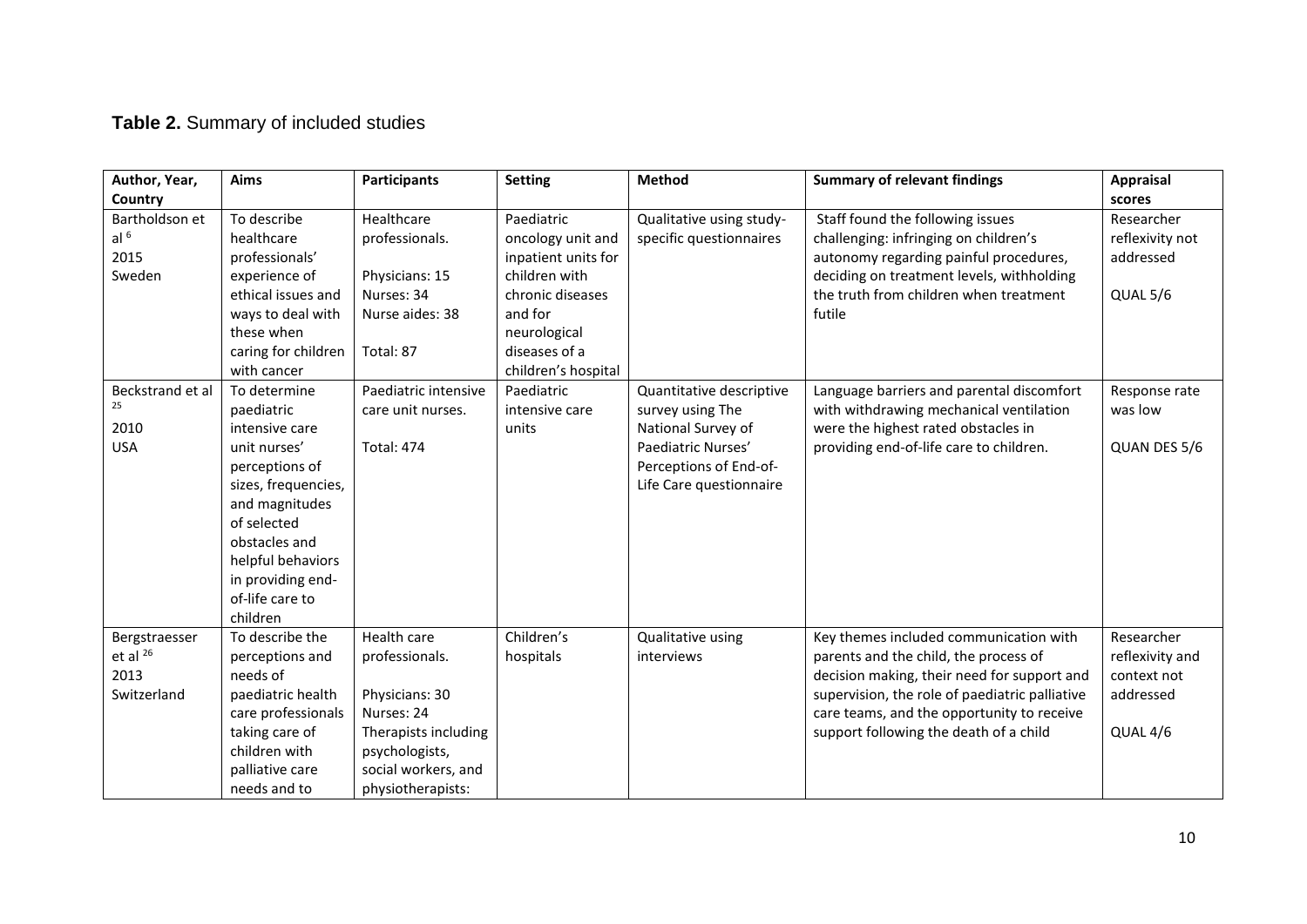|                             | develop a<br>concept for the | 22                   |                         |                              |                                               |                 |
|-----------------------------|------------------------------|----------------------|-------------------------|------------------------------|-----------------------------------------------|-----------------|
|                             | first Center of              | Total: 76            |                         |                              |                                               |                 |
|                             | Competence for               |                      |                         |                              |                                               |                 |
|                             | Paediatric                   |                      |                         |                              |                                               |                 |
|                             | Palliative Care in           |                      |                         |                              |                                               |                 |
|                             | Switzerland                  |                      |                         |                              |                                               |                 |
| Bloomer et al <sup>27</sup> | To determine the             | Paediatric or        | Two metropolitan        | Quantitative cross-          | Death anxiety decreased with increasing       | QUAN DES 6/6    |
| 2014                        | prevalence of                | neonatal intensive   | tertiary hospitals      | sectional survey using a     | age, and was lower for those with             |                 |
| Australia                   | death anxiety in             | care nurses:         |                         | 14-item modified             | postgraduate education. The only              |                 |
|                             | Paediatric or                |                      |                         | <b>Templer Death Anxiety</b> | modifiable factor was education and the       |                 |
|                             | neonatal                     | Neonatal intensive   |                         | Scale                        | authors concluded that further investigation  |                 |
|                             | intensive care               | care: 141            |                         |                              | into its potential as a protective factor is  |                 |
|                             | nurses and                   | Paediatric intensive |                         |                              | required                                      |                 |
|                             | identify                     | care units: 134      |                         |                              |                                               |                 |
|                             | associated                   |                      |                         |                              |                                               |                 |
|                             | demographic                  | <b>Total: 275</b>    |                         |                              |                                               |                 |
|                             | factors                      |                      |                         |                              |                                               |                 |
| Clarke and Quin             | To present                   | Professional carers  | <b>Hospitals caring</b> | Qualitative focus groups     | Three key themes emerged including clarity    | Researcher      |
| 28                          | findings of                  |                      | for children with       | using open-ended             | of definition and complexity of engagement    | reflexivity and |
| 2007                        | professional                 | Paediatricians:35    | palliative care         | questions                    | in relation to the primary diagnosis;         | context not     |
| Ireland                     | carers'                      | Clinical nurse       | needs and               |                              | anticipating and recognising the imminence    | addressed       |
|                             | experience of                | managers: 28         | community-based         |                              | of death; and parental acceptance             |                 |
|                             | providing                    | Clinical nurse       | agencies                |                              |                                               | QUAL 4/6        |
|                             | paediatric                   | specialists: 70      |                         |                              |                                               |                 |
|                             | palliative care to           | Medical social       |                         |                              |                                               |                 |
|                             | children with life-          | workers: 17          |                         |                              |                                               |                 |
|                             | limiting                     | Palliative care      |                         |                              |                                               |                 |
|                             | conditions                   | teams/groups: 25     |                         |                              |                                               |                 |
|                             |                              |                      |                         |                              |                                               |                 |
|                             |                              | <b>Total: 174</b>    |                         |                              |                                               |                 |
| Contro et al <sup>29</sup>  | To develop a                 | Staff members.       | Children's              | Mixed-method cross-          | Staff members reported feeling                | Methods lacked  |
| 2004                        | paediatric                   |                      | hospital                | sectional survey using a     | inexperienced in communicating with           | methodological  |
| <b>USA</b>                  | palliative care              | Attending            |                         | likert-scale and one         | patients and families about end-of-life       | transparency    |
|                             | program based                | physicians: 110      |                         | open-ended question          | issues, transition to palliative care, and do |                 |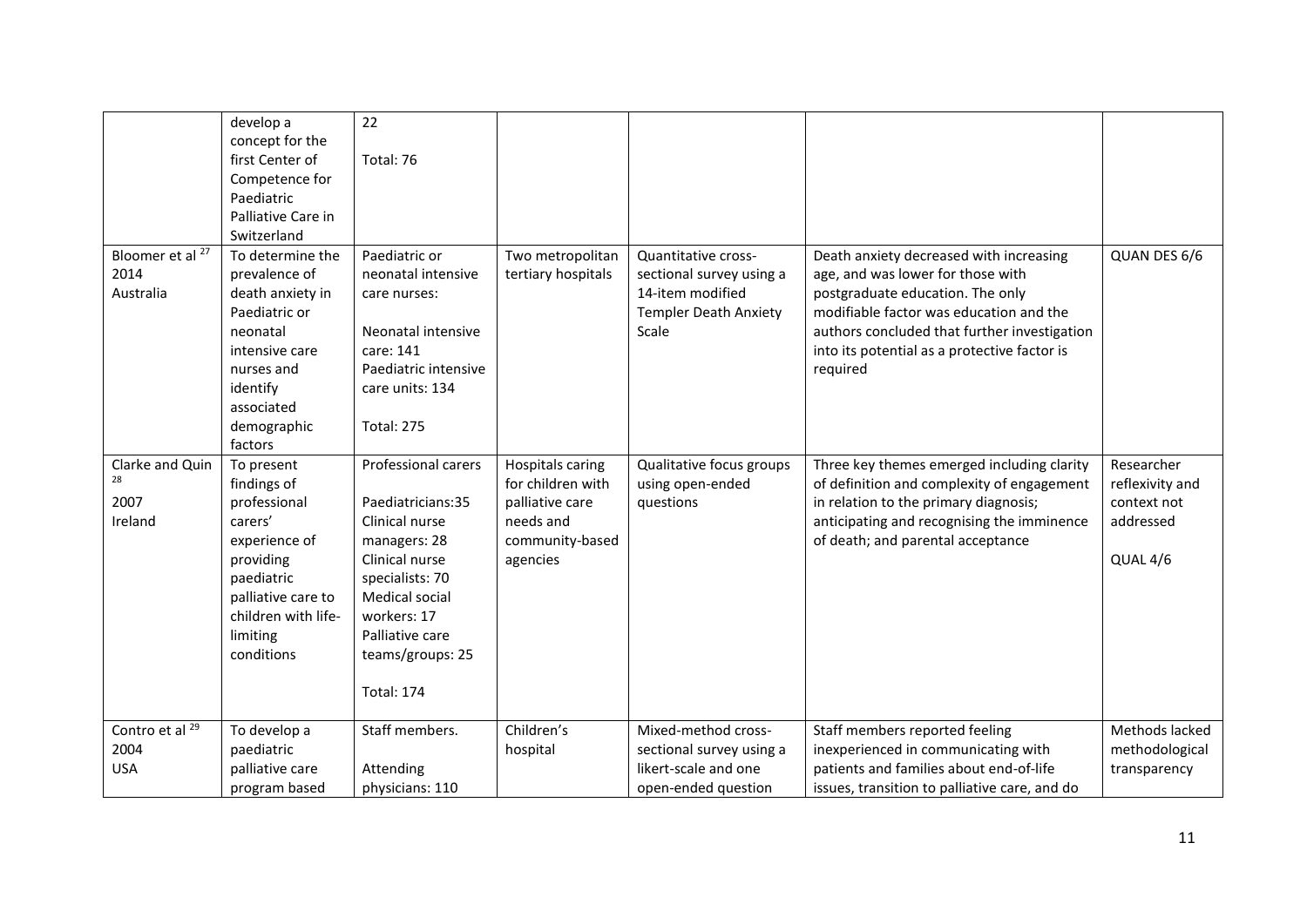|                                           | on a needs<br>assessment of<br>hospital staff and<br>family members<br>regarding<br>improving<br>paediatric<br>palliative care                                                                                                                         | Residents: 48<br>Nurses: 191<br>Social workers: 17<br>Psychosocial<br>support staff<br>members: 21<br>Ancillary support<br>staff members: 42<br>Other: 17<br><b>Total: 446</b> |                                                                                                                                                                                                                                                                               |                                                                                                                                                                                                                                                                                                  | not resuscitate status. Staff also reported<br>feeling inexperienced in symptom and pain<br>management and described occasions when<br>pain could have been better managed. 54<br>per cent of staff reported that adequate<br>support was not provided for those who<br>treat dying children and stated their desire<br>for more support. Those who described<br>their most difficult experiences caring for a<br>dying child referenced personal pain and<br>inadequate support most frequently                                                                                                                                                        | MIXED 6/13                                                                                                                                                                                        |
|-------------------------------------------|--------------------------------------------------------------------------------------------------------------------------------------------------------------------------------------------------------------------------------------------------------|--------------------------------------------------------------------------------------------------------------------------------------------------------------------------------|-------------------------------------------------------------------------------------------------------------------------------------------------------------------------------------------------------------------------------------------------------------------------------|--------------------------------------------------------------------------------------------------------------------------------------------------------------------------------------------------------------------------------------------------------------------------------------------------|---------------------------------------------------------------------------------------------------------------------------------------------------------------------------------------------------------------------------------------------------------------------------------------------------------------------------------------------------------------------------------------------------------------------------------------------------------------------------------------------------------------------------------------------------------------------------------------------------------------------------------------------------------|---------------------------------------------------------------------------------------------------------------------------------------------------------------------------------------------------|
| Cook et al 30<br>2012<br><b>USA</b>       | To describe and<br>understand<br>behaviour and<br>coping strategies<br>used by<br>paediatric nurses<br>caring for dying<br>children                                                                                                                    | Nurses: 22<br>Staff nurses: 17<br>Nurse practitioners:<br>5<br>Total: 44                                                                                                       | Inpatient acute<br>care cardiology<br>unit at a<br>children's<br>academic tertiary-<br>care centre                                                                                                                                                                            | Qualitative focus groups<br>using semi-structured<br>questions                                                                                                                                                                                                                                   | Key themes included difficulties around<br>professional boundaries, memories as both<br>comforting and distressing, disconnecting in<br>relation to distancing one's self, and<br>labelling in relation to using words or<br>phrases to describe a nursing experience to<br>protect others                                                                                                                                                                                                                                                                                                                                                              | QUAL 6/6                                                                                                                                                                                          |
| Fanos <sup>31</sup><br>2007<br><b>USA</b> | To identify<br>paediatricians'<br>early experiences<br>with illness and<br>death during their<br>childhood and<br>adolescent years,<br>and identify<br>coping strategies<br>to manage the<br>stress of caring<br>for children who<br>are seriously ill | Paediatric<br>oncologists: 30                                                                                                                                                  | 24 were in<br>university and<br>community<br>hospital settings,<br>6 no longer<br>worked as a<br>paediatric<br>subspecialist, 2<br>were general<br>paediatricians in<br>private practice, 2<br>were general<br>paediatricians in<br>community<br>hospitals, 1<br>worked for a | Mixed method study.<br>Semi-structured<br>interviews with topic<br>guide and anxiety and<br>depression scales to<br>explore the relationship<br>between<br>anxiety/depression and<br>gender, marital status,<br>having children or not,<br>and still practicing<br>paediatric oncology or<br>not | Key themes included diagnosis/relapse with<br>the majority finding relapse difficult as it<br>signalled the terminal phase; stress on<br>family life; repetitive dreams in relation to<br>anxieties over illness and death; existential<br>beliefs in relation to feeling angry at the<br>unfairness of life; support from their patient<br>in relation to reassuring the practitioner;<br>maintaining distance and a 'strong' façade<br>in relation to hiding their emotions from<br>colleagues and distancing themselves from<br>patients in order to protect themselves; and<br>the importance of training in<br>communicating about death and dying | No rationale for<br>mixed method<br>design. Scales<br>used had no<br>clear relevance<br>to aim of study.<br>Quantitative<br>methods lacked<br>methodological<br>transparency<br><b>MIXED 7/13</b> |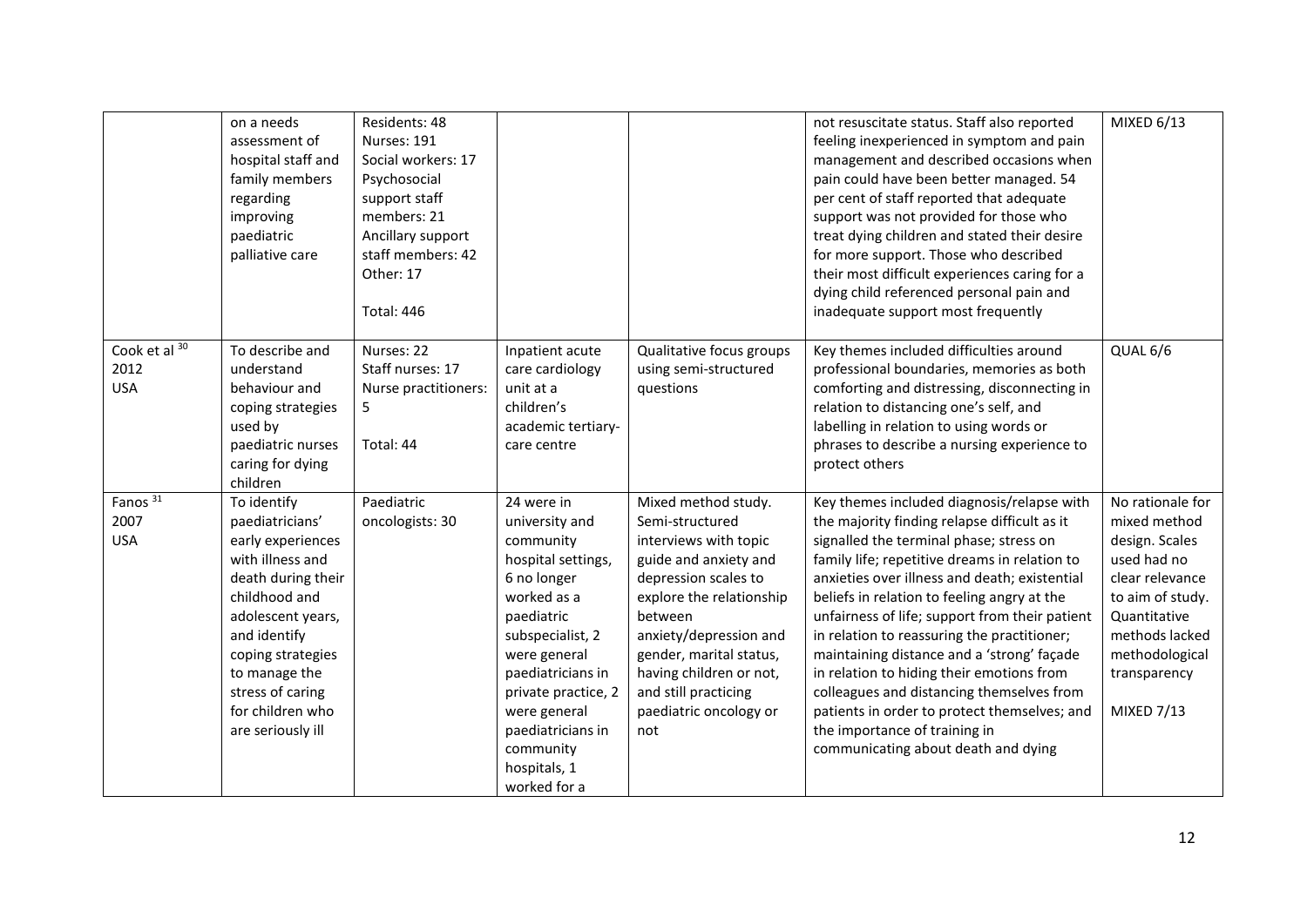|                                                     |                                                                                                                                                                                       |                                                                                                                        | pharmaceutical<br>company, and 1<br>was worked at a<br>blood bank |                                                                                                                                                                                                                                                                       |                                                                                                                                                                                                                                                                                                                                                                                                                                                                                                                                                                                                                                                                                                 |                                                                          |
|-----------------------------------------------------|---------------------------------------------------------------------------------------------------------------------------------------------------------------------------------------|------------------------------------------------------------------------------------------------------------------------|-------------------------------------------------------------------|-----------------------------------------------------------------------------------------------------------------------------------------------------------------------------------------------------------------------------------------------------------------------|-------------------------------------------------------------------------------------------------------------------------------------------------------------------------------------------------------------------------------------------------------------------------------------------------------------------------------------------------------------------------------------------------------------------------------------------------------------------------------------------------------------------------------------------------------------------------------------------------------------------------------------------------------------------------------------------------|--------------------------------------------------------------------------|
| Feudtner et al <sup>32</sup><br>2007<br><b>USA</b>  | To test the<br>hypothesis that<br>individual nurses'<br>level of hope is<br>associated with<br>greater self-<br>reported comfort<br>and competence<br>in providing<br>palliative care | Paediatric nurses<br>working in a wide<br>variety of clinical<br>units throughout<br>the hospital<br><b>Total: 410</b> | Large tertiary<br>care children's<br>hospital in<br>Philadelphia  | Web-based quantitative<br>cross-sectional survey<br>using questions adapted<br>from published studies<br>or written for this study<br>regarding nurses'<br>knowledge, attitudes,<br>practices, and<br>experiences regarding<br>various aspects of<br>palliative care. | Nurses reported feeling most competent in<br>relation to pain management, and less<br>competent in relation to talking about dying<br>with children and families.<br>Higher numbers of years in nursing<br>practice, and more hours of palliative care<br>education, were individually associated with<br>higher levels of comfort working with dying<br>children and their families, and a higher<br>total palliative care competency score. The<br>most significant finding was the large<br>association between hours of palliative care<br>education and personal comfort providing<br>palliative care, reduced difficulty talking<br>about dying or death, and self-reported<br>competence | Sample not<br>representative<br>and low<br>response rate<br>QUAN DES 4/6 |
| Furingsten et<br>al <sup>33</sup><br>2015<br>Sweden | To describe<br>healthcare<br>workers'<br>experiences of<br>caring for dying<br>children                                                                                               | Nurses: 4<br>Registered nurses:<br>$\overline{2}$<br>Paediatric nurse<br>assistants: 2<br>Total: 8                     | Acute paediatric<br>ward                                          | Qualitative<br>phenomenological<br>approach using in-depth<br>interviews                                                                                                                                                                                              | Being there for the child and family was<br>reported as important but also the<br>importance of boundaries. Self-knowledge<br>was important in terms of recognising one's<br>own needs, strengths and limitations. Staff<br>also reported feelings of injustice over the<br>death of a child and the importance of<br>support from others when struggling with<br>emotional pain and injustice                                                                                                                                                                                                                                                                                                  | Context and<br>researcher<br>reflexivity not<br>addressed<br>QUAL 4/6    |
| Kain <sup>34</sup><br>2013<br>Australia             | To explore the<br>grief reactions of<br>neonatal nurses<br>caring for dying<br>babies                                                                                                 | Neonatal nurses<br>with at least 2 years<br>clinical experience<br>in the neonatal<br>intensive care<br>environment    | <b>Tertiary level</b><br>hospitals                                | Qualitative focus groups<br>using semi-structured<br>interview guides                                                                                                                                                                                                 | Key themes included the need for the loss<br>to be acknowledged by their peers and<br>management, difficulties maintaining<br>professional boundaries, and the need for<br>debriefing sessions after difficult cases<br>along with training in effective grief<br>management skills and coping mechanisms                                                                                                                                                                                                                                                                                                                                                                                       | Context and<br>researcher<br>reflexivity not<br>addressed<br>QUAL 4/6    |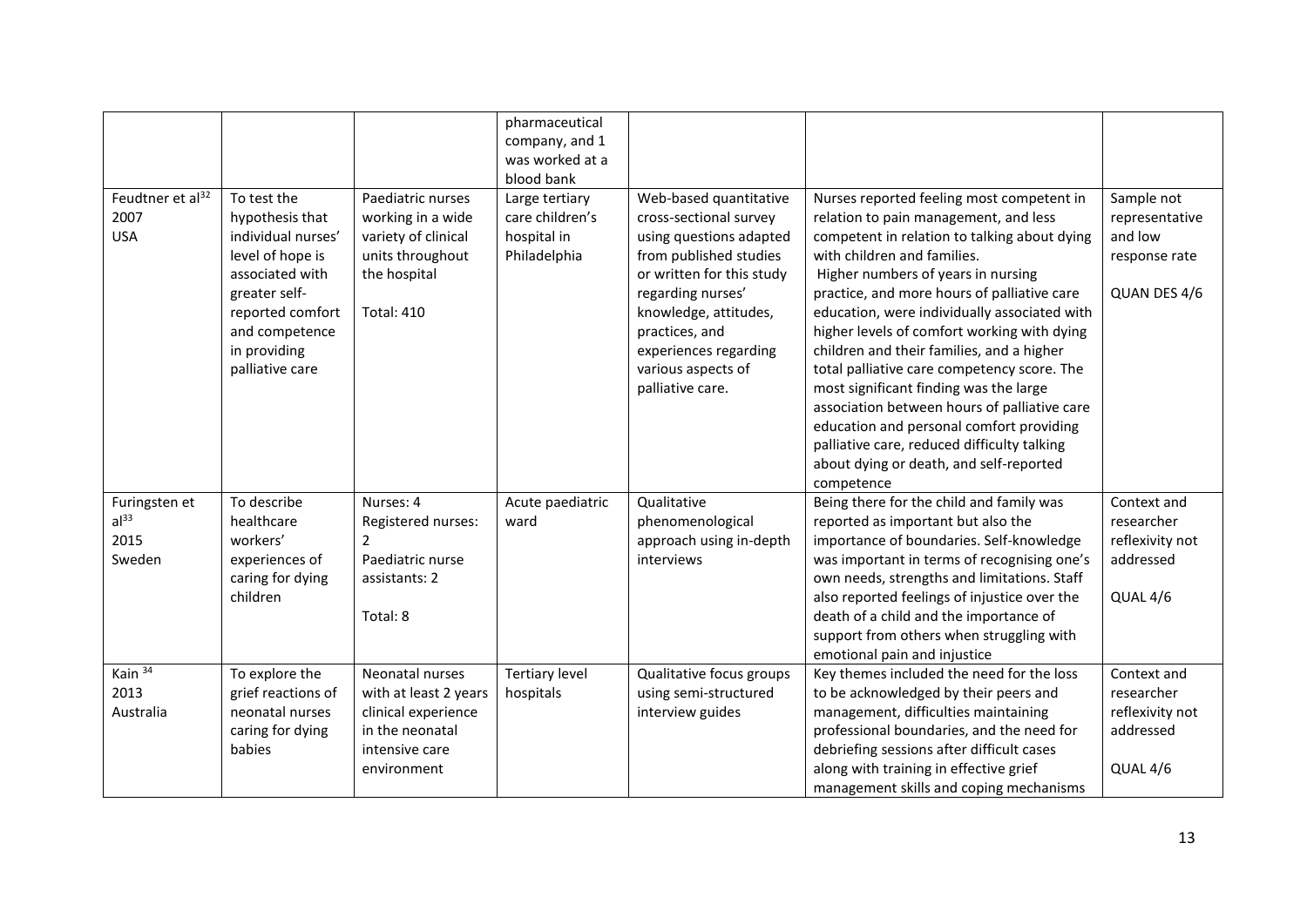|                                                    |                                                                                                                                                                           | Total: 24                                                                                                                                        |                                                                                                                                            |                                                                                                |                                                                                                                                                                                                                                                                                                                                                                                                                                                  |                                                                                                                                                                 |
|----------------------------------------------------|---------------------------------------------------------------------------------------------------------------------------------------------------------------------------|--------------------------------------------------------------------------------------------------------------------------------------------------|--------------------------------------------------------------------------------------------------------------------------------------------|------------------------------------------------------------------------------------------------|--------------------------------------------------------------------------------------------------------------------------------------------------------------------------------------------------------------------------------------------------------------------------------------------------------------------------------------------------------------------------------------------------------------------------------------------------|-----------------------------------------------------------------------------------------------------------------------------------------------------------------|
| Kaplan <sup>35</sup><br>2000<br><b>USA</b>         | To understand<br>the emotional<br>reactions of<br>nurses who work<br>with dying<br>children                                                                               | Haematology/oncol<br>ogy nurses: 14<br>Intensive care unit<br>nurse caring for<br>children with<br>various medical<br>conditions: 1<br>Total: 15 | Inpatient<br>hospitals,<br>outpatient clinics,<br>private practice<br>offices, and<br>hospice<br>organisations                             | Qualitative using<br>structured interviews                                                     | When caregivers recognise the need to<br>grieve and express their feelings while<br>acknowledging that this is a natural, normal,<br>and appropriate manner in which to<br>respond to the death of a child, they then<br>become better able to take care of<br>themselves, and thus their patients                                                                                                                                               | Context and<br>researcher<br>reflexivity not<br>addressed<br>QUAL 4/6                                                                                           |
| Kaunonen et<br>al <sup>36</sup><br>2000<br>Finland | To describe how<br>staff members<br>experience the<br>death of a child<br>and how they<br>support the<br>grieving family                                                  | Staff including<br>midwifes, nurses,<br>orderlies and<br>physicians<br>Total: 69                                                                 | Prenatal ward,<br>paediatric ward,<br>maternity ward,<br>maternity<br>outpatient ward,<br>and delivery ward<br>of a university<br>hospital | Mixed method study<br>using questionnaires<br>with both structured and<br>open-ended questions | Staff reported feelings of grief, injustice;<br>limited resources and sometimes relief.<br>Approximately half felt they were well able<br>to support grieving families, with education<br>in supporting the grieving family increasing<br>their ability to support them. The majority<br>of staff expected support from their<br>colleagues after the death of a child and<br>need support themselves in order to<br>support the grieving family | No rationale for<br>mixed method<br>design.<br>Questionnaire<br>no clear origin<br>and no<br>reference to<br>validity/standar<br>disation.<br><b>MIXED 8/13</b> |
| Klassen et al 37<br>2012<br>Canada                 | To describe the<br>key work-related<br>demands and<br>rewards in<br>relation to<br>working closely<br>with parents from<br>the perspective of<br>health care<br>providers | Health care<br>professionals.<br>Doctors: 13<br>Nurses: 9<br>Social workers: 5<br>Child life<br>specialists: 6<br>Total: 27                      | Paediatric<br>oncology centres                                                                                                             | Qualitative using semi-<br>structured interviews                                               | Health care professionals found the<br>establishment of close or long-term<br>relationships with parents rewarding,<br>although they found it challenging to work<br>with complex families; demanding, rude or<br>angry parents; parents with differing views<br>about treatment and palliative care; and<br>having to communicate bad news                                                                                                      | Researcher<br>reflexivity not<br>addressed<br>QUAL 5/6                                                                                                          |
| Korzeniewska-<br>Eksterowicz et                    | To evaluate job<br>satisfaction                                                                                                                                           | Health<br>professionals                                                                                                                          | Home hospice<br>service in Poland                                                                                                          | Quantitative descriptive<br>study using a                                                      | The mean level of job satisfaction was rated<br>as good. The highest level of job satisfaction                                                                                                                                                                                                                                                                                                                                                   | Questionnaire<br>not validated or                                                                                                                               |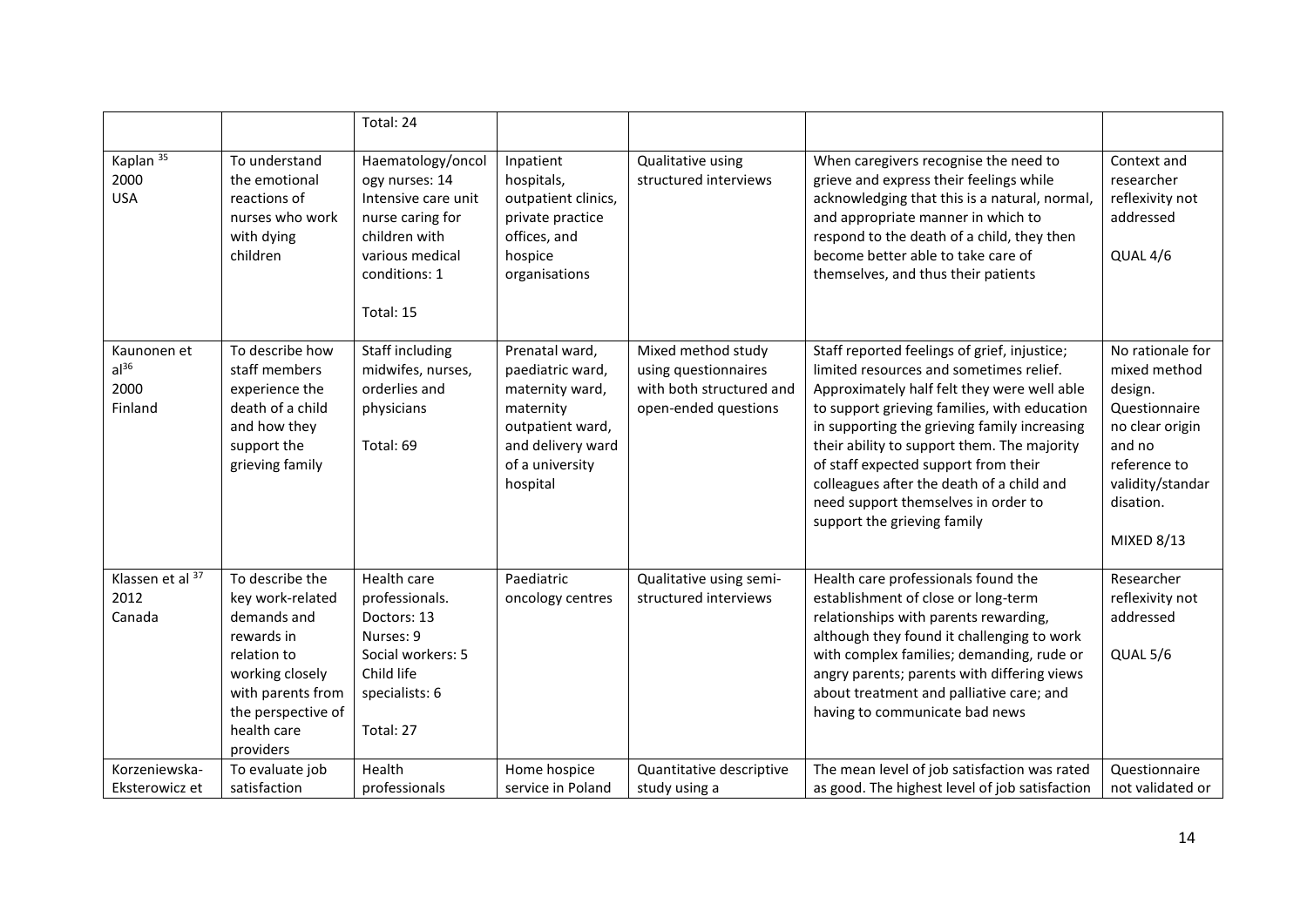| al <sup>38</sup><br>2010<br>Poland                  | among health<br>professionals of<br>home hospice                                                                                                              | including<br>paediatricians,<br>nurses, social<br>workers,<br>physiotherapist and<br>psychologist<br>Total: 12 |                                                                                                                                                                                                                 | questionnaire designed<br>specifically for the study<br>and divided into six<br>domains; evaluation of<br>self-abilities, evaluation<br>of job responsibility,<br>relationships with the<br>team, relationships with<br>patients and their<br>families, work<br>organisation and social<br>conditions, and general<br>work evaluation | was for relationships with patients and their<br>families. The lowest level of satisfaction was<br>for relationships with the team and the<br>general work evaluation. The authors<br>concluded that improving job satisfaction<br>may contribute to improving the quality of<br>home palliative care | standardised<br>QUAN DES 5/6                                                                                                                 |
|-----------------------------------------------------|---------------------------------------------------------------------------------------------------------------------------------------------------------------|----------------------------------------------------------------------------------------------------------------|-----------------------------------------------------------------------------------------------------------------------------------------------------------------------------------------------------------------|---------------------------------------------------------------------------------------------------------------------------------------------------------------------------------------------------------------------------------------------------------------------------------------------------------------------------------------|-------------------------------------------------------------------------------------------------------------------------------------------------------------------------------------------------------------------------------------------------------------------------------------------------------|----------------------------------------------------------------------------------------------------------------------------------------------|
| MacConnell et<br>al <sup>39</sup><br>2012<br>Canada | To describe the<br>experiences of<br>nurses who<br>provided<br>bereavement<br>follow-up with<br>families after the<br>death of a child or<br>a pregnancy loss | Registered nurses:<br>8                                                                                        | Tertiary maternal<br>child health<br>centre caring for<br>a paediatric<br>population from<br>0-16 years with a<br>broad spectrum<br>of illnesses, and<br>women with both<br>normal and high<br>risk pregnancies | Feminist<br>poststructuralism                                                                                                                                                                                                                                                                                                         | Highlights the importance of relationships,<br>self-care and closure, professional<br>boundaries, and the invisible nature of<br>bereavement follow-up and institutional<br>support                                                                                                                   | QUAL 6/6                                                                                                                                     |
| Macpherson <sup>40</sup><br>2008<br><b>USA</b>      | To examine peer-<br>supported<br>storytelling for<br>grieving<br>paediatric<br>oncology nurses                                                                | Registered nurses:<br>6                                                                                        | Tertiary care<br>paediatric<br>hospital inpatient<br>oncology unit                                                                                                                                              | Mixed method single-<br>group descriptive<br>repeated measures<br>design using<br>questionnaires                                                                                                                                                                                                                                      | Nurses reported receiving and providing<br>support during sessions; sessions had an<br>impact on their meaning-making; and of<br>particular help was the explicit session focus<br>on making sense of and identifying benefit<br>in their experience                                                  | Context and<br>researcher<br>reflexivity not<br>addressed.<br>Sample not<br>representative<br>and low<br>response rate.<br><b>MIXED 9/13</b> |
| Maytum et al <sup>41</sup>                          | To identify the                                                                                                                                               | Experienced                                                                                                    | A variety of                                                                                                                                                                                                    | Qualitative descriptive                                                                                                                                                                                                                                                                                                               | Findings indicated that compassion fatigue                                                                                                                                                                                                                                                            | QUAL 6/6                                                                                                                                     |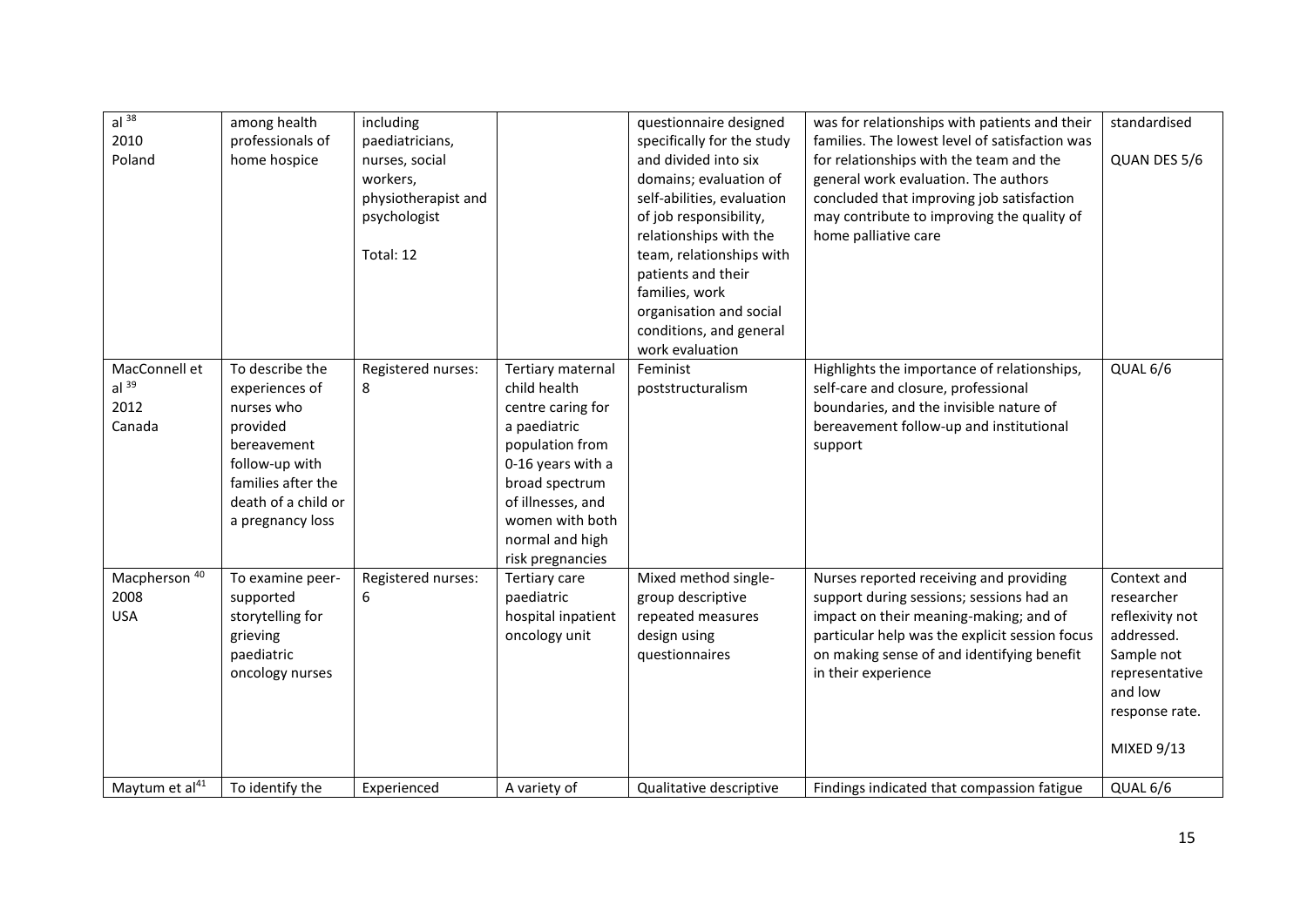| 2004<br><b>USA</b>                                              | triggers and<br>coping strategies<br>that nurses who<br>work with<br>children with<br>chronic<br>conditions<br>use to manage<br>compassion<br>fatigue and<br>prevent burnout. | nurses who work<br>with children<br>with chronic<br>conditions.<br>Care coordinators:<br>$\overline{7}$<br>Case managers: 4<br>Staff nurses:6<br>Clinic nurse::1<br>Manager: 1<br>Nurse practitioner:<br>1     | health care<br>settings,<br>including<br>inpatient tertiary<br>care, outpatient<br>care, community<br>health, home<br>care, and hospice<br>care. | study using an interview<br>guide consisting of 11<br>open-ended questions<br>relating to compassion<br>fatigue and burnout | is commonly and episodically experienced<br>by nurses working with children with<br>chronic conditions and their families.<br>Participants reported that insight and<br>experience helped them develop short- and<br>long-term coping strategies to minimize and<br>manage compassion fatigue episodes and<br>prevent burnout.                                                                                                                                                                                                                                                                                                                                                   |                                                        |
|-----------------------------------------------------------------|-------------------------------------------------------------------------------------------------------------------------------------------------------------------------------|----------------------------------------------------------------------------------------------------------------------------------------------------------------------------------------------------------------|--------------------------------------------------------------------------------------------------------------------------------------------------|-----------------------------------------------------------------------------------------------------------------------------|----------------------------------------------------------------------------------------------------------------------------------------------------------------------------------------------------------------------------------------------------------------------------------------------------------------------------------------------------------------------------------------------------------------------------------------------------------------------------------------------------------------------------------------------------------------------------------------------------------------------------------------------------------------------------------|--------------------------------------------------------|
| McCloskey et<br>al <sup>11</sup><br>2010<br>Northern<br>Ireland | To explore the<br>experience of<br>occupational<br>stress in nurses<br>providing<br>children's<br>palliative care                                                             | Total: 20<br>Children's palliative<br>care nurses. Nine<br>hospice nurses,<br>seven community<br>children's nurses,<br>two hospital nurse<br>specialists working<br>in the children's<br>hospital<br>Total: 18 | Children's<br>hospice,<br>community and<br>children's hospital                                                                                   | Qualitative using focus<br>groups                                                                                           | Four key themes included work demands in<br>relation to the emotional load, ethical<br>conflicts, constraints to the delivery of good<br>care, limited resources, the pressures<br>associated with administration, and for<br>community children's nurses the stress<br>associated with living and working in the<br>same community; lack of opportunity to<br>develop relationships in the context of late<br>referrals; managerial support and ambiguity<br>in defining the role of community children's<br>nurses. The key consequences of stress<br>reported included compromised family<br>relationships, sleep disturbance, irritability,<br>and having to take sick leave | Researcher<br>reflexivity not<br>addressed<br>QUAL 5/6 |
| Meadors et al <sup>42</sup><br>2008<br><b>USA</b>               | To describe the<br>scope of<br>compassion<br>fatigue in health<br>care providers                                                                                              | Health care<br>providers.<br>Nurses: 115<br>Child life<br>specialists: 14                                                                                                                                      | Children's<br>hospital                                                                                                                           | Quantitative pre-post<br>test using questionnaires                                                                          | Those in the low-stress group exhibited<br>higher positive behaviors such as<br>meditation, massages, regular exercise,<br>setting limits at work, and rituals for dealing<br>with a loss.                                                                                                                                                                                                                                                                                                                                                                                                                                                                                       | QUAN DES 6/6                                           |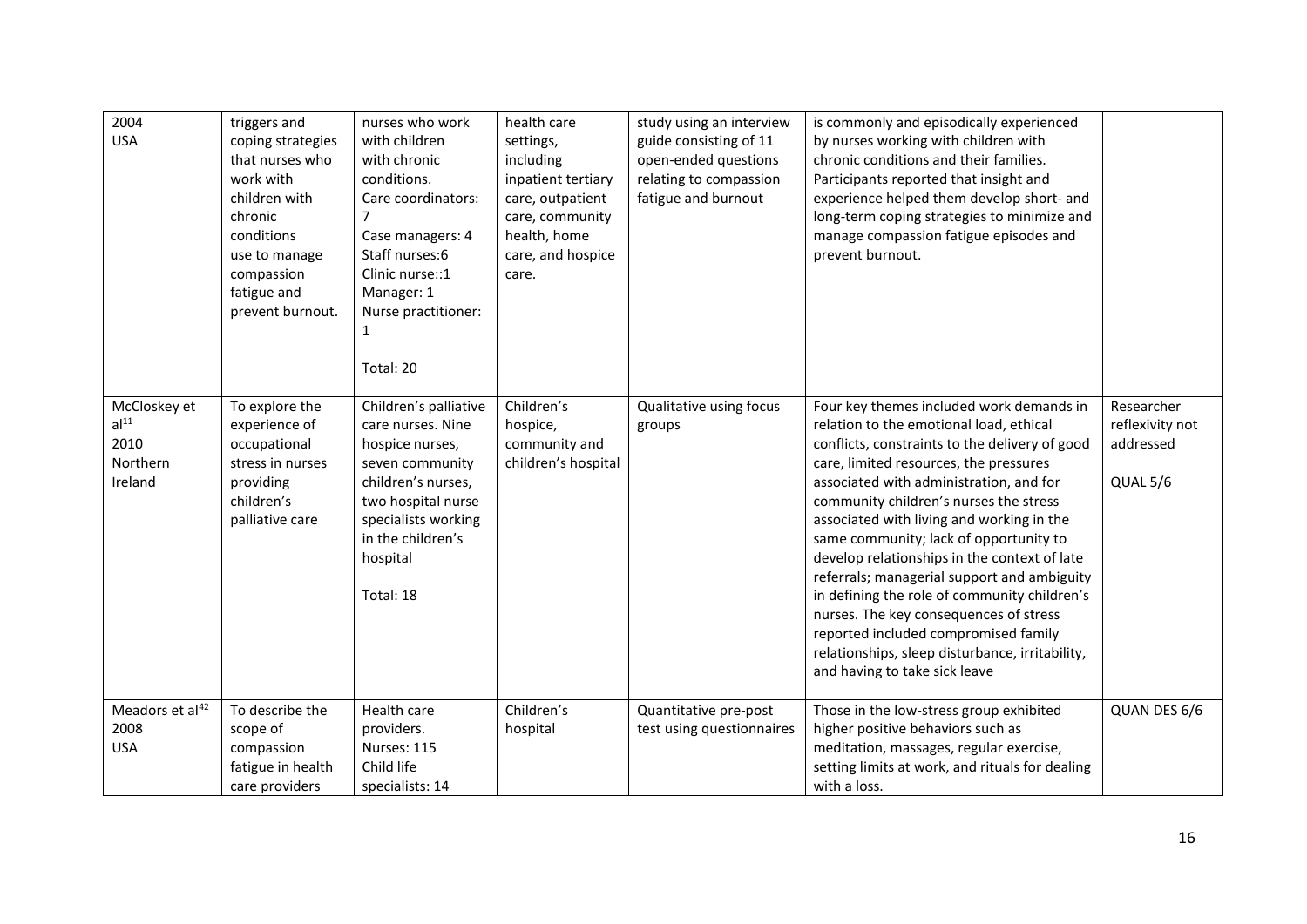|                                                                    | working on<br>critical care units<br>with children.                                                                                                                | Nurse practitioners:<br>8<br>Social workers: 2<br>Nurse managers: 2<br>Secretaries: 9<br>Other: 33 (chaplain,<br>care partner etc.)<br>2 had missing data<br><b>Total: 185</b>                                        |                                                        |                                                                                                                                                                                                       |                                                                                                                                                                                                                                                                                                                                                                                                                                                                                                                                        |                                                                                                                                                                    |
|--------------------------------------------------------------------|--------------------------------------------------------------------------------------------------------------------------------------------------------------------|-----------------------------------------------------------------------------------------------------------------------------------------------------------------------------------------------------------------------|--------------------------------------------------------|-------------------------------------------------------------------------------------------------------------------------------------------------------------------------------------------------------|----------------------------------------------------------------------------------------------------------------------------------------------------------------------------------------------------------------------------------------------------------------------------------------------------------------------------------------------------------------------------------------------------------------------------------------------------------------------------------------------------------------------------------------|--------------------------------------------------------------------------------------------------------------------------------------------------------------------|
| Neilson et al 43<br>2011<br>UK                                     | To explore the<br>experiences of<br>primary care<br>practitioners<br>following their<br>involvement in<br>the palliative care<br>of a child with<br>cancer at home | Primary care<br>professionals.<br>GPs: 10<br>Community nurses:<br>37<br>Total: 47                                                                                                                                     | Community<br>setting                                   | Qualitative using in-<br>depth interviews                                                                                                                                                             | One key finding was the emotional toll on<br>GPs providing palliative care. Visual changes<br>to the child caused distress and carrying the<br>families sadness during the working day was<br>reported in interviews                                                                                                                                                                                                                                                                                                                   | QUAL 6/6                                                                                                                                                           |
| Papadatou et<br>al <sup>9</sup><br>2001<br>Greece and<br>Hong Kong | To explore the<br>subjective<br>experiences of<br>oncology and<br>critical care<br>nurses who<br>provide care to<br>dying children                                 | 16 oncology nurses<br>and 23 critical care<br>nurses in Greek<br>sample, and 12<br>Paediatric nurses<br>and 12 paediatric<br>critical care or<br>neonatal critical<br>care nurses in Hong<br>Kong sample<br>Total: 63 | General hospitals<br>in Greece and<br>Hong Kong        | Mixed method using<br>semi structured<br>interviews and<br>quantitative analysis<br>comparing nurses<br>experience in oncology<br>versus critical care units<br>and Greek versus<br>Chinese cultures. | Most nurses experience a sense of<br>helplessness and difficulties in<br>communicating with the child and parents<br>during the terminal phase. A large majority<br>acknowledged that the impending or actual<br>death of a patient elicits a grieving process.<br>However, despite this suffering, nurses<br>reported significant rewards from caring for<br>chronically and acutely ill children, and the<br>majority are satisfied with their jobs despite<br>the shortage of personnel and cooperation<br>problems with physicians | Researcher<br>reflexivity not<br>addressed. Low<br>response rate<br>and can't tell if<br>considered<br>limitations of<br>integrating<br>mixed data.<br>MIXED 10/13 |
| Papadatou et<br>al <sup>44</sup><br>2002<br>Greece                 | To explore and<br>compare the grief<br>responses and<br>experiences of                                                                                             | Oncologists: 14<br>Paediatric oncology<br>nurses: 16                                                                                                                                                                  | Paediatric<br>oncology units<br>within a<br>paediatric | Mixed methods using<br>semi-structured<br>interviews                                                                                                                                                  | Professionals do grieve over the death of a<br>child. Both doctors and nurses experienced<br>stress, feelings of helplessness and grief<br>when providing end-of-life care to children.                                                                                                                                                                                                                                                                                                                                                | Researcher<br>reflexivity not<br>addressed and<br>can't tell if                                                                                                    |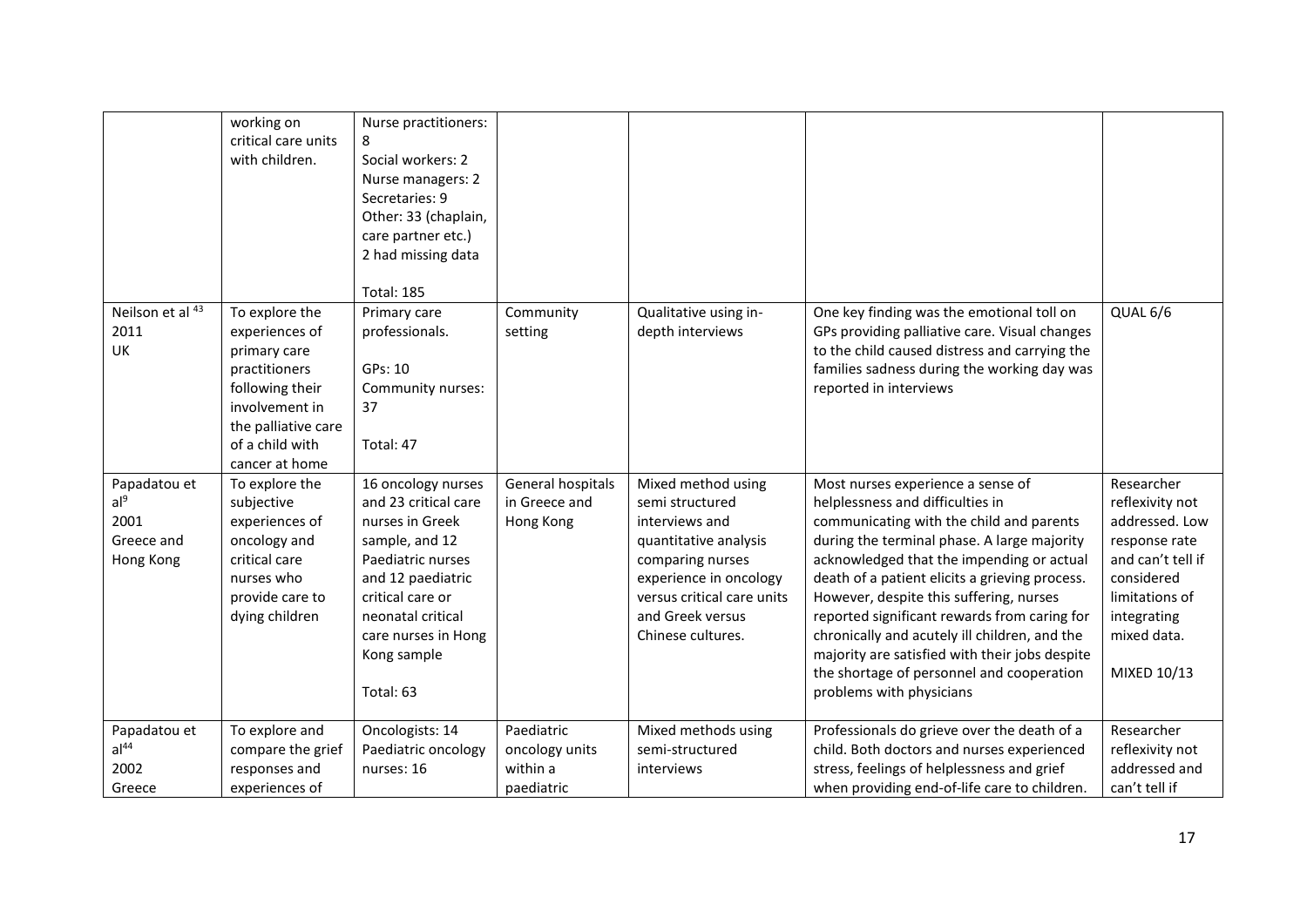|                                              | Greek physicians<br>and nurses who<br>provide care to<br>children dying<br>from cancer                                             | Total: 30                                                                                                                                                                    | hospital                  |                                                                | However, they did experience significant<br>satisfaction from providing a dignified<br>death. Both groups of professionals<br>experienced fluctuation between<br>experiencing and avoiding grief. Differences<br>between groups related to how they<br>expressed this grief. For physicians grief was<br>a more private process, and support from<br>colleagues was rarely sought. For nurses<br>grief was a more social process with support<br>from colleagues. Physicians grieved over<br>loss of their unmet professional goals<br>whereas nurses grieved over the loss of<br>special relationships with the children and | considered<br>limitations of<br>integrating<br>mixed data.<br>MIXED 11/13 |
|----------------------------------------------|------------------------------------------------------------------------------------------------------------------------------------|------------------------------------------------------------------------------------------------------------------------------------------------------------------------------|---------------------------|----------------------------------------------------------------|-------------------------------------------------------------------------------------------------------------------------------------------------------------------------------------------------------------------------------------------------------------------------------------------------------------------------------------------------------------------------------------------------------------------------------------------------------------------------------------------------------------------------------------------------------------------------------------------------------------------------------|---------------------------------------------------------------------------|
| Pearson <sup>45</sup><br>2013<br>UK          | To understand<br>children's cancer<br>nurses<br>experiences of<br>providing<br>palliative care in<br>the acute hospital<br>setting | Children's cancer<br>nurses<br>Total: 7                                                                                                                                      | Acute hospital<br>setting | Qualitative using semi-<br>structured in-depth<br>interviews   | families.<br>Five key themes included "lack of a plan",<br>"managing the symptoms", 'family", and<br>"experience". The findings of this suggest<br>nurses need specific palliative care<br>education not only at pre-registration level<br>but also continuing professional<br>development                                                                                                                                                                                                                                                                                                                                    | QUAL 6/6                                                                  |
| Plante et al <sup>21</sup><br>2011<br>Canada | To assess<br>emotional<br>reactions, coping<br>strategies ad<br>perceived needs<br>of paediatric<br>health care<br>professionals   | Health care<br>professionals.<br>Nurses: 46<br>Paediatric<br>physicians: 22<br>Paediatric<br>residents: 11<br>Respiratory<br>therapists: 13<br>Other: 9<br><b>Total: 101</b> | General hospital          | Quantitative cross-<br>sectional study using<br>questionnaires | The level of grief experienced by health care<br>professionals after a memorable death<br>were intense. Respiratory therapists<br>showed the highest level of grief and<br>younger staff experienced higher levels of<br>grief than older staff. In terms of coping<br>strategies, 70% spoke with colleagues after<br>the death of a child, 48% with their family<br>and friends. 37% felt this social support was<br>the most helpful.                                                                                                                                                                                       | QUAN DES 6/6                                                              |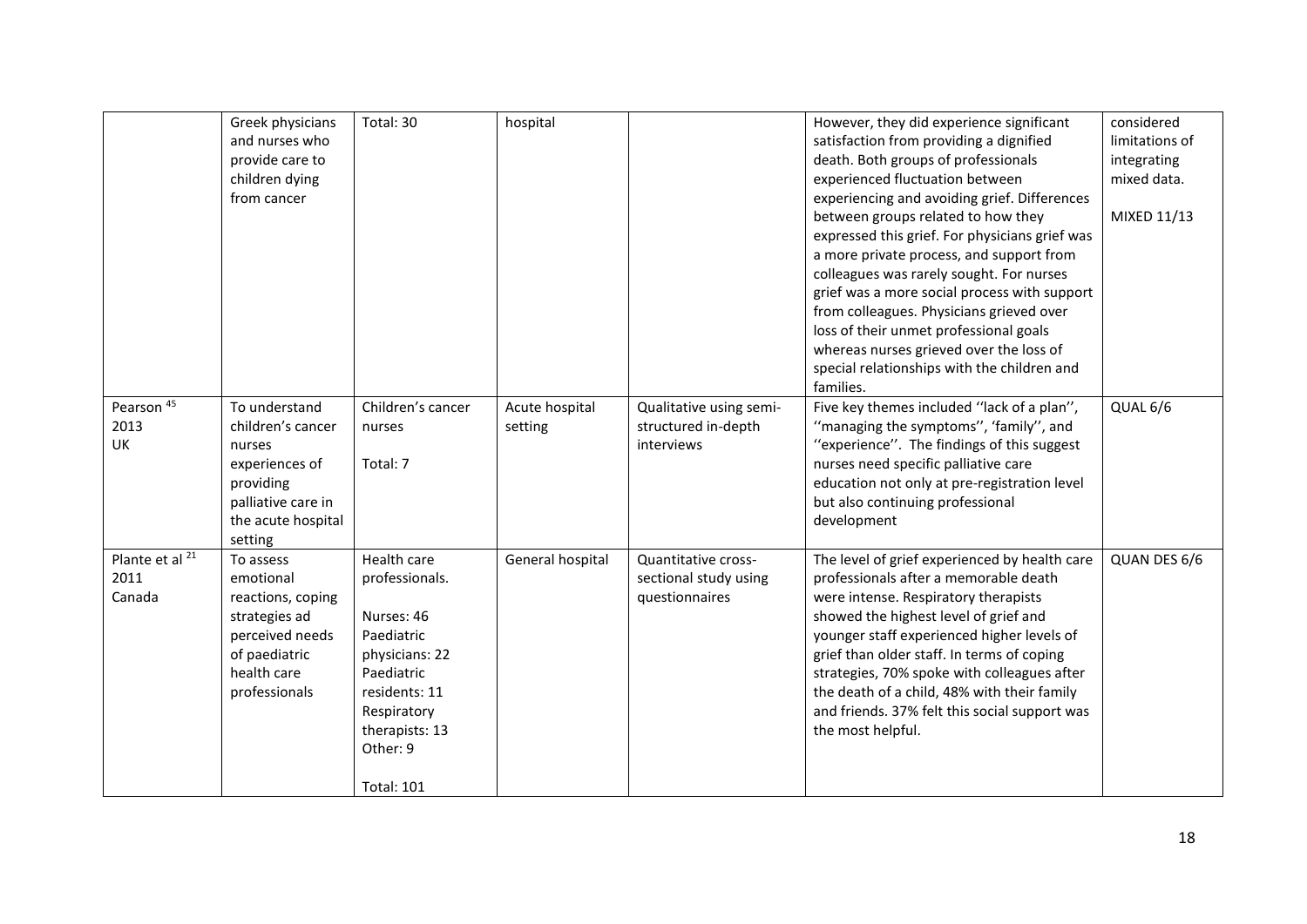| Price et al 46<br>2013<br>UK      | To investigate<br>health and social<br>care<br>professionals'<br>perspectives on<br>developing<br>services for<br>children with life<br>limiting<br>conditions at the<br>end-of-life using<br>issues identified<br>by bereaved<br>parents as<br>priorities | Health and social<br>care professionals<br>with over 2 years<br>experience of<br>working in diverse<br>aspects of<br>children's palliative<br>care<br>Total: 35                                           | A regional<br>children's cancer<br>unit and a<br>children's hospice<br>in the UK | Qualitative focus groups<br>using nominal group<br>technique                                                                                                         | Six key issues included truth telling in<br>relation to the complexities of<br>communicating with children, including<br>siblings, about death; symptom<br>management; communication with, and<br>relationships between families and<br>professionals; emotional impact; and the<br>withdrawal of feeding or treatment and<br>sibling support                                                                                                                     | QUAL 6/6                                                |
|-----------------------------------|------------------------------------------------------------------------------------------------------------------------------------------------------------------------------------------------------------------------------------------------------------|-----------------------------------------------------------------------------------------------------------------------------------------------------------------------------------------------------------|----------------------------------------------------------------------------------|----------------------------------------------------------------------------------------------------------------------------------------------------------------------|-------------------------------------------------------------------------------------------------------------------------------------------------------------------------------------------------------------------------------------------------------------------------------------------------------------------------------------------------------------------------------------------------------------------------------------------------------------------|---------------------------------------------------------|
| Quinn et al 47<br>2011<br>Ireland | To obtain a<br>picture of the<br>current nursing<br>service to<br>determine if the<br>needs of children<br>requiring care at<br>home owing to<br>life-limiting illness<br>are being met                                                                    | Community<br>palliative care<br>clinical nurse<br>specialists who had<br>experience in<br>caring for children<br>with palliative care<br>needs during the<br>previous 2 years of<br>the study<br>Total: 7 | One community<br>health region in<br>Ireland                                     | Qualitative focus group<br>using an interview<br>schedule piloted on<br>senior palliative care<br>nurses who had cared<br>for children with<br>palliative care needs | Key themes included difficulties accessing<br>the patient due to parental anticipatory<br>grief, prognostic uncertainty, and a general<br>lack of awareness of the philosophy of<br>paediatric palliative care; the complexities<br>of the role in terms of physical,<br>psychological and spiritual components; the<br>pressures of caring in relation to ability,<br>feelings and organisational issues; and<br>personal and professional support<br>strategies | QUAL 6/6                                                |
| Reid <sup>48</sup><br>2013<br>UK  | To highlight<br>challenges<br>perceived by rural<br>adult community<br>nurses delivering<br>palliative care to<br>a child or young<br>person and their                                                                                                     | District nurses and<br>four adult<br>community<br>palliative care<br>clinical nurse<br>specialists<br>Total: 6                                                                                            | Rural community<br>settings in<br>Scotland                                       | Qualitative<br>phenomenological using<br>semi-structured<br>interviews                                                                                               | Key challenges included feeling<br>underprepared to deal with the emotional<br>impact of a child's death, inadequate<br>discharge planning which resulted in late<br>introductions to the families, the challenge<br>of maintaining professional boundaries<br>when closely involved with families and<br>challenges of providing skilled and sensitive                                                                                                           | Researcher<br>reflexivity not<br>addressed.<br>QUAL 5/6 |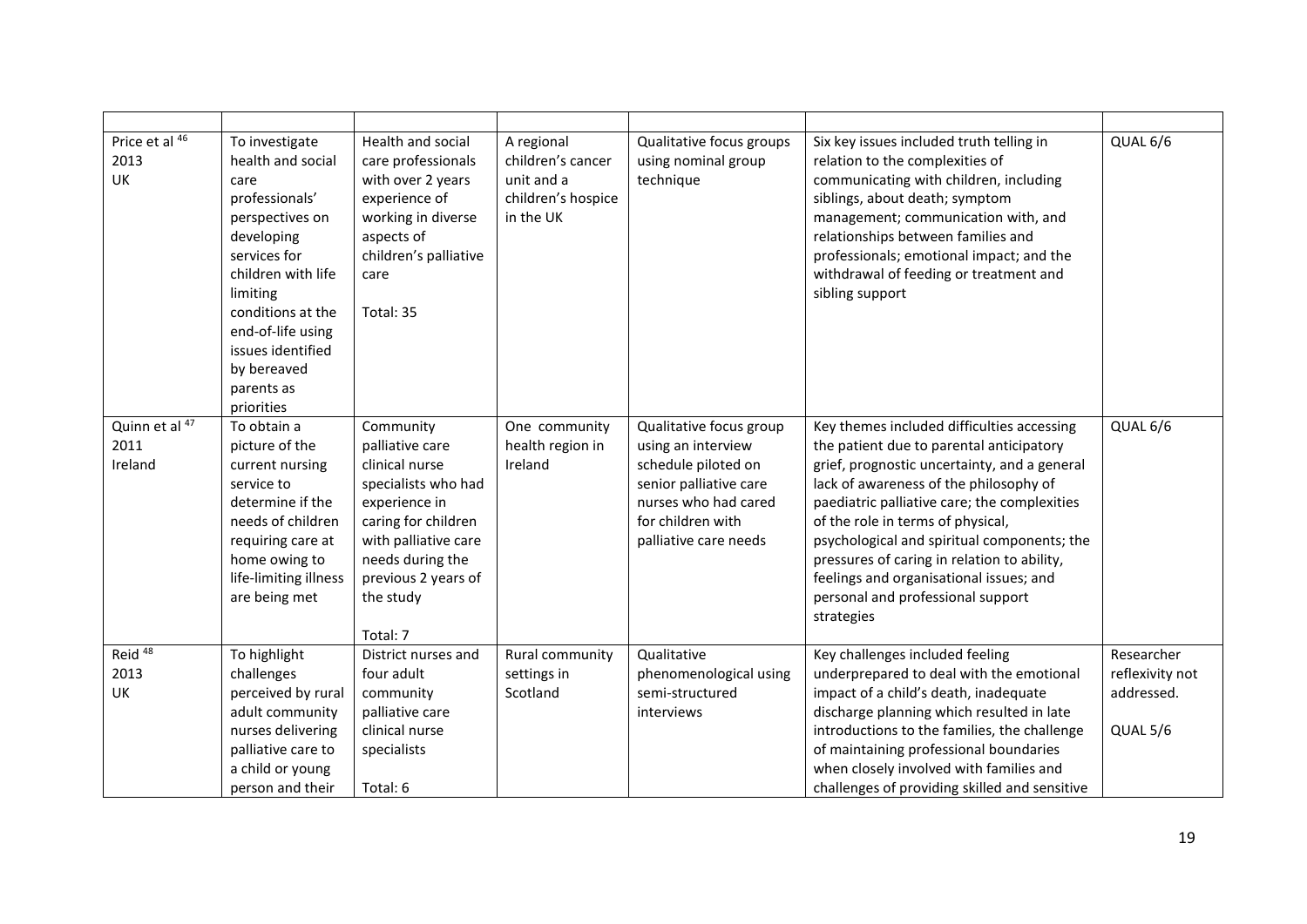|                                                  | families at home                                                                                                                                                                                                                                                                             |                                                                                                                                                                                                                                                                                               |                                                                                          |                                                                                                                                                                                                                | communication, and the challenge of scarce<br>resources in rural areas                                                                                                                                                                                                                                                                                                                                                                                                                                                                                                                                                                                                                |                                                                                                                                                    |
|--------------------------------------------------|----------------------------------------------------------------------------------------------------------------------------------------------------------------------------------------------------------------------------------------------------------------------------------------------|-----------------------------------------------------------------------------------------------------------------------------------------------------------------------------------------------------------------------------------------------------------------------------------------------|------------------------------------------------------------------------------------------|----------------------------------------------------------------------------------------------------------------------------------------------------------------------------------------------------------------|---------------------------------------------------------------------------------------------------------------------------------------------------------------------------------------------------------------------------------------------------------------------------------------------------------------------------------------------------------------------------------------------------------------------------------------------------------------------------------------------------------------------------------------------------------------------------------------------------------------------------------------------------------------------------------------|----------------------------------------------------------------------------------------------------------------------------------------------------|
| Swinney et al <sup>5</sup><br>2007<br><b>USA</b> | To examine the<br>effect of<br>involvement in<br>end-of-life<br>paediatric care on<br>support staff                                                                                                                                                                                          | Support staff<br>involving Patient<br>Care Service Aids,<br><b>Outpatient Clinic</b><br>Representatives,<br>Financial<br>Consultants, Unit<br>Assistants,<br>Volunteers, Patient<br>Liaison, Office<br>Support Technician,<br>Receptionists, and<br><b>Child Life Assistants</b><br>Total: 65 | Department of<br>hematology/onco<br>logy at Children's<br><b>Hospital Los</b><br>Angeles | Cross-sectional mixed-<br>method survey<br>developed from a prior<br>study evaluating beliefs,<br>workplace experiences,<br>and attitudes of health<br>care staff at the<br>Children's Hospital Los<br>Angeles | Findings suggested that support staff<br>develop numerous, substantial, direct<br>interactions with dying children and their<br>families. They also suggested that these<br>experiences had caused some adverse<br>outcomes in their lives in relation to<br>depression, irritability, family arguments,<br>job performance, sex life and concern over<br>substance abuse. A large majority felt that<br>they did not have sufficient knowledge or<br>training in palliative care. The authors<br>concluded that support staff play a key role<br>in the palliative care team and as such<br>research and resources should be directed<br>to educating, training, and supporting them | While this study<br>claims to be<br>mixed method,<br>no qualitative<br>element is<br>described<br>MIXED 6/13                                       |
| Woolley et al <sup>12</sup><br>1989<br><b>UK</b> | To examine the<br>degree of stress<br>experienced by<br>staff caring for<br>children and their<br>families, which<br>factors staff<br>found stressful,<br>which helped<br>them manage<br>difficult<br>circumstances,<br>and degree of,<br>and factors<br>associated with<br>job satisfaction | Hospice staff.<br>Qualified nurses: 12<br>Teaching,<br>physiotherapy or<br>social work<br>qualifications: 5<br>No formal<br>qualification: 6<br>GP: 1<br>Total: 24                                                                                                                            | Hospice setting                                                                          | Mixed method study<br>using interviews and<br>Goldberg's general<br>health questionnaire                                                                                                                       | Overall job satisfaction was high. The main<br>sources of stress included feelings of<br>helplessness when unable to relieve<br>perceived needs or distress, dealing with<br>negative responses from families, and<br>conflicts among staff. The most important<br>moderating factors included informal staff<br>support, homelike atmosphere of the<br>hospice, and the variety of professional and<br>personal skills among staff.                                                                                                                                                                                                                                                  | Context and<br>researcher<br>reflexivity not<br>addressed.<br>Analysis and<br>triangulation of<br>qualitative data<br>not discussed.<br>MIXED 9/13 |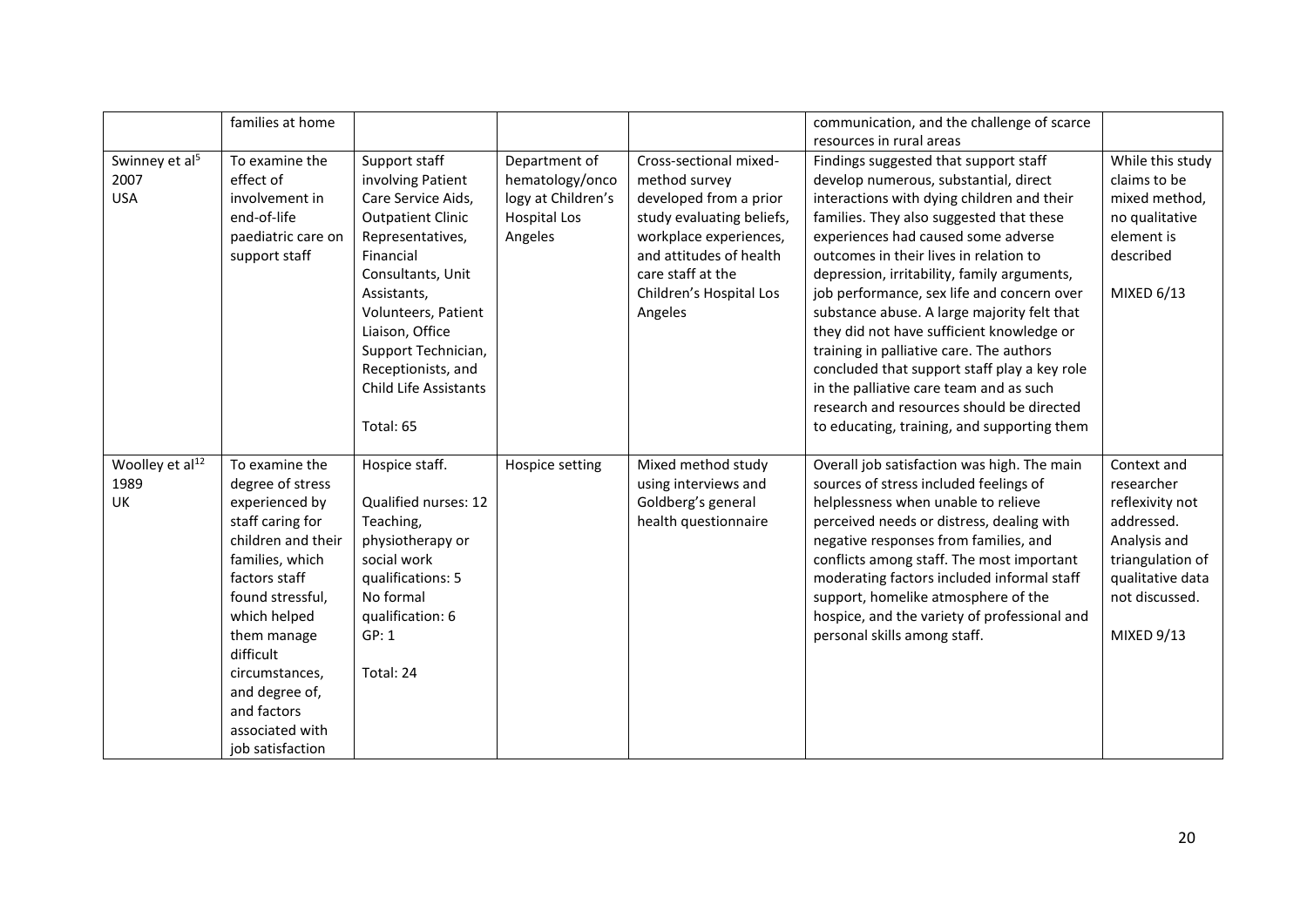Data comparison involved coding and condensing data relating to staff experience, impact of, and how they cope with providing end-of-life care to children, which were grouped according to patterns and themes. Data were also evaluated for contrasting outcomes or views within groups of data. The conclusion and verification stage involved identifying themes and sub-themes which were then described according to their relationships. Experiences were verified throughout the analysis stage by crosschecking primary sources in order to enhance credibility and reliability of the review findings.

#### **Results**

#### *Characteristics of included studies*

Thirty papers were included with publication dates ranging from 1989 to 2015. Studies were predominantly qualitative  $(n=18)$ ,  $6,11,26,28,30,31-35,37,39,41,43,45-48$  with a smaller number of quantitative  $(n=6)^{21,25,27,32,38,42}$  and mixed-method studies (n=8). 5,9,12,29,31,37,40,44 Five quantitative studies were cross-sectional, and one used a pre-post survey design. The majority of studies were conducted in the USA (10) 5,25,29-32,35,40-42 with the remaining 21 studies carried out in the United Kingdom  $(6)$ ,  $^{11,12,43,45,47,48}$  Canada  $(3)$ ,  $^{21,37,39}$  Australia  $(2)$ ,  $^{27,34}$  Poland  $(1)$ ,  $^{38}$  Greece  $(1)$ ,  $^{44}$ Greece and Hong Kong  $(1)$ , <sup>9</sup> Sweden  $(2)$ , <sup>6,33</sup> Ireland  $(2)$ , <sup>28,47</sup> Finland  $(1)$ , <sup>36</sup> and Switzerland (1).<sup>26</sup> The majority of studies considered nursing staff only  $(15)$ , 9,11,25,27,30,32-35,39-41,45,47,48 while others considered a wide range of health care providers collectively such as nurses, physicians, social workers, physiotherapists, psychologists and support staff (13), 6,12,26,28,29,36-38,42-44,46 one included physicians only, $31$  and one support staff only.<sup>5</sup> The majority of studies were conducted in a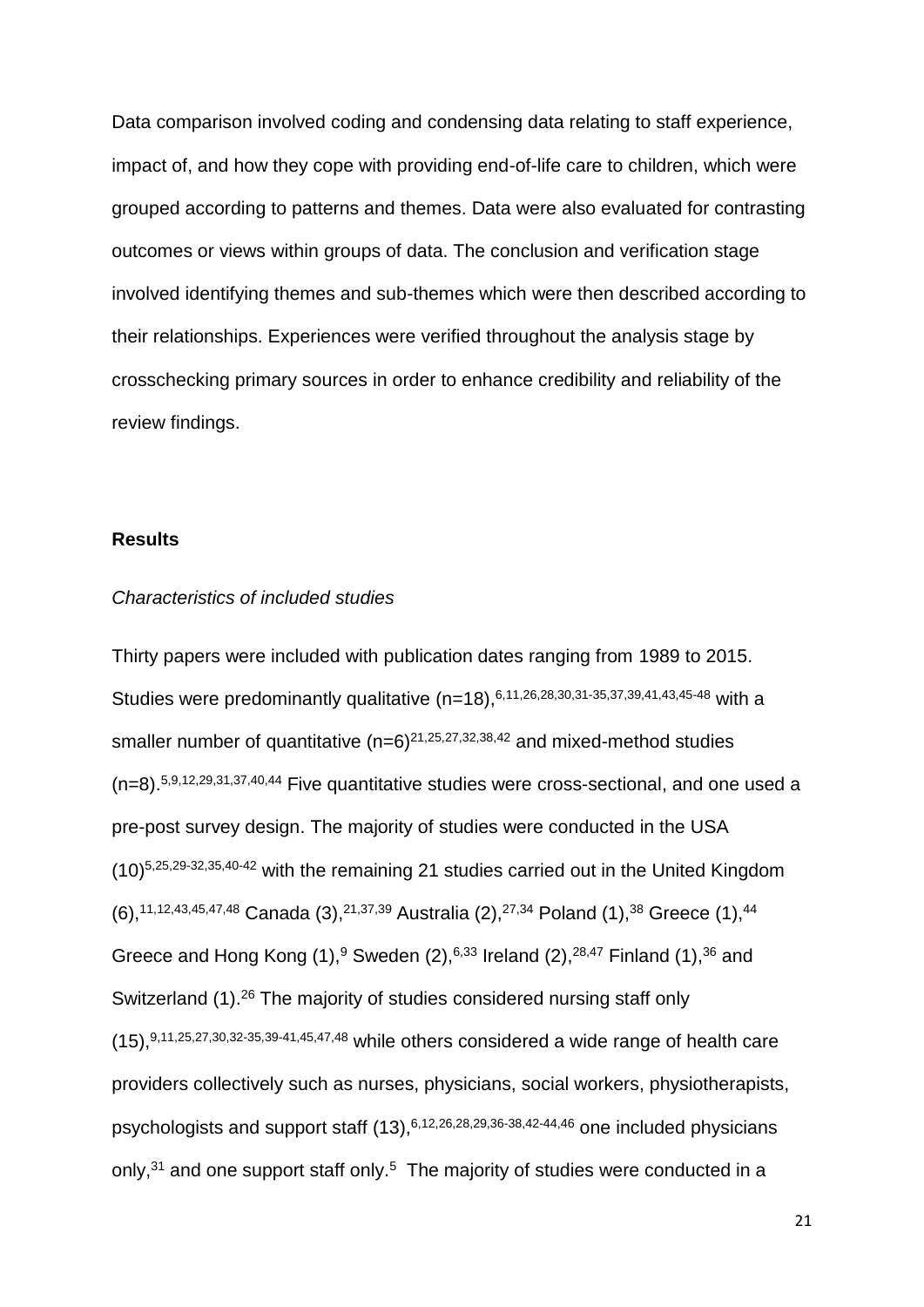hospital setting (22).<sup>5,6,9,21,25-37,39,40,42,44,45</sup> The remaining studies were conducted across a range of settings such as hospital, hospice and community  $(3)$ ,  $11,23,41$ community only  $(4)^{38,43,47,48}$  or hospice only  $(1)$ .<sup>12</sup> A summary of the aims, sample, setting, design and relevant findings from included studies are presented in Table 2.

### *Review findings*

The first theme 'Staff experiences' highlighted the key experiences and challenges faced by a range of healthcare staff in a range of healthcare settings.

#### *Staff experiences*

*Rewards.* Despite the stress experienced, staff reported a number of rewards. The deep relationships that staff developed with children and their families were viewed as a major source of both personal and professional satisfaction, 38,37,40,11,23,48 and 'made the pain worth it'.<sup>40</sup> Staff also reported feeling enriched from their work,<sup>30,48</sup> and felt they gained a new perspective on life in relation to what was most important and meaningful.<sup>35</sup> However, some sources of job satisfaction differed between doctors and nurses. For doctors, this related to controlling pain and providing efficient medical care to alleviate a child's suffering, whereas for nurses psychosocial care and support for both dying children and their families was as important as providing physical care to the child. $21$ 

*Professional boundaries.* The difficulty of maintaining professional boundaries was intricately linked to the length and intensity of relationships developed when providing end-of-life care to children. Staff defined this challenge as 'walking the professional and personal line between family members and staff<sup>'</sup>.<sup>30</sup> This challenge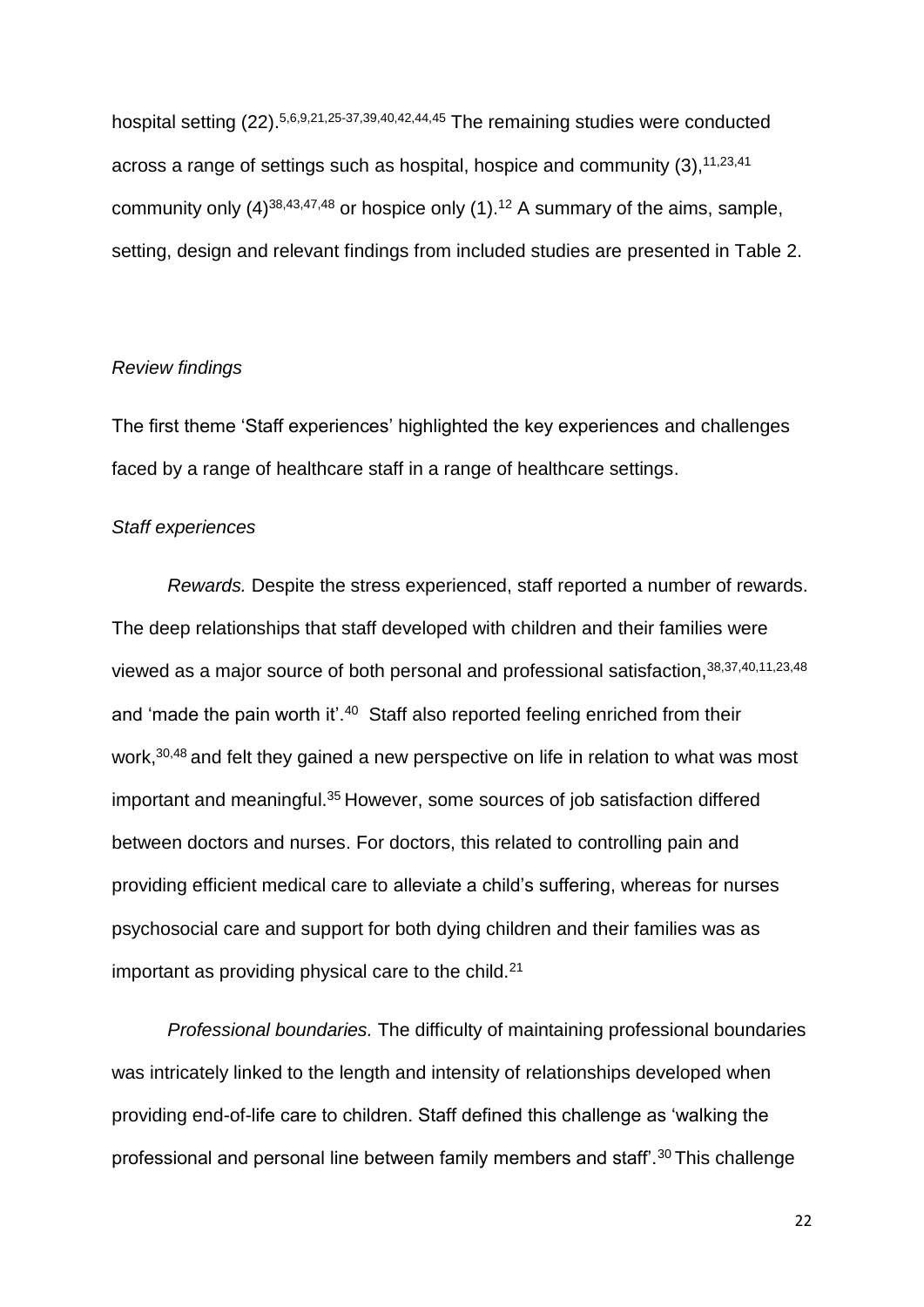appeared to be more pertinent to nurses, perhaps due to their more involved role with children and families. Nurses were acutely aware of the risk of becoming excessively or inappropriately involved with children and their families, and reported being viewed as a friend,  $46$  or pseudo-member of the family  $48$  rather than a professional care giver. Although nurses reported being taught the importance of professional boundaries in relation to not becoming overly 'personal' with patients, they felt it was difficult to follow these professional policies and feared being seen as unprofessional.<sup>39</sup> Many nurses felt the need for professional boundaries contradicted the fostering of a therapeutic relationship<sup>34</sup> and viewed it as a barrier to providing care and empathy to children and their families.<sup>30</sup> However, some nurses felt it was important to avoid over involvement in order to cope and be able to take care of the other children in their care.<sup>34</sup>

*Work environment.* The work environment had a significant impact on staff providing end-of-life care to children. For example, workload and inadequate coordination and communication between services presented additional challenges. Demanding caseloads, often due to staff shortages 9,26,41,44 meant staff did not have time to grieve or recover from experiencing a child's death before they had to continue taking care of other children under their care, causing frustration and discontent<sup>29,33,35</sup> Not having time to meet a child's needs beyond their clinical care<sup>11</sup> in relation to interacting with the child, or taking time to just be with parents <sup>41</sup> caused additional stress as staff felt this prevented optimal care.<sup>11</sup> Further frustrations and feelings of guilt were reported in relation to not being able to provide follow-up bereavement support to families.29,39,9,21,47

The hospital setting offered unique challenges for staff in relation to the culture of cure. Doctors struggled most when a child relapsed as this signalled the terminal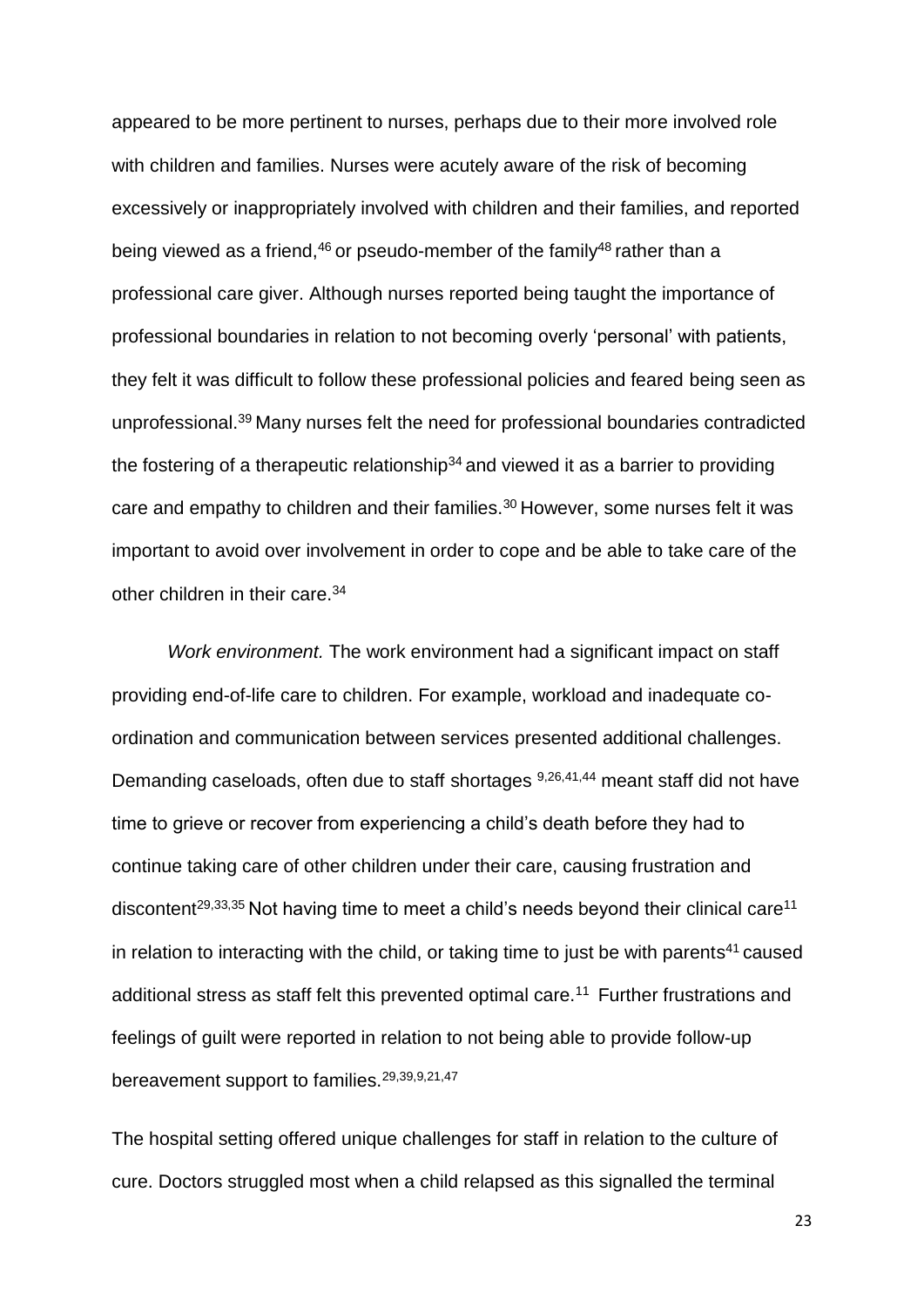phase.<sup>31</sup> Doctors highlighted the perception among newly qualified doctors that they 'can cure everybody', and their sense of disbelief when they realised they couldn't. $31$ 

*Length and depth of experience.* There appeared to be differences between healthcare professionals who dealt with end-of-life care on a more regular basis than those who were less familiar with this aspect of care. One study in a children's hospital found that more experienced nurses and who had a higher level of palliative care education were more comfortable providing end-of-life care to children and their families.<sup>32</sup> In contrast, nurses in community settings with less experience and education in relation to providing end-of-life care to children struggled with this role on both an emotional and professional level.47,48

Challenges specific to community healthcare professionals included discharge planning, which they felt did not exist, was ill-planned, or happened too late, and as a consequence prevented the development of trust between staff and families.<sup>48</sup> Furthermore, the vast number of agencies involved with the child's care resulted in confusion surrounding roles, boundaries and responsibilities.<sup>48</sup> Additional challenges included living and working in the same community which meant they were seen as a nurse at all times,<sup>11,48</sup> and restricted support, with colleagues often living long distances away.<sup>48</sup> The wide geographical area that had to be covered by small community teams also meant nurses felt unable to provide the level of support they would have liked to.<sup>48</sup>

The hospice setting appeared to provide the most optimal work environment, with staff referring to its homelike qualities, lack of a rigid hierarchy and red tape, and time to spend with families so they could respond to individual children's needs.<sup>12</sup> Although communication between colleagues was evaluated as good by hospice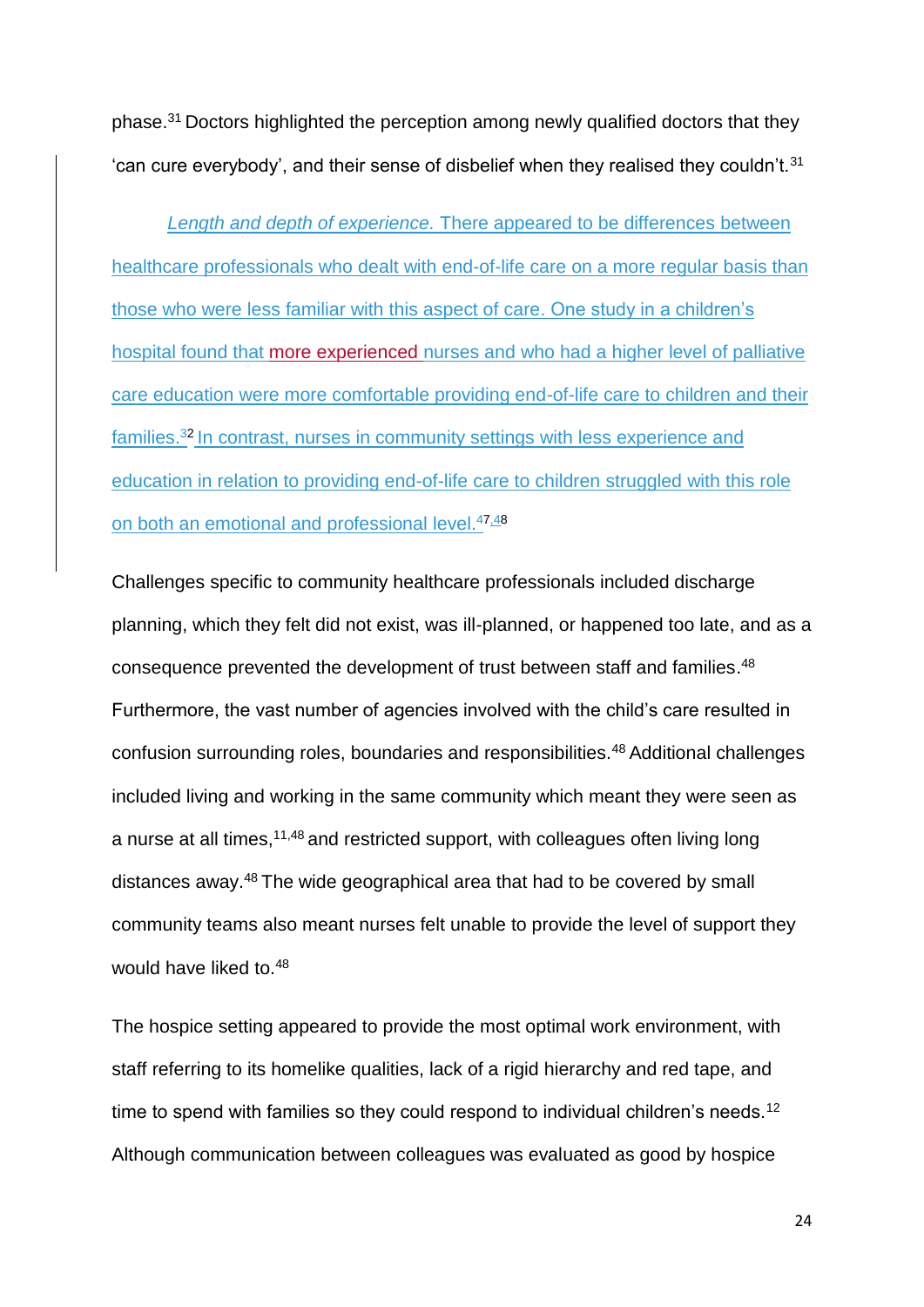staff in one study,<sup>38</sup> communication difficulties between colleagues, management and multi-disciplinary teams were referred to as a major source of stress in other studies within the hospital, community and hospice setting.<sup>9,6,12,38,44</sup> This often led to lower job satisfaction,  $38$  and discontinuity of care.  $25$  The current system also presented challenges for hospice staff who felt referrals happened too late, mostly due to inadequate cross-sector understanding of availability and content of hospice care, and ineffective multi-disciplinary working.<sup>46</sup> Those working in the voluntary sector were frustrated by the lack of government funding to assist them in providing services to children at the end of life and their families.<sup>28</sup>

*Most challenging experiences.* There were a number of experiences that appeared to be especially challenging when providing end-of-life care to children.

*End-of-life decision making.* Both hospice and hospital staff reported end-oflife decision making and symptom management as extremely stressful.  $6,11,46$ Deciding when end-of-life was near was referred to as an 'invisible point in time when transition from curative to end-of-life treatment occurs'.<sup>6</sup> This was exacerbated by parental distress in relation to withdrawing treatment.<sup>11,33,37,45,46</sup> Nurses reported experiencing extreme moral distress and anxiety when families insisted on continuing interventions that they recognised were not in the best interests of the child.11,45,46

*Keeping silent.* An additional stressor related to parents' efforts to shield their child from the truth about their impending death. This raised ethical concerns in relation to withholding information from children about their condition, thereby limiting the opportunities they had to give their views on care matters.<sup>6</sup> Staff reported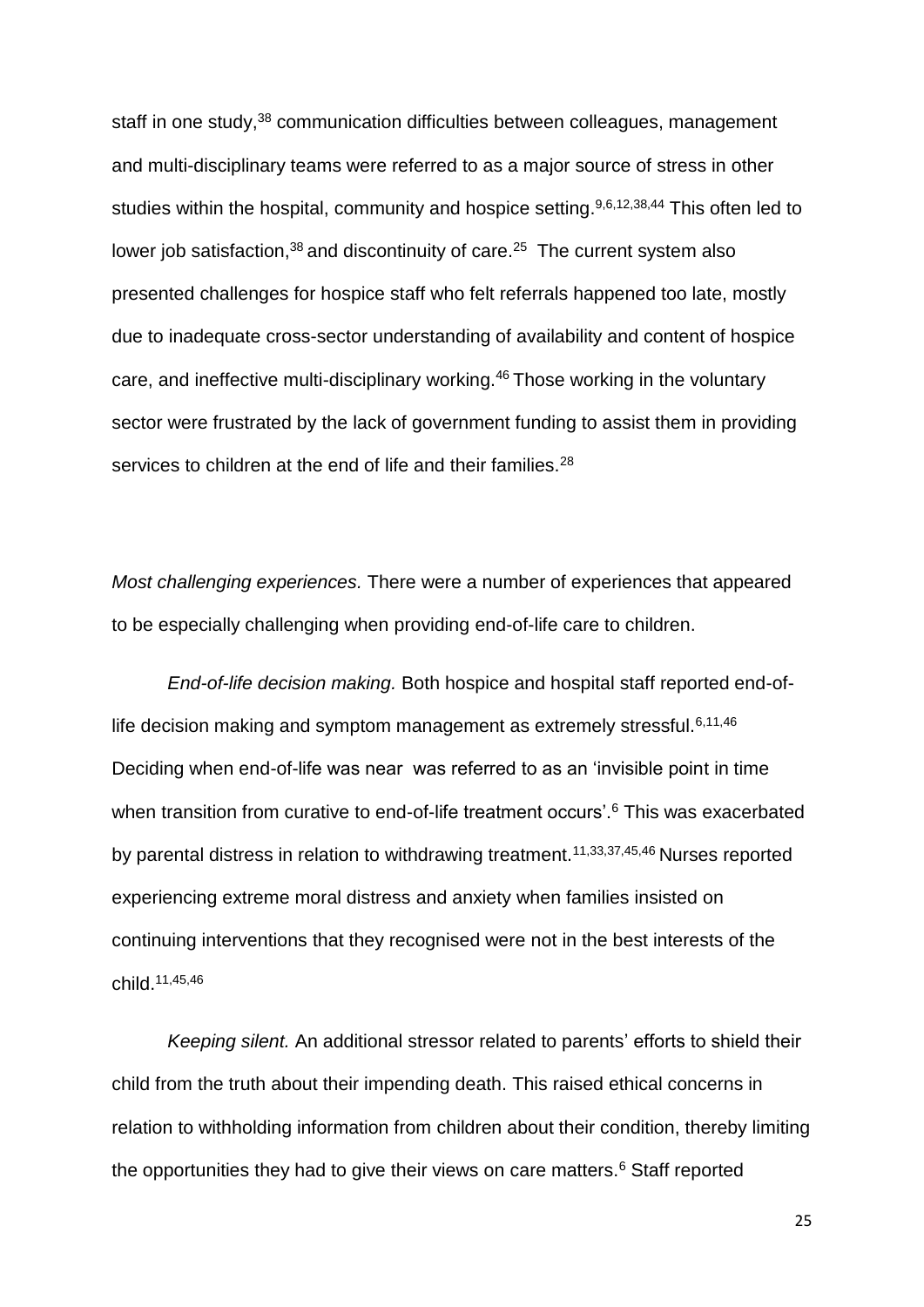experiencing guilt 'just that feeling that I knew more than I had told them. It hurt knowing more about the child's condition than could be revealed'.<sup>33</sup>

*Communication with families.* A range of staff, including doctors, nurses, social workers, psychologists, and physiotherapists all reported feeing anxious when talking with parents about death or using the word 'dying'.<sup>26</sup> Both doctors and nurses reported feeling at a loss for words,  $9,44,45$  and as a consequence often avoided talking to parents.<sup>9</sup> Children's cancer nurses working in an acute hospital setting rated communication with parents as the highest perceived obstacle when providing endof-life care to children.<sup>45</sup>

*Impact on personal/professional life.* Staffs' experience of providing end-of-life care to children impacted on both their personal and professional lives.

*Grief.* The majority of studies showed that staff grieved over the death of a young patient, with findings from one study showing doctors exhibited higher levels of grief than nurses, and younger staff exhibited higher levels overall. Grief manifested in many similar ways across staff and settings, from depression,<sup>5,9</sup> sadness, 9,21,35,36,41,44,46 anger, 21,31,35,44,46 emptiness/loneliness, <sup>35</sup> irritability, <sup>5,11</sup> decreased sex life,<sup>5</sup> loss of appetite,<sup>21</sup> sleep disturbance,<sup>11,12,21</sup> anxiety,<sup>12,21</sup> guilt,<sup>9,21,44</sup> withdrawal,<sup>9,12,21,44</sup> and having to take time off work.<sup>11</sup> Staff also reported difficulties forgetting the child, $36$  being plagued by painful memories, $29$  and recurring thoughts about the child's dying conditions and death.9,44

There were however differences between doctors and nurses in *how* they experienced grief. Although two studies of doctors and nurses working in paediatric oncology showed they both fluctuated between experiencing and avoiding grief, 9,44 doctors reported more avoidance behaviour, such as avoiding going into the child's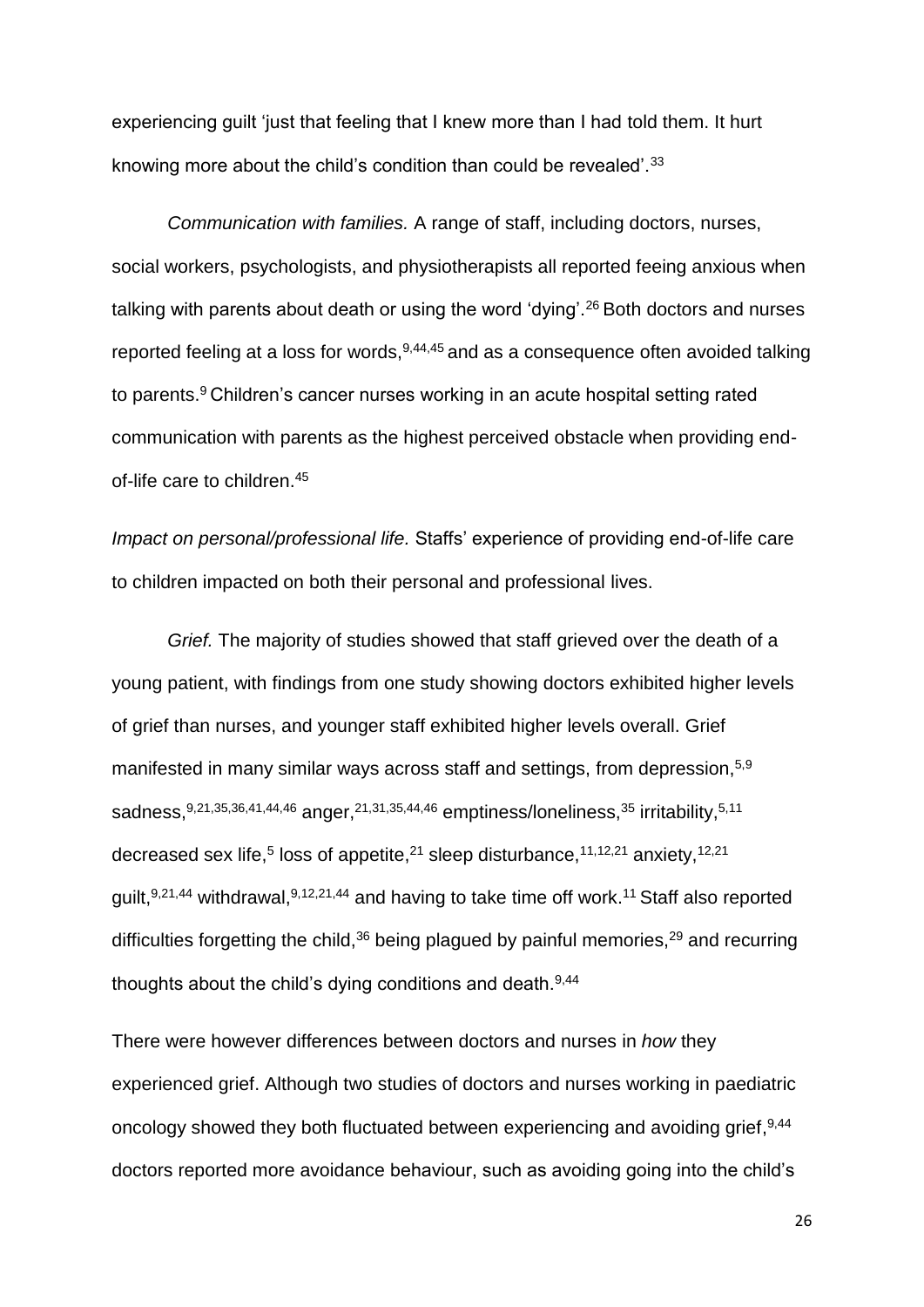room when end-of-life was near, and not talking about their grief.<sup>44</sup> Findings suggested that for doctors, grief over losing a young patient was a lonely experience, whereas for nurses it was a more social experience in terms of seeking support from their peers.<sup>44</sup>

*Disenfranchised grief.* All staff, including doctors, nurses, social workers, psychologists, and support staff in the hospital setting referred to their fears of grieving in public.<sup>9,29,31,33-36,39,41,44</sup> Both doctors and nurses had anxieties around loss of their professional reputation<sup>31,39</sup> and ability to support families if they revealed their feelings and grief.<sup>36</sup> In the absence of any formalised support, staff felt they could not openly express their emotions and reported hiding in the bathroom to cry,<sup>35</sup> or crying on the way home by themselves.<sup>29</sup> While some nurses felt they were not supposed to grieve,<sup>41</sup> others felt it was important to express their emotions in order for parents to feel more comfortable expressing theirs. $33$  However, the majority of staff felt they were required to put their grief to the side and return to work instantly, and had therefore no place to share their experiences.<sup>29</sup> Staff not only hid their grief in the workplace, but also in their personal lives. Nurses reported feeling guilty about telling friends or family depressing stories<sup>40</sup> and felt they had to be careful about sharing details of their work with others.<sup>39</sup> Nurses spoke of the consequences of revealing their grief at home in relation to family members feeling uncomfortable and withdrawing from them.<sup>34</sup> Doctors also reported feeling drained when they got home and as a consequence shut down or avoided contact with their own children and family members.<sup>31</sup>

*Coping strategies.* Staff reported a number of coping strategies which appeared to help them deal with the challenges of providing end-of-life care to children.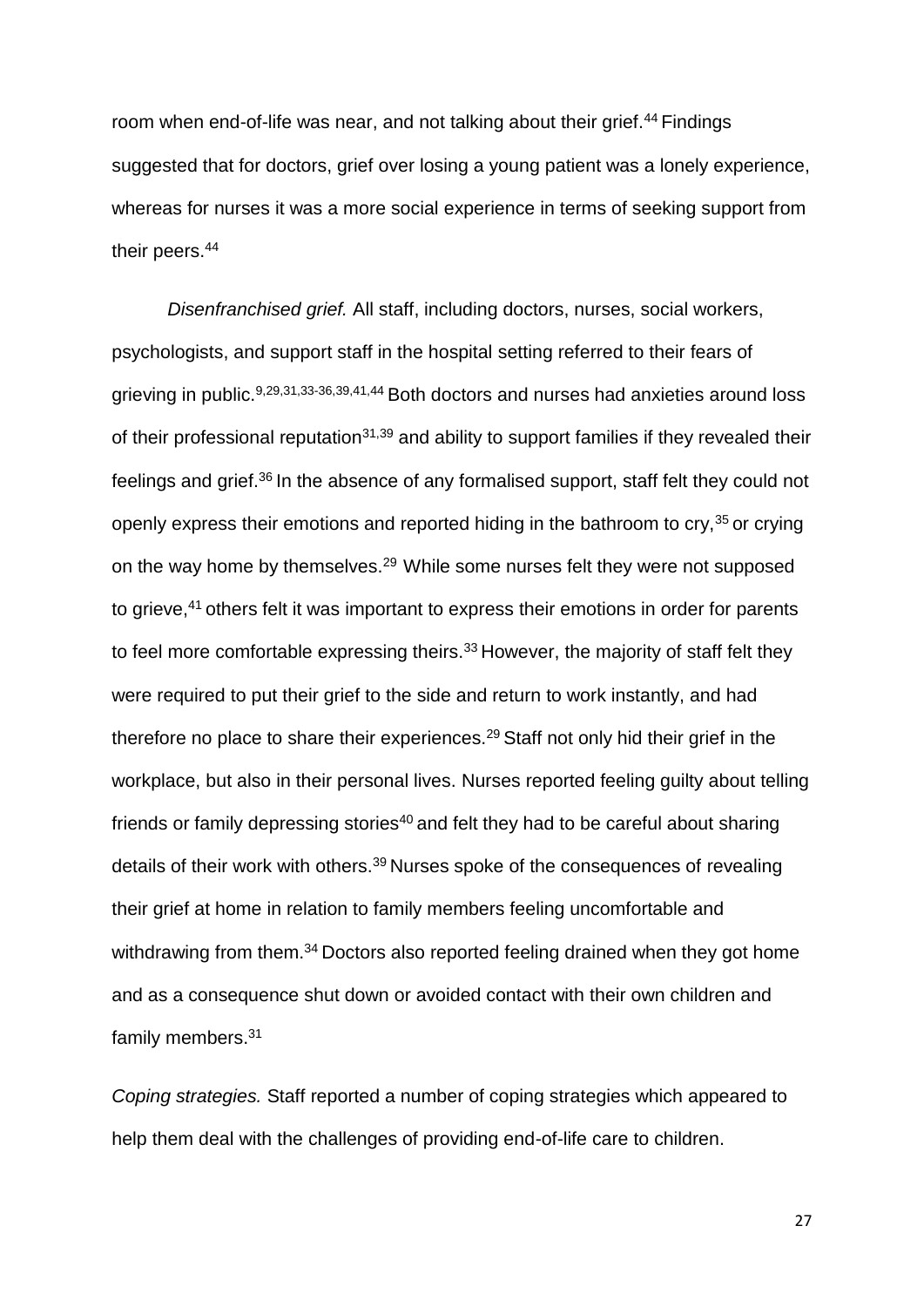*Finding meaning, finding closure.* The importance of finding meaning and making sense of a child's death was widely cited.<sup>9,21,33,39,40,44</sup> For doctors, the death of a child acquired meaning when they had exhausted all possibilities and felt they had contributed to a good death in relation to control of physical symptoms.<sup>44</sup> Nurses were able to find meaning in their involvement with the dying child's comfort and support,<sup>44</sup> along with supporting families.<sup>39</sup>

Finding closure was also a recurrent theme in the literature, and appeared to aid the healing process for nurses in particular.<sup>34,35,40-42,45</sup> Attending the child's funeral helped bring a sense of closure to the special relationships built up with families,  $9,34,39,40$  and nurses reported difficulty adjusting when unable to attend  $41,42$  as they had no chance to say goodbye.  $33,39$ 

*Self-care.* A number of positive behaviours were mentioned as important for self-care, such as maintaining a sense of humour, 12,21,35,41,42,45 regular exercise,  $31,39,41,42$  meditation,  $41,42$  time away from work/setting limits at work,  $41,42$ healthy eating habits, massage,<sup>42</sup> yoga,<sup>39</sup> and seeking emotional support.<sup>46</sup>

*Distancing.* Doctors and nurses reported distancing themselves from patients as a way of protecting themselves from becoming too involved,  $31,42$  and for more experienced nurses to prevent burnout.<sup>30</sup>

*Recommendations for practice.* A number of factors appeared to be important in terms of supporting staff when providing end-of-life care to children.

*Education.* All staff felt they lacked experience when communicating with both children and their families about end-of-life issues; this could lead to feelings of stress and inadequacy.29,36 Education was the highest associated variable for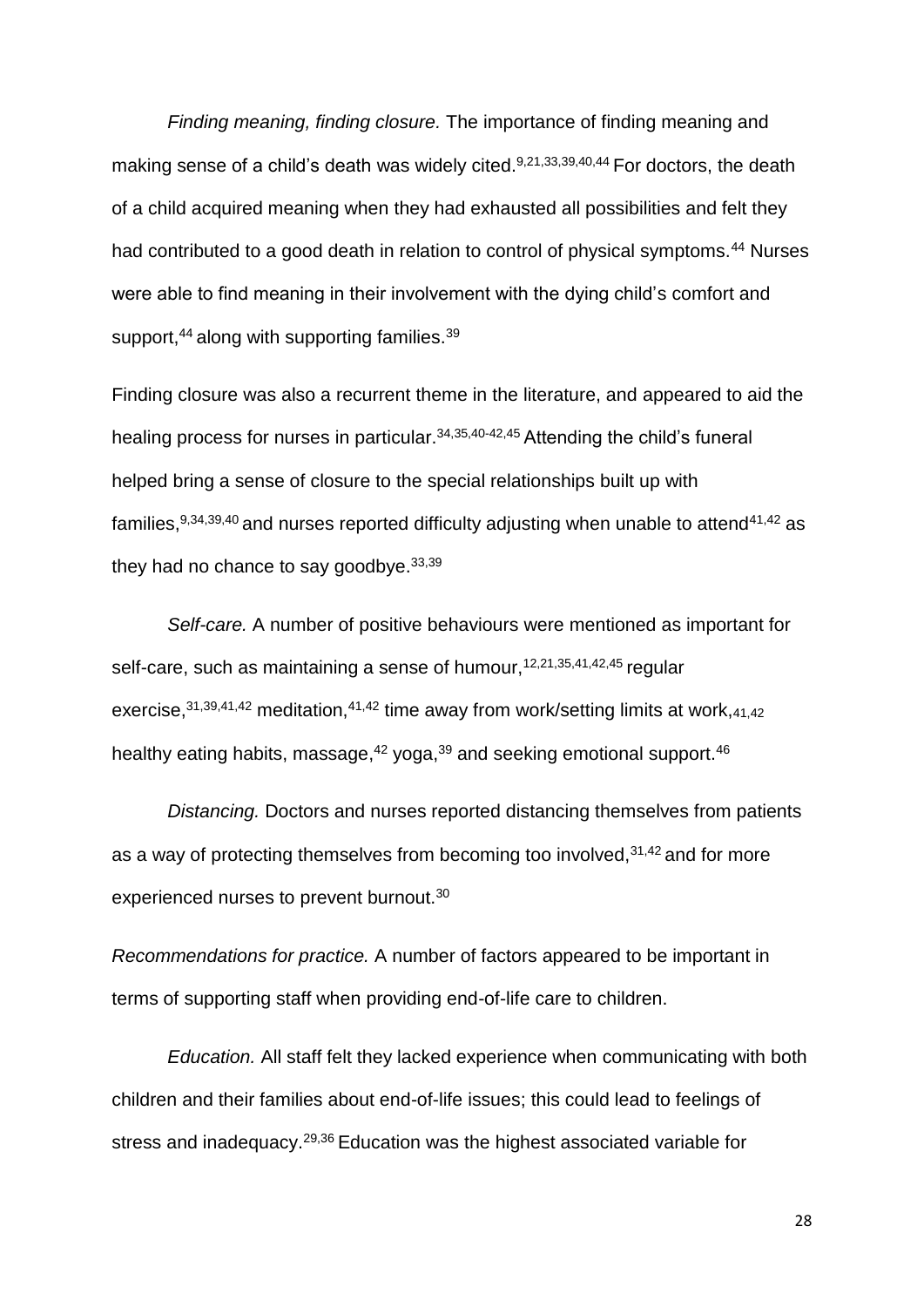improving confidence among nurses to provide end-of-life care in a children's hospital,<sup>32</sup> and the only modifiable factor for reducing death anxiety among paediatric nurses.<sup>27</sup>

*Debriefing.* Debriefing was seen as important by most staff in relation to dealing with emotions,  $45,47$  bringing closure,  $26,33$  and sharing experiences.  $26$  However, timing appeared to be crucial, as if too late could actually be detrimental 'I may have found a 'good place' for that and all of a sudden, I'm back to the beginning'.<sup>34</sup> While those working in the hospice setting were provided with formal debriefing, those in the hospital setting received more ad hoc support and felt this was detrimental to their emotional well-being and professional ability to provide quality care.<sup>46</sup>

*Peer support.* Peer support was mentioned often as a major source of comfort.9,12,21,28,30,33,34,36,39,42,44 A wide range of staff experienced a great sense of relief from being able to discuss a child's death with colleagues who understood what they were going through.<sup>30,34,40</sup> Sharing their experience made it more bearable<sup>33</sup> and provided an emotional outlet.<sup>9,44</sup> However, doctors rarely sought support from colleagues.<sup>9,44</sup>

*Organisational support.* There appeared to be great variation in the level of organisational support for staff. While staff in the hospice setting reported twice weekly staff group meetings with a visiting consultant psychiatrist<sup>12</sup> staff in the hospital setting reported inadequate or no emotional, psychological or social support<sup>21,29,35,39</sup> which left them feeling stressed and alone.<sup>29</sup> Health and social care professionals emphasised the need for comprehensive occupational support to help them provide effective care, manage intense relationships with families, and for their own emotional well-being.<sup>46</sup> A wide range of staff also highlighted the importance of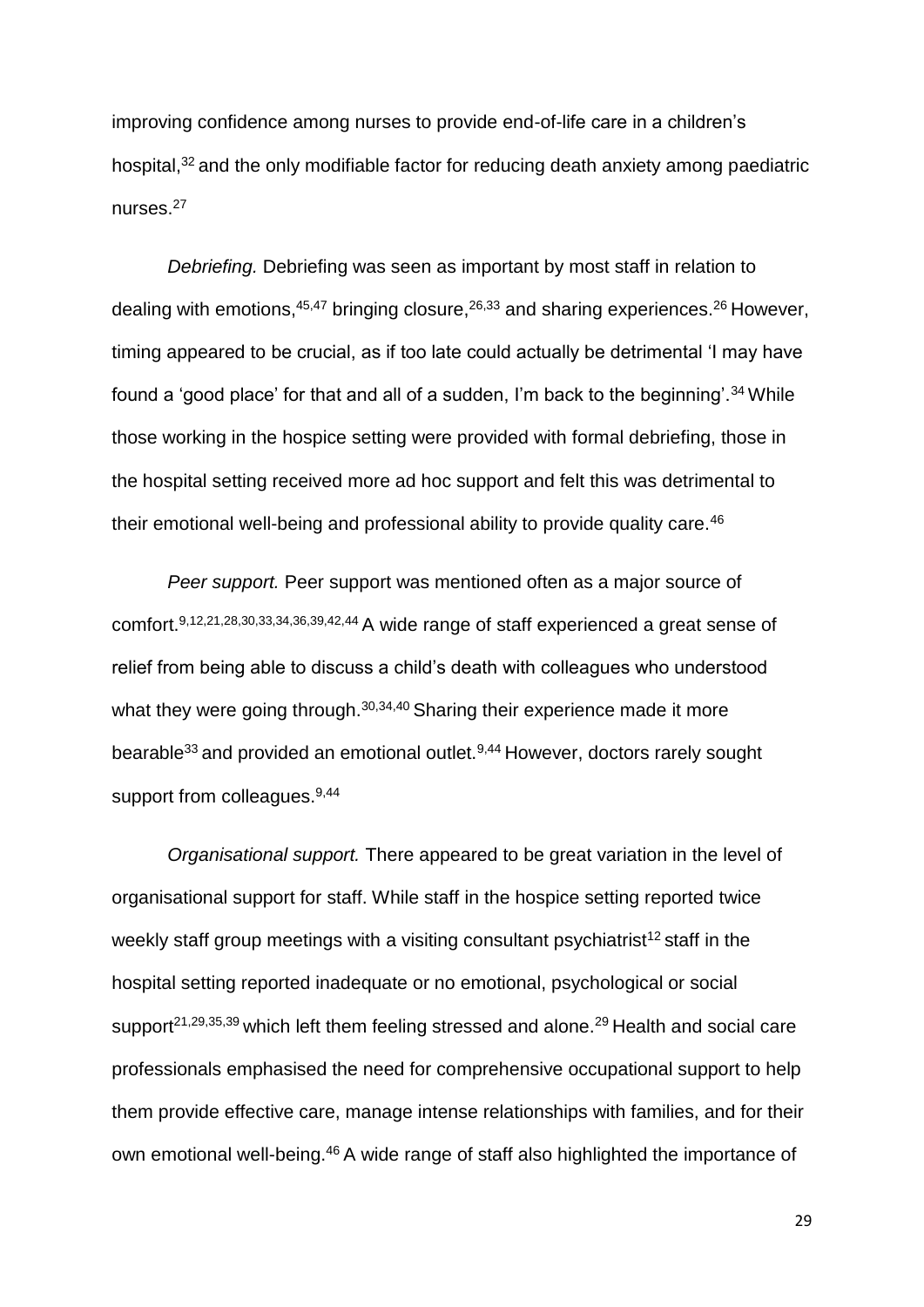having time out to reboot emotionally,  $2^{1,28}$  with a time frame of 15-30 minutes frequently mentioned.<sup>21</sup>

*Common themes across hospital, hospice and community settings.* There were a number of common themes across the different care settings explored in this review. Staff across settings viewed the close relationships built up with children and their families as providing major personal and professional rewards.<sup>11,23, 37,38,40,48</sup> End-of-life decisions and symptom management were also cited as the most common challenges in both the hospice and hospital setting.6,11,46 Staff in all settings also experienced grief in similar ways after losing a child they had cared for. 9,21,35,44 In terms of recommendations, staff across all settings emphasised the need for ongoing palliative care education,<sup>21,26,29,36,38,41,46</sup> especially in relation to communicating with families about end-of-life issues. 9,44,45

# **Discussion**

The findings from this review contribute to the understanding of the unique experiences of a wide range of healthcare staff who provide end-of-life care to children. Most studies focused on nurses which is not surprising given that nursing makes up the largest segment of healthcare providers. <sup>41</sup> However, a large proportion considered a wide range of healthcare staff which is important considering that many different professionals, including doctors, social workers, psychologists, and support staff all play important roles in providing end-of-life care to children.<sup>29</sup>

Results indicated that staff' experience a number of rewards when providing end-oflife care to children that lead to increased job satisfaction. However, the work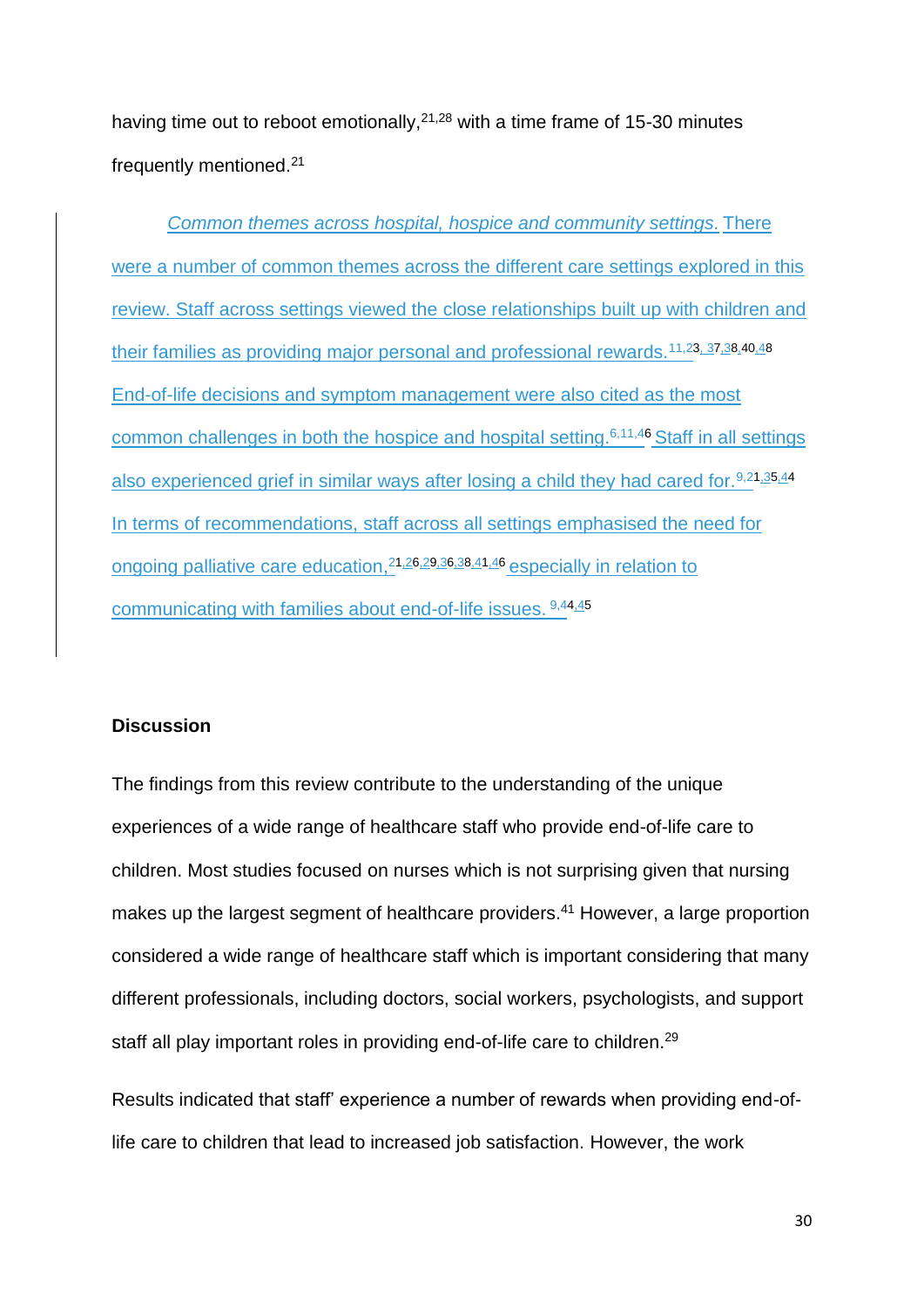environment had a negative impact on staffs' level of job satisfaction, mostly in relation to inadequate multidisciplinary working and inadequate co-ordination between the many services involved in a child's care. Staff also reported frustrations at resource barriers to providing emotional and spiritual care to children and their families, such as time to interact with the child, be with the parent, or providing follow-up bereavement care. Considering that job satisfaction amongst palliative care providers seems to be one of the key factors for improving the efficacy and quality of end-of-life care,<sup>10,28,38,</sup> it is imperative that those at policy and organisational level address the wider and immediate work conditions that cause staff distress.

As reflected in the literature, findings suggested that more difficulties arise in the hospital setting where the key focus is on short-term or acute cure.<sup>33,50</sup> Doctors struggled to make end-of-life decisions, and both doctors and nurses felt unprepared to have end-of-life discussions with parents. Nurses also experienced moral distress over parents' or other team members refusal to withdraw interventions that were not in the child's best interests, and having to withhold the truth about their condition from the child; ultimately compromising the quality of care delivered.<sup>29</sup> Continuity of care was also an area of contention, with staff feeling frustrated at the lack of provision for follow-up bereavement care.

Some major challenges, such as witnessing children's' suffering and death, communication with children and their families, and inadequate support have been well documented in the literature.<sup>9,41</sup> However, the findings from this review also highlighted the challenges of maintaining professional boundaries in an area of healthcare that requires intense, often long term staff involvement.<sup>42</sup>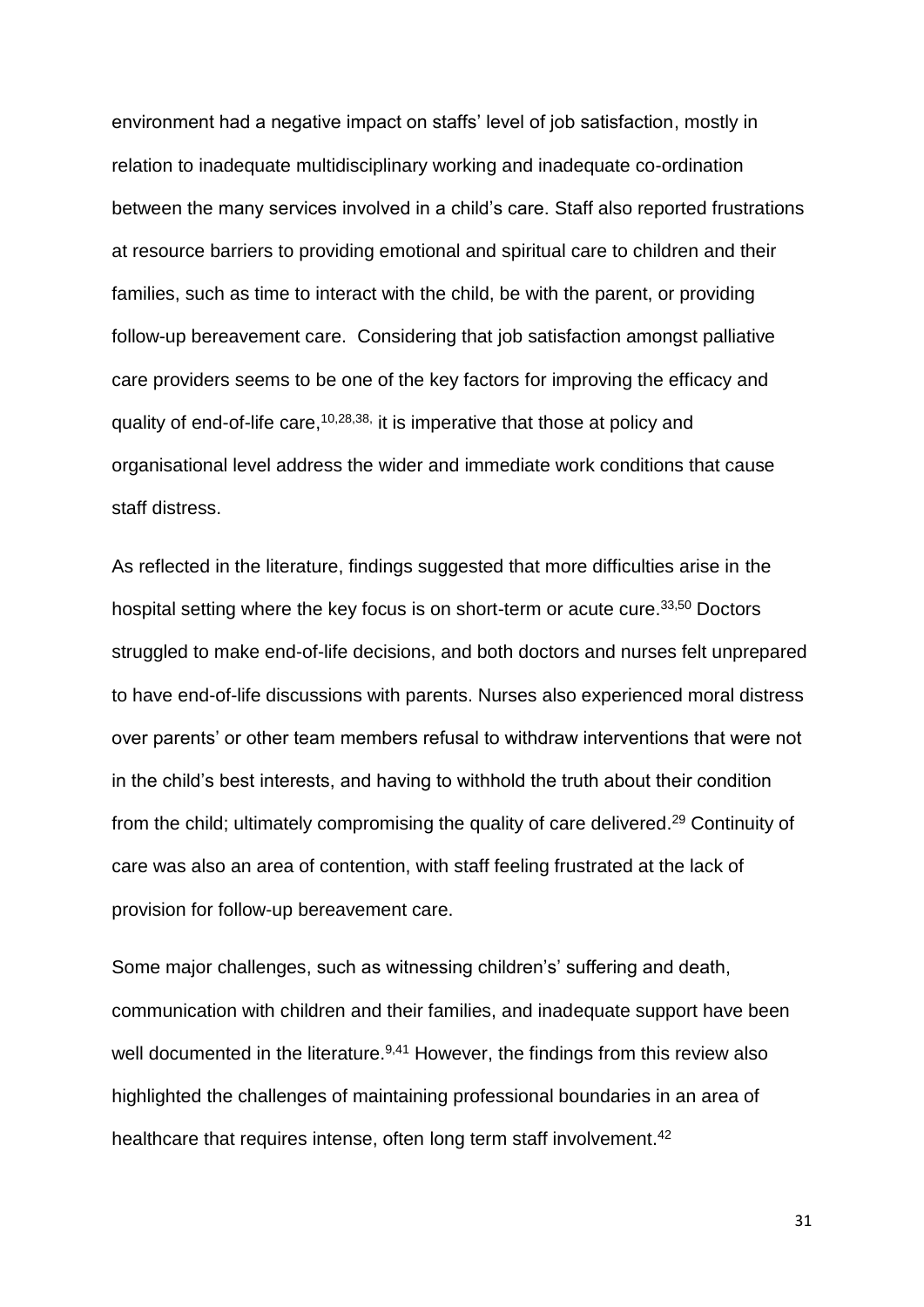#### *Impact*

Findings are supported by the wider literature showing that, while healthcare staff experience a diverse range of grief responses when a child under their care dies, $9,35,51,52$  as professionals they are not expected to display these emotions.<sup>53</sup> As a consequence, they do not have the chance to mourn openly or receive sufficient support . <sup>54</sup> Findings suggest staff may distance themselves as a protective measure, unintentionally compromising the quality of care provided to children and their families.<sup>55</sup> Doka<sup>54</sup> refers to this experience as disenfranchised grief, where healthcare staff cannot openly mourn, or receive social support because their loss is not acknowledged, even though findings from this review demonstrate that relationships developed with dying children and their families are intense and meaningful.

#### *Coping strategies*

In common with previous literature, findings suggested that support from professional colleagues is the most common strategy used for helping them cope when providing end-of-life care to children,<sup>51</sup> often in the form of debriefing sessions which provided a safe place to share experiences with others who understood.<sup>52,56</sup> However, as suggested by previous studies, debriefing may not be beneficial for all staff,57,58 and in some cases may actually prolong their grief if sessions happen too late after the death of a child. Findings from one hospice and one hospital setting provided models of good organisational support in the form of regular meetings with professionals who were adequately trained to support paediatric staff.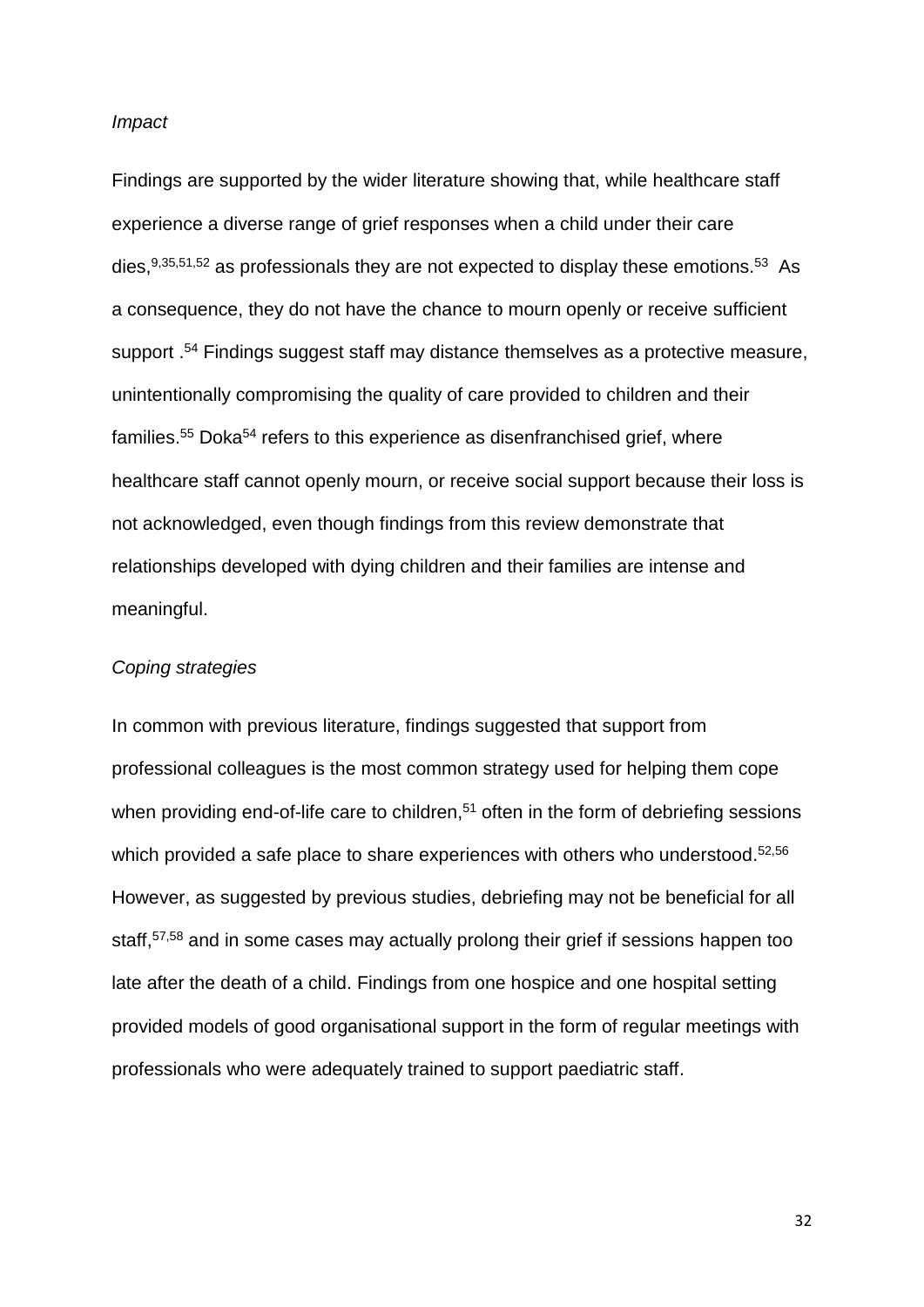#### *Recommendations for practice*

Understanding staff experience of providing end-of-life care to children is essential for the development of support services, which based on the findings of this review should include: organisational support for ongoing education on paediatric palliative care, communication with children and their parents around death and dying, and how to manage professional boundaries without compromising patient care. Communication between healthcare providers and patients is inherently difficult irrespective of the clinical setting, but even more so when providing care to children. <sup>25</sup> However, as effective communication is so vital to connecting with the family, any lack of communication is likely to hamper care. The language used can hinder families understanding of the care being suggested. Beckstrand et al (p.  $551$ <sup>25</sup> emphasised that the terminology used needs to be revised from terms such as 'withdrawing or withholding to allowing death to naturally occur'.

Debriefing sessions should be timely, and delivered by professionals trained in children's end-of-life care so they understand what their colleagues are going through. As doctors displayed the highest levels of grief, they should be encouraged to attend debriefing sessions to help break the culture of silent suffering that appears to permeate medicine. Staff with less experience also require additional support and education to increase their levels of comfort and competence when providing end-oflife care to children and their families.

As documented in the literature, staff attendance at funerals was shown to be beneficial, 59,60 especially in relation to finding closure. As has been suggested by the findings of this review and the wider literature, staff should be facilitated to attend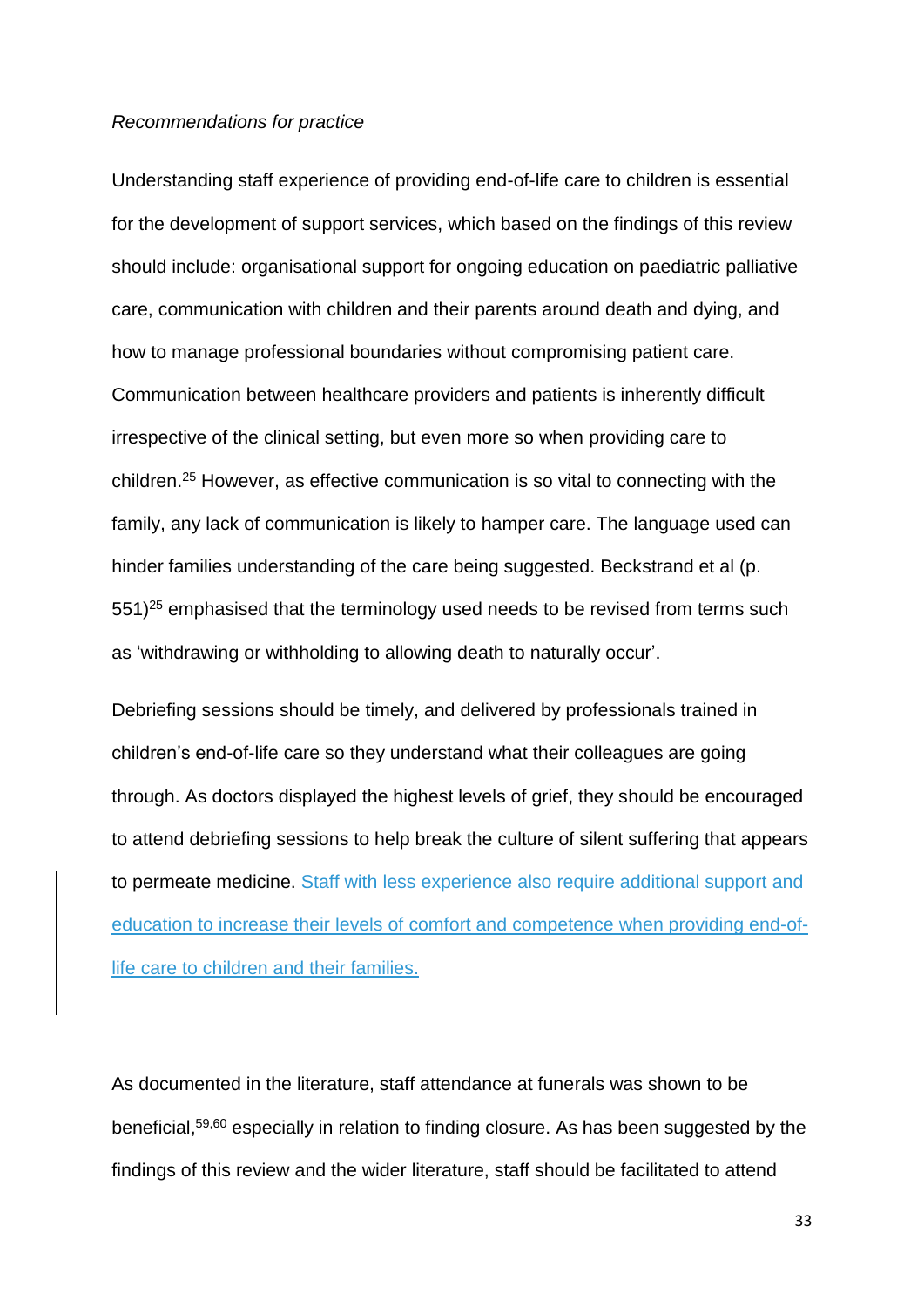funerals as part of their working hours, or paid to attend if during their off-duty time<sup>15,62</sup> so they can continue to offer effective and compassionate care to the other children under their care. 35

At policy level, steps need to be taken to streamline services within paediatric palliative care, and to raise awareness of hospice services so that referrals are timely. This would help clarify community staffs' roles and facilitate the development of trusting relationships with families, which is a cornerstone of quality end-of-life care. 63

#### *Limitations*

This mixed method review confirms the lack of robust quantitative and qualitative studies relating to staffs' experience of providing end-of-life care to children. As such, it is not possible to draw definitive conclusions. However, this review does highlight the gaps and limitations within the current knowledge base.

A strength of this review relates to the transferability of findings as included studies were conducted in many different countries, with a diverse range of healthcare staff in a diverse range of healthcare settings, yet showed more similarities than differences in relation to the impact of providing end of life care to children and the most important strategies to help support them.

# **Conclusions**

Overall findings highlight the need for healthcare organisations to support and care for staff who provide end-of-life care to children, in the same way they expect their staff to support and care for their young patients. Ongoing education focusing on the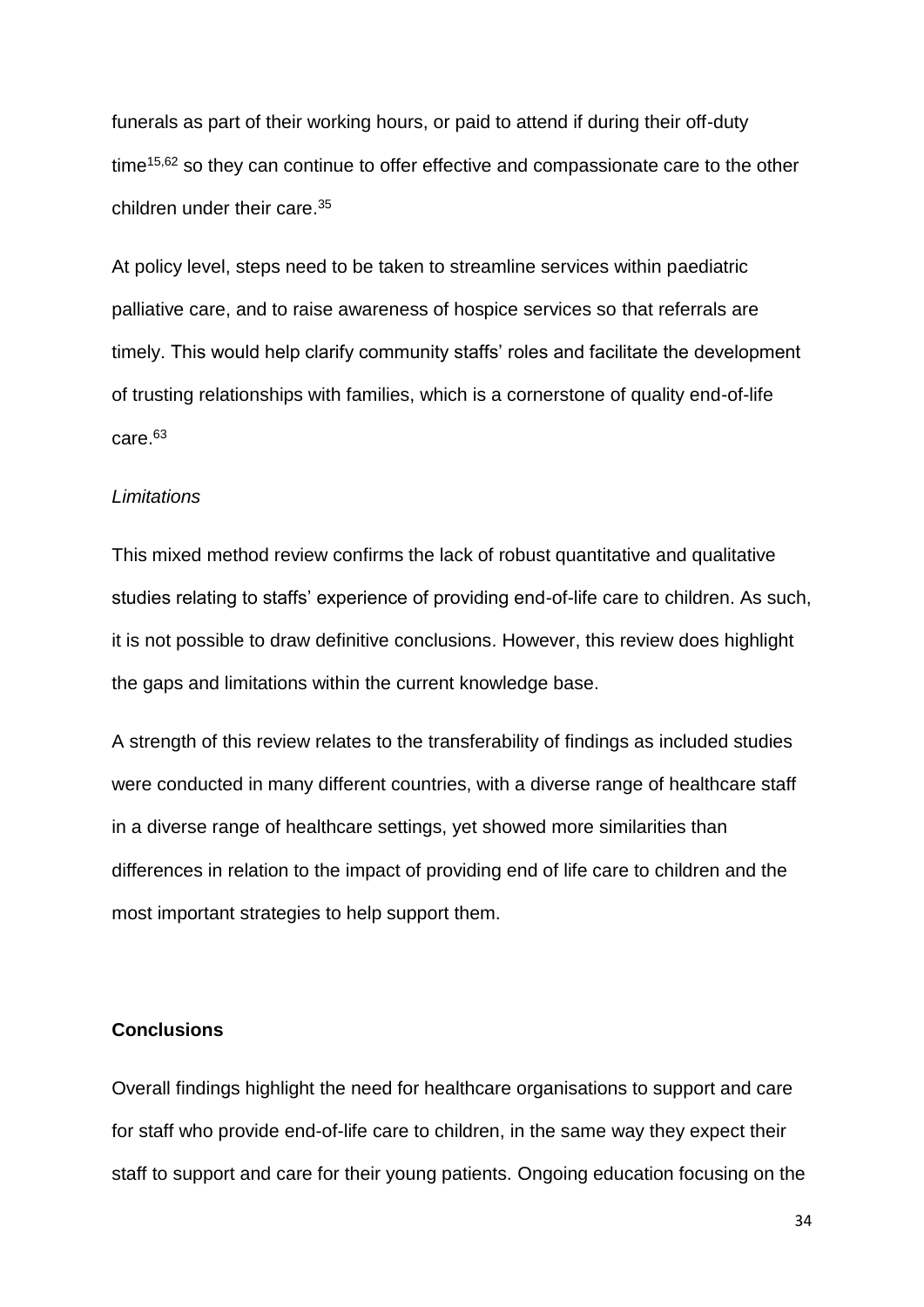unique challenges of providing end-of-life care to children and the importance of selfcare, along with timely multidisciplinary debriefing are key strategies for improving healthcare staffs' experiences, and as such the quality of care they provide.

### *Future directions for research*

As only one study focused on the experience of doctors individually, further research is required to increase the opportunity for greater acknowledgement and recognition that 'emotional experiences do exist within the medical model of care' (Kaplan p. 201).<sup>35</sup> Furthermore, this review revealed the paucity of studies considering the individual experiences of support staff, or individual experiences of staff within the hospice setting. Further research should explore these neglected professional groups and settings so that *all* staff who provide end-of-life care to children can be supported to do so. Research exploring the effectiveness of interventions for mitigating healthcare staffs' stress and grief experiences should also be a priority. In terms of reducing stress caused by the work environment, future research on effective models of multidisciplinary working within paediatric palliative care is required, along with how to improve co-ordination of services. Finally, a systematic review exploring key recommendations in relation to the most effective educational strategies and the most effective supportive strategies for staff providing end-of-life care to children is required.

## **Contributions**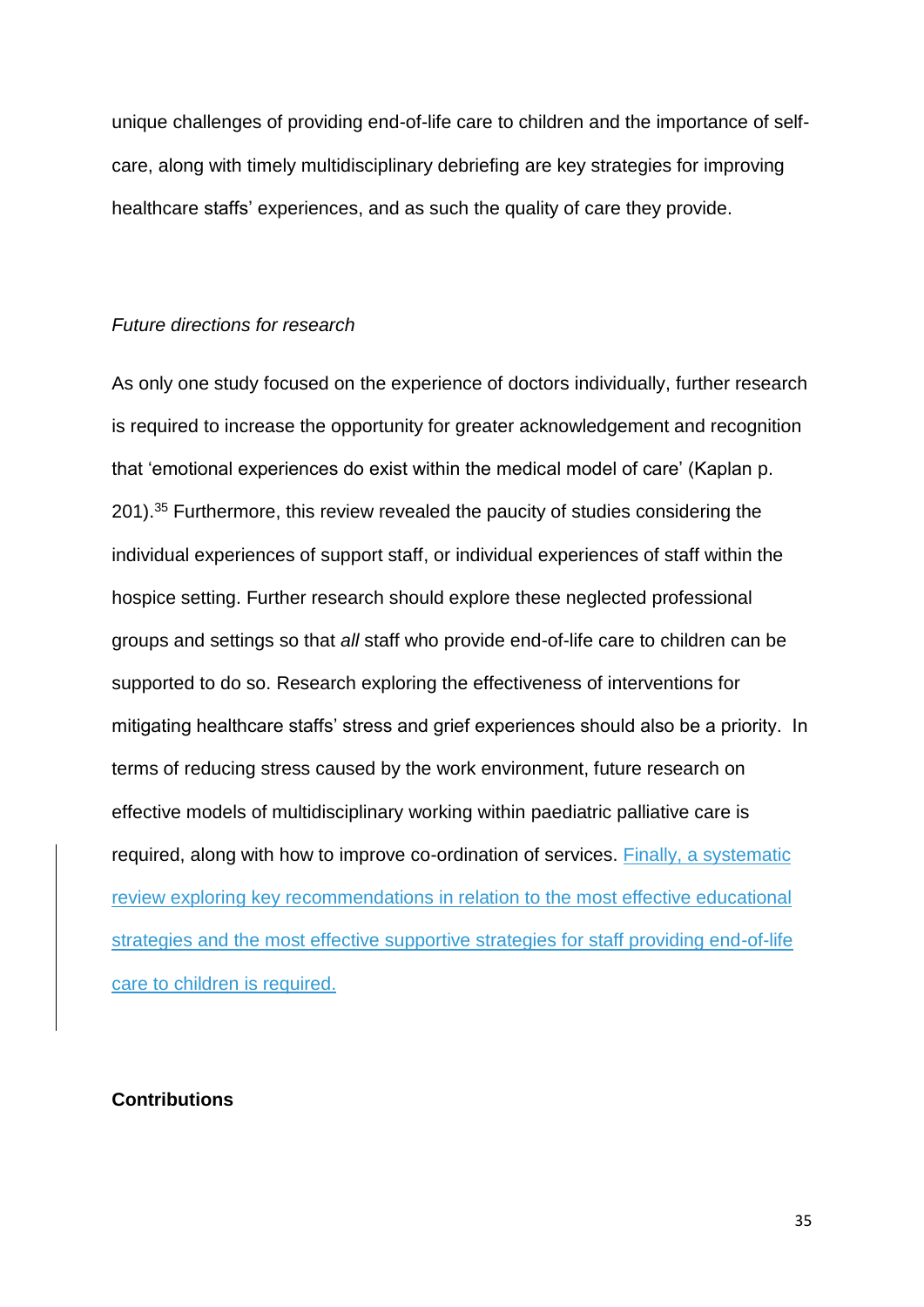TM: developed the protocol for the review, identified and screened articles for inclusion, data extraction, data analysis and synthesis, and drafted the article. DS identified and screened articles for inclusion, data extraction, data analysis and synthesis, and critically revised the article. SP supervised the review, developed the protocol, data extraction, and critically revised the article. All authors approved the final version.

## **Acknowledgements**

The authors wish to thank the Information Scientist at Queen's University Belfast for helping to refine the search strategies.

# **Funding**

This research received no specific grant from any funding agency in the public, commercial, or not-for-profit sectors.

## **Declaration of conflicting interests**

The authors declare that there is no conflict of interest.

# **References**

- 1. Melin-Johansson C, Axelsson I, Grundberg MJ et al. When a Child Dies: Parents' Experiences of Palliative Care – An Integrative Literature Review. *J Pediatr Nur* 2014; 29: 660–669.
- 2. Wolfe I, Macfarlane A, Donkin et al. Why Children Die: Death in Infants, Children and Young People in the UK. London: Royal College of Paediatrics and Child Health, 2014.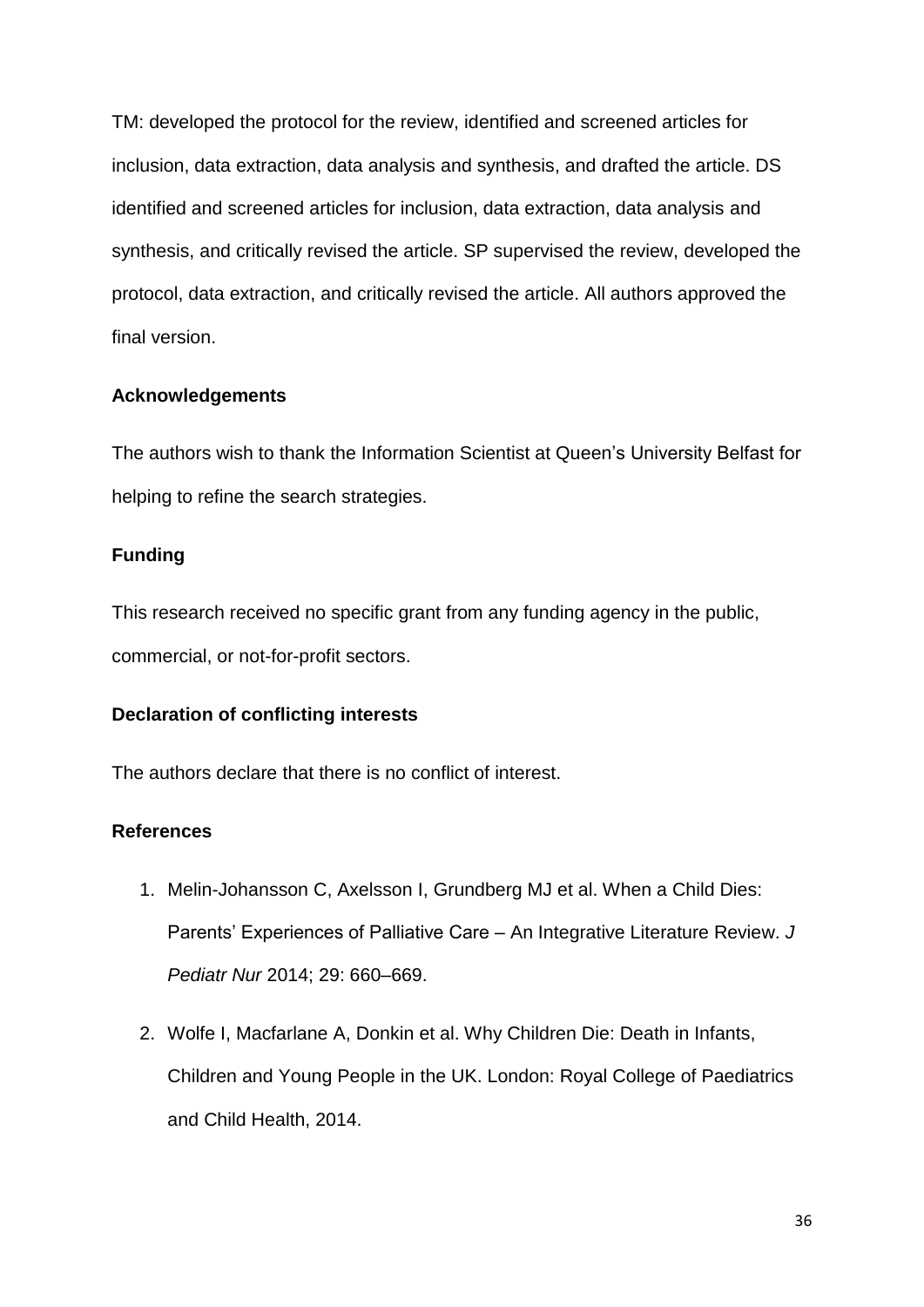- 3. Ferlay J, Bray F, Pisani P et al. GLOBOCAN 2002: Cancer Incidence, Mortality and Prevalence Worldwide. (IARC Cancer Base No. 5 Version 2.0), Lyon, IARC, 2004.
- 4. Feudtner C, Kang TI, Hexem KR, et al. Pediatric palliative care patients: a prospective multicenter cohort study. Pediatrics. 2011; 127(6):1094–1101.
- 5. Swinney R, Yin L, Lee A et al. The role of support staff in pediatric palliative care: Their perceptions, training, and available resources. J Palliat Care. 2007;23:44–50.
- 6. Bartholdson C, Lützén K Blomgren K et al. Experiences of Ethical Issues When Caring for Children With Cancer. *Cancer Nurs* 2015; 38: 125-132.
- 7. World Health Organization (WHO) Definition of palliative care, <http://www.who.int/cancer/palliative/definition/en> (2013, accessed 20 August 2015).
- 8. Hinds PS, Schum L, Baker JN et al. Key factors affecting dying children and their families. *J Palliat Med* 2005; 8 Suppl 1: S70-8.
- 9. Papadatou D, Martinson IM, Chung PM. Caring for Dying Children; a comparative study of nurses' experiences in Greece and Hong Kong. *Cancer Nurs* 2001;24:402-412.
- 10.Morgan D. Caring for Dying Children: Assessing the Needs of the Pediatric Palliative Care Nurse. *Pediatr Nurs* 2009;35:86-90.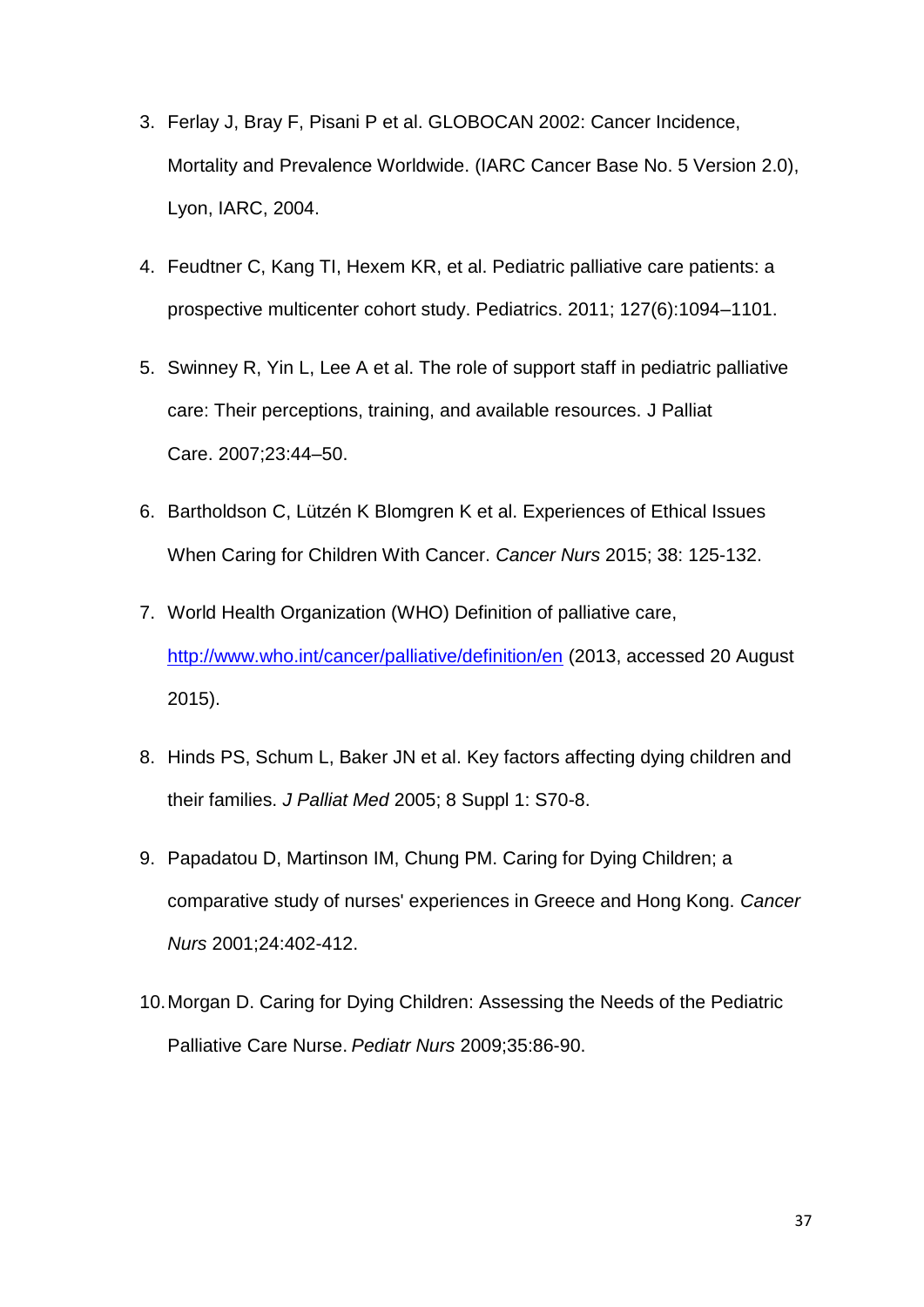- 11.McCloskey S, Taggart L. How much compassion have I left? An exploration of occupational stress among children"s palliative care nurses. International. *J Palliative Nurs* 2010;16: 233-240
- 12.Woolley H, Stein A, Forrest GC et al. Staff stress and job satisfaction at a children's hospice. *Arch Dis Child* 1989;64:114-118.
- 13.Vachon MLS, Lyall WAL, Freeman SJJ. The measurement and management of stress in health professionals working with advanced cancer patients. *Death Educ* 1978;1: 365-75.
- 14.Bagatell R, Meyer R, Herron S et al. When children die: a seminar series for pediatric residents. *Pediatrics* 2002;110:348–353.
- 15.Serwint JR, and Simpson DE. The use of standardized patients in pediatric residency training in palliative care: Anatomy of a standardized patient case scenario. *J Palliat Med* 2002;5:146-153.
- 16.Shribman S. Making it Better: For Children and Young People. Report, Department of Health, UK, February 2007.
- 17. Polit DF and Beck CT. *Nursing research: generating and assessing evidence for nursing practice.* Philadelphia, PA: Wolters Kluwer Health, 2012, p. XIV, 802 pp.
- 18. Sandelowski M, Voils CI and Barroso J. Defining and designing mixed research synthesis studies. *Res Sch* 2006;13: 29–44.
- 19.Bryson, A. Integrating quantitative and qualitative research: how is it done? *Qual Res* 2006; 1: 97-113.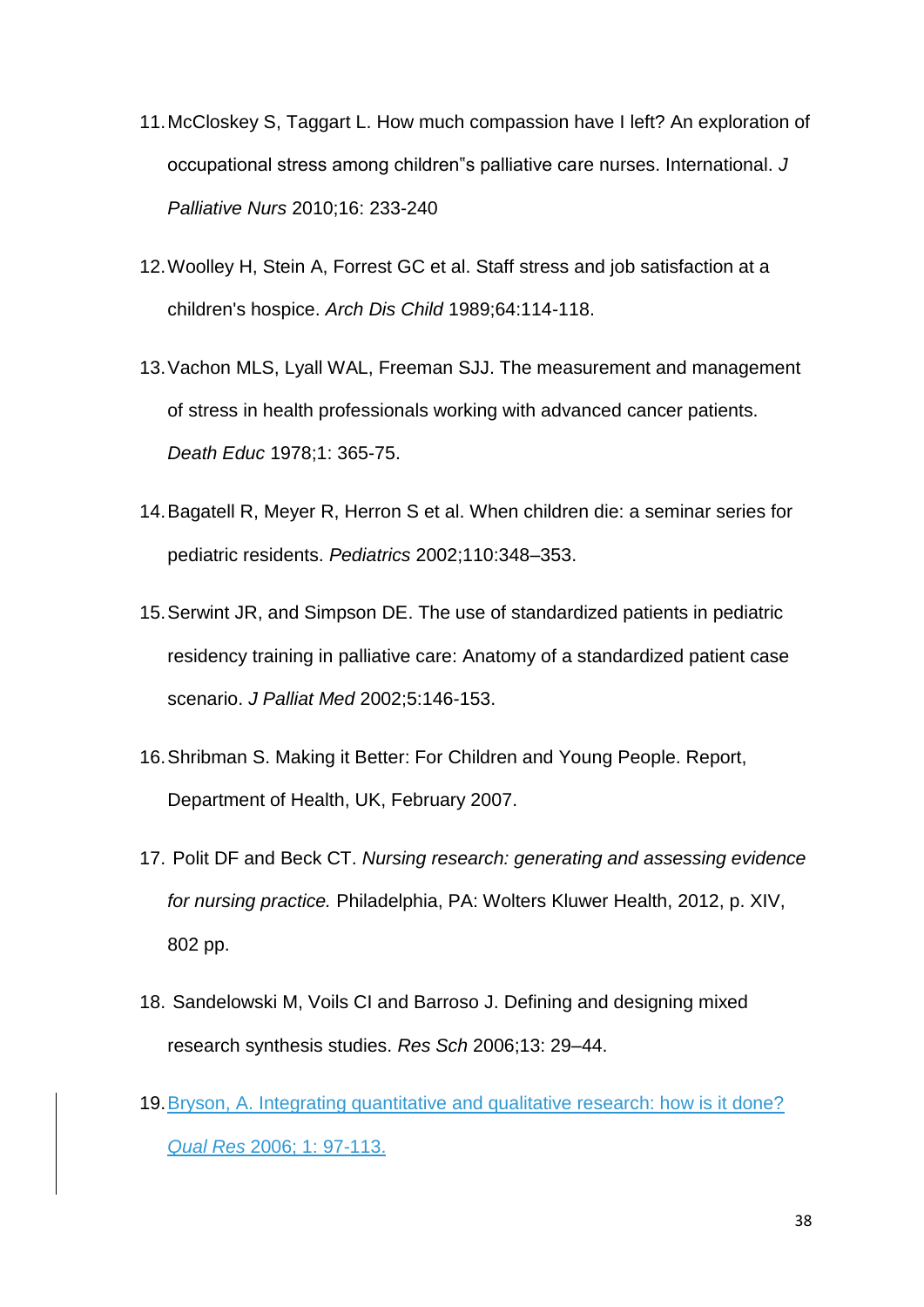- 20.Moher D, Jadad A, Nichol G, et al. Assessing the quality of randomized controlled trials an annotated bibliography of scales and checklists. *Controll Clin Trials* 1995; 16: 62-73.
- 21.Plante J and Claude MD. Health care professionals' grief after the death of a child. Paediatr Child Health. 2011; 16: 213–216.
- 22.Pluye P, Gagnon MP, Griffiths F et al. A scoring system for appraising mixed methods research, and concomitantly appraising qualitative, quantitative and mixed methods primary studies in mixed studies reviews. *Int J Nurs Stud* 2009; 46:529‐546.
- 23.Pace R, Pluye P, Bartlett G et al. Testing the reliability and efficiency of the pilot Mixed Methods Appraisal Tool (MMAT) for systematic mixed studies review. *Int J Nurs Stud* 2012; 49:47‐53.
- 24.Whittemore R and Knafl K. The integrative review: updated methodology. *J Adv Nurs* 2005; 52: 546-553.
- **25.**Beckstrand RL, Rawle NI, Callister L et al. Pediatric nurses' perceptions of obstacles and supportive behaviours in end-of-life care. *Am J Crit Care* 2010; 19: 543-552.
- 26.Bergstraesser E, Inglin S, Abbruzzese R et al. The needs of professionals in the palliative care of children and adolescents. *Eur J Pediatr* 2013; 172: 111- 118.
- 27.Bloomer M, Copnell B, Endacott R et al. Death anxiety in paediatric and neonatal intensive care nurses. In: 7<sup>th</sup> World Congress on Pediatric Intensive and Critical Care Conference, Istanbul, Turkey, May 2014, SUPPL 1, pp. 8.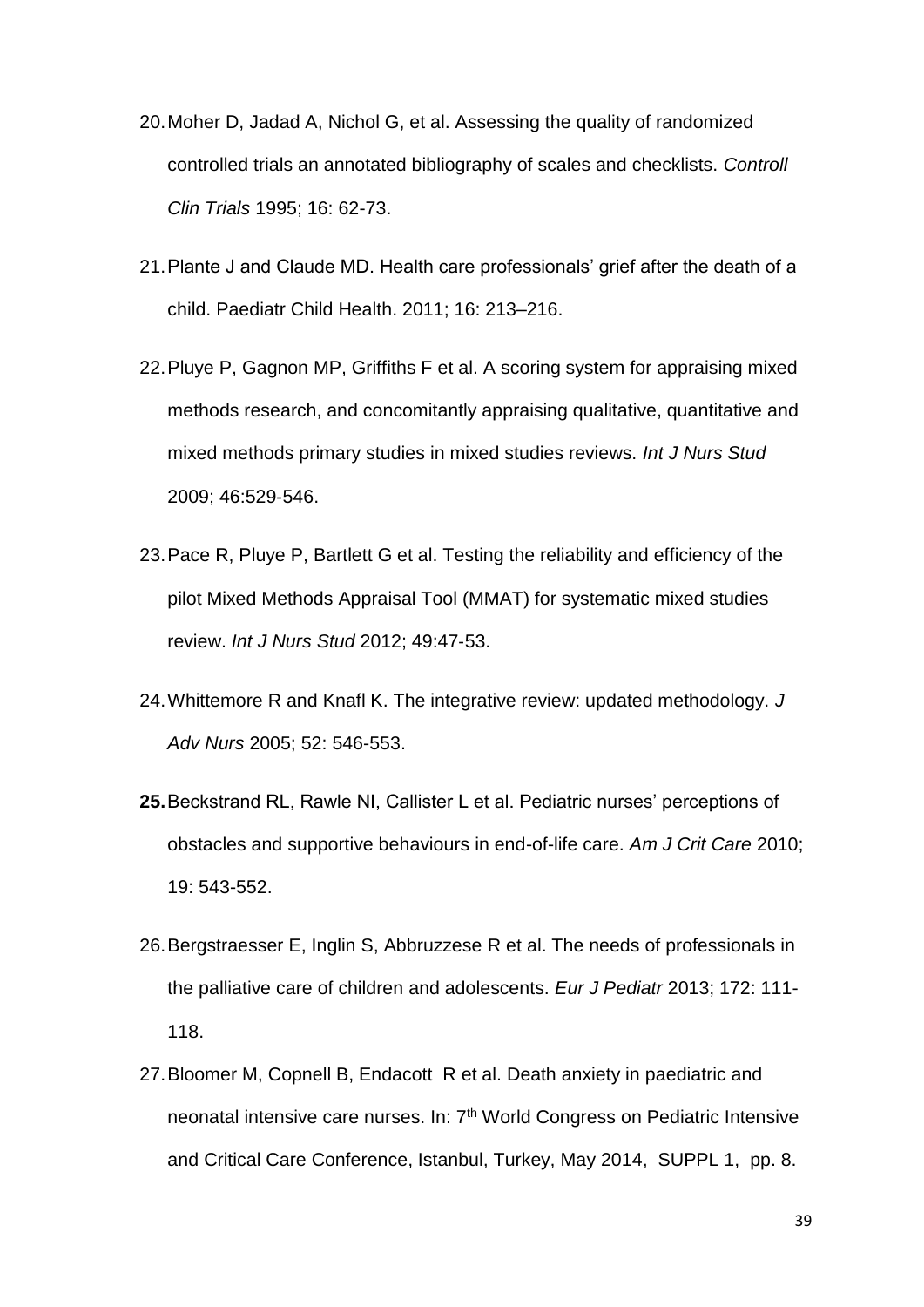- 28.Clarke J and Quin S. Professional Carers' Experiences of Providing a Pediatric Palliative Care Service in Ireland. *Qual Health Res* 2007; 17: 1219- 1231.
- 29.Contro NA, Larson J, Scofield S et al. Hospital Staff and Family Perspectives Regarding Quality of Pediatric Palliative Care. *Pediatrics* 2004; 114: 1248- 1252.
- 30.Cook KA, Mott S, Lawrence P et al. Coping While Caring for the Dying Child: Nurses' Experiences in an Acute Care Setting. *J Pediatr Nurs* 2012; 27: 11- 21.
- 31.Fanos JH. "Coming Through the Fog, Coming Over the Moors": The Impact on Pediatric Oncologists of Caring for Seriously Ill Children. *J Cancer Educ*  2007; 22: 119-123.
- 32.Feudtner C, Santucci G, Feinstein JA et al. Hopeful Thinking and Level of Comfort Regarding Providing Pediatric Palliative Care: A Survey of Hospital Nurses. *Pediatrics* 2007; 119: 186-192.
- 33.Furingsten L, Sjogren R, Forsner M. Ethical challenges when caring for dying children. *Nurs Ethics* Epub ahead of print 10 June 2014. DOI: 10.1177/0969733014533234.
- 34.Kain VJ. An exploration of the grief experiences of neonatal nurses: A focus group study. *J Neonat Nurs* 2013; 19: 80-88.
- **35.**Kaplan LJ. Toward a Model of Caregiver Grief: Nurses' Experiences of Treating Dying Children. *Omega* 2000; 41: 187-206.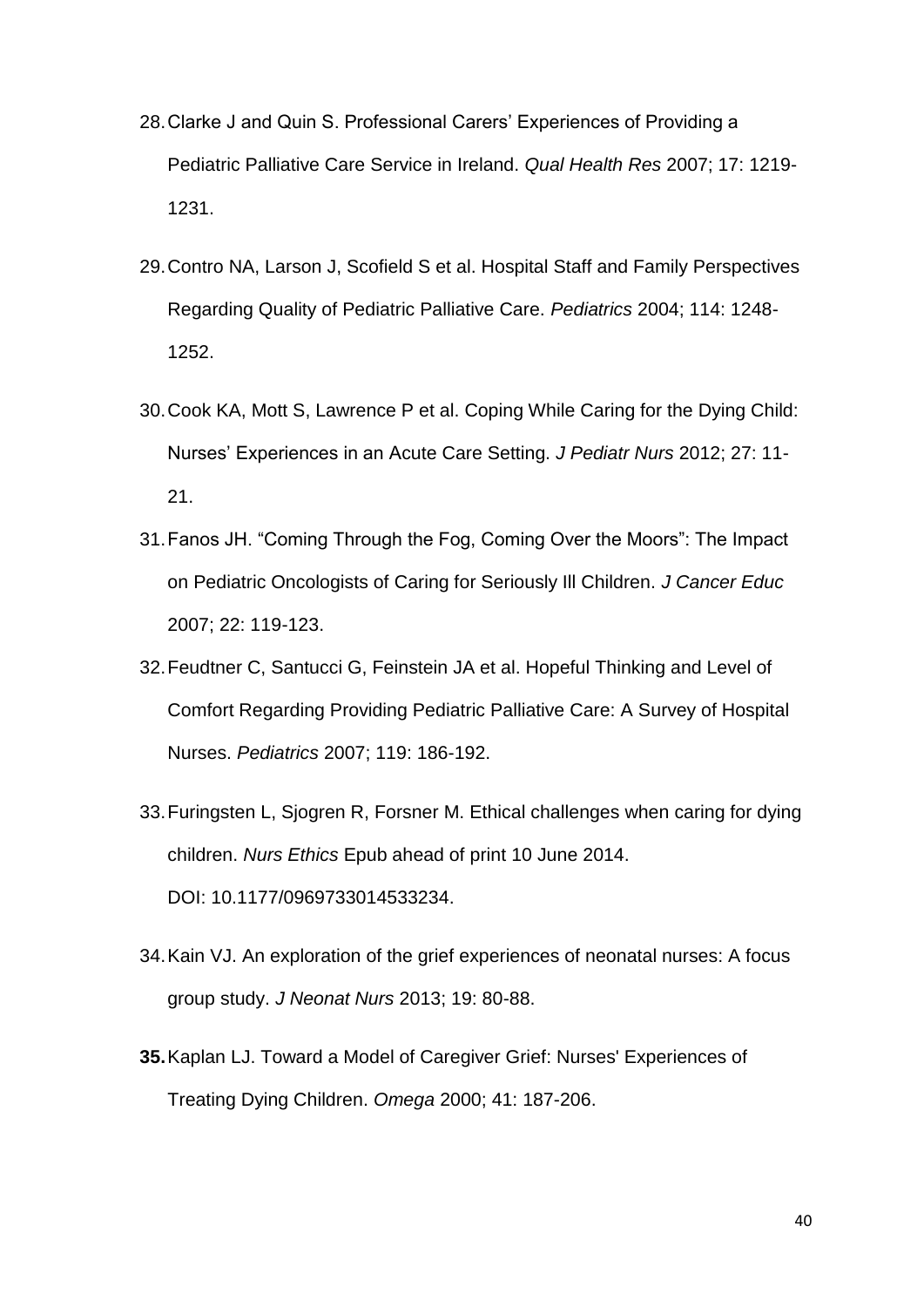- 36.Kaunonen M, Tarkka MT, Hautamaki K et al. The staff's experience of the death of a child and of supporting the family. *Int Nurs Rev* 2000; 47: 46-52.
- 37.Klassen A, Gulati S, Dix D. Health Care Providers' Perspectives About Working With Parents of Children With Cancer: A Qualitative Study. *J Pediatr Oncol Nurs* 2012; 29: 92-97.
- 38.Korzeniewska-Eksterowicz A, Przyslo L, Grzelewski T et al. Job satisfaction among health professionals of Home Hospice for Children of Lodz Region. *Adv Pall Med* 2010; 3: 67–72.
- *39.*MacConnell G, Aston M, Randel P et al. Nurses' experiences providing bereavement follow-up: an exploratory study using feminist poststructuralism. *J Clin Nurs* 2012; 22: 1094-1102*.*
- 40.Macpherson CF. Peer-supported storytelling for grieving pediatric oncology nurses. *J Pediatr Oncol Nurs* 2008; 25: 148-163.
- 41.Maytum JC, Bielski-Heiman M, Garwick AW. Compassion Fatigue and Burnout in Nurses Who Work With Children With Chronic Conditions and Their Families. *J Pediatr Health Care* 2004;18:171-179.
- **42.**Meadors P and Lamson A. Compassion fatigue and secondary traumatization: provider self care on intensive care units for children. *J Pediatr Health Care* 2008; 22:24-34.
- 43.Neilson SJ, Kai J, MacArther C et al. Caring for children dying from cancer at home: a qualitative study of the experience of primary care practitioners. *Fam Pract* 2011; 28: 545-553.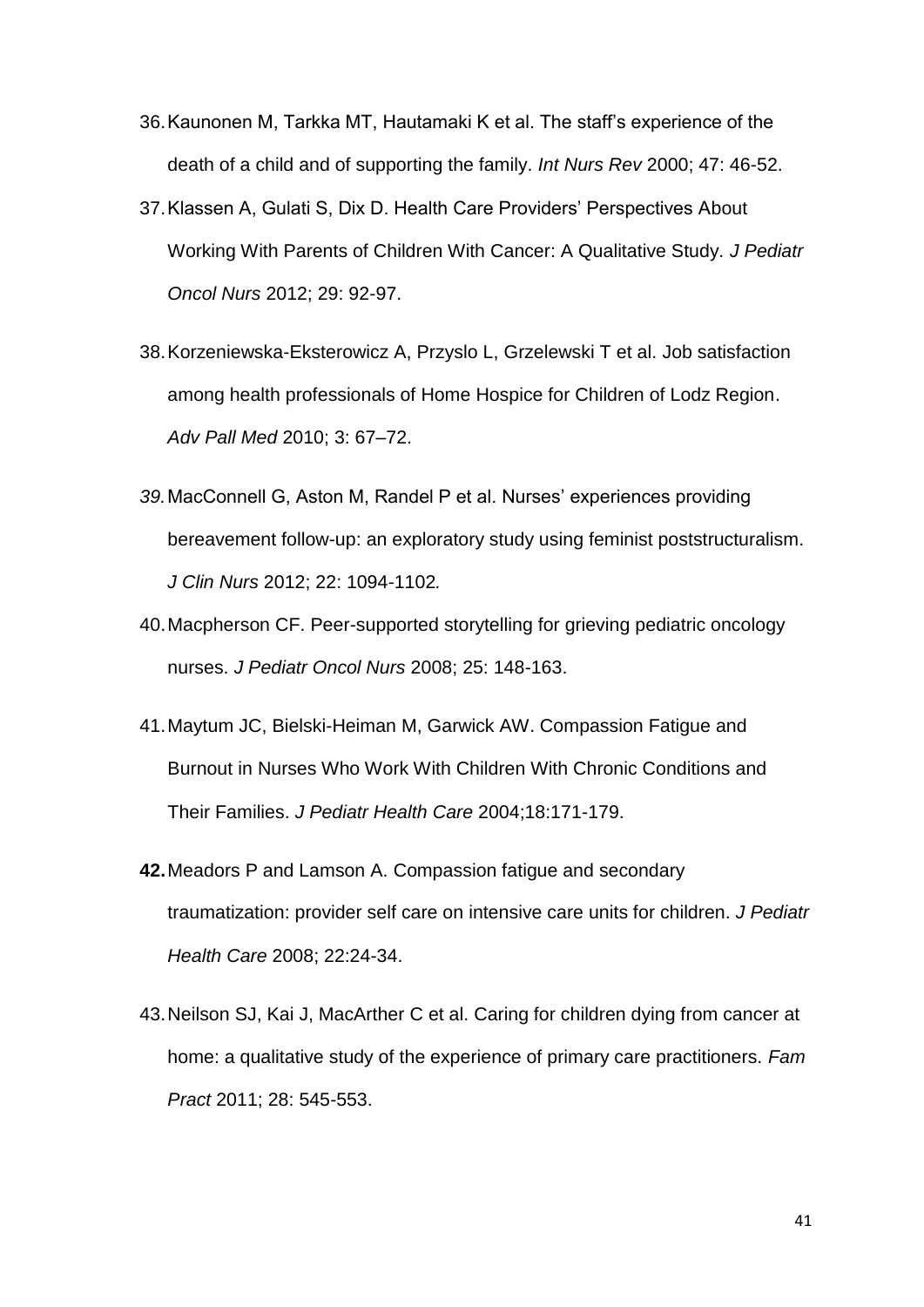- 44.Papadatou D and Bellali T. Greek Nurse and Physician Grief as a Result of Caring for Children Dying of Cancer. *Pediatr Nurs* 2002; 28: 345-353.
- 45.Pearson HN. "You've only got one chance to get it right": children's cancer nurses' experiences of providing palliative care in the acute hospital setting. *Issues Compr Pediatr Nurs* 2013; 36: 188-211.
- 46.Price J, Jordan J, Prior L. A consensus for change: Parent and professional perspectives on care for children at the end-of-life. *Issues Compr Pediatr Nurs*  2013; 36: 70-87.
- 47.Quinn C and Bailey ME. Caring for children and families in the community: experiences of Irish palliative care clinical nurse specialists. *Int J Palliat Nurs*  2011; 17: 561-67.
- 48.Reid FC. Lived experiences of adult community nurses delivering palliative care to children and young people in rural areas. *Int J Palliat Nurs* 2013; 19: 541-47.
- 49.Clark L, Leedy S, McDonald L. et al. Spirituality and job satisfaction among hospice interdisciplinary team members. J. Palliat. Med. 2007; 10: 1321– 1328.
- 50. McConnell T, O'Halloran P, Donnelly M et al. Factors affecting the successful implementation and sustainability of the Liverpool Care Pathway for dying patients: a realist evaluation. *BMJ Support Palliat Care* 2015; 5:70– 7.
- 51.Davies B, Clarke D, Connaughty S et al. Caring for dying children: Nurses' experiences. *Pediatric Nursing* 1996; 22: 500-507.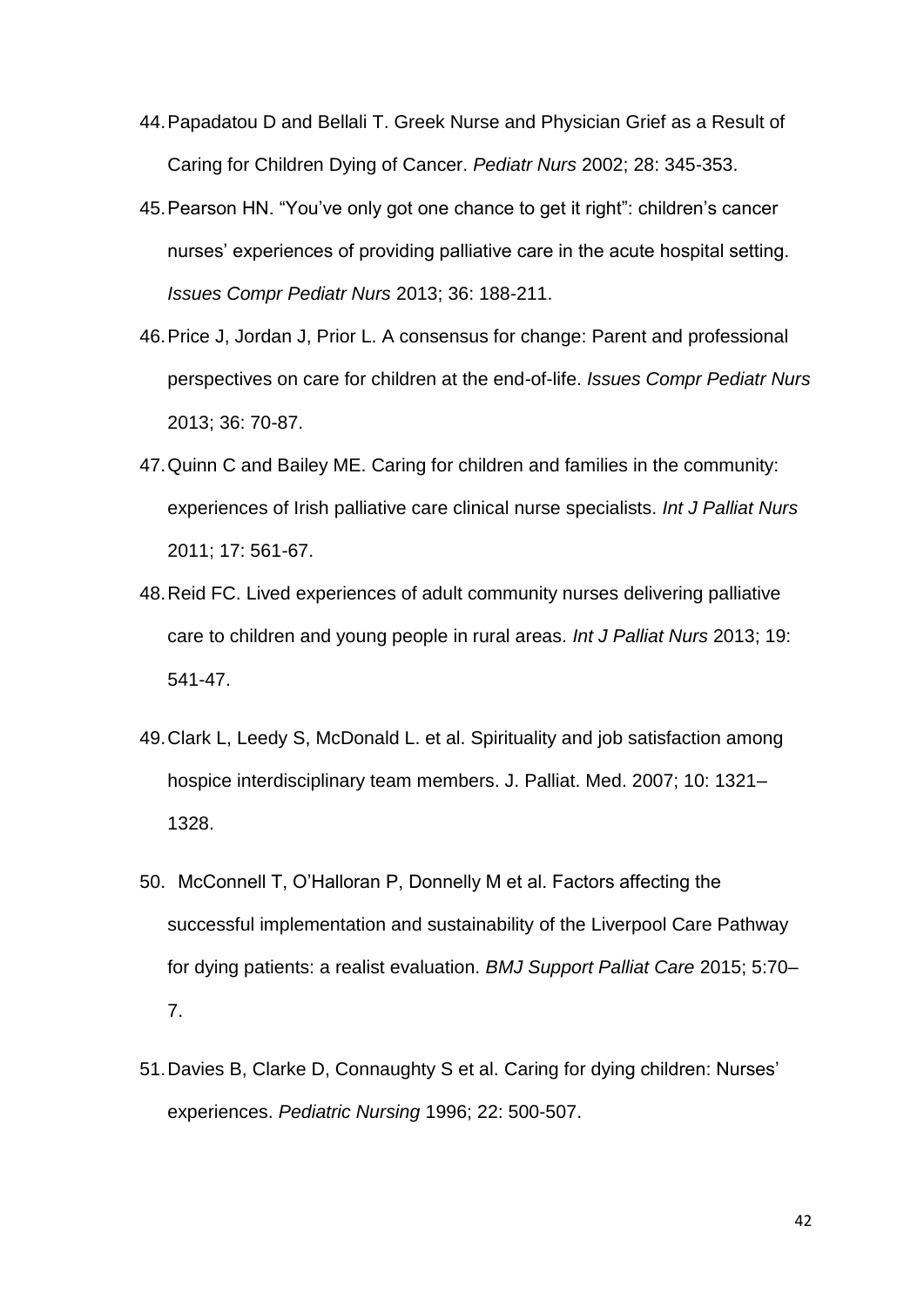- 52.Rashotte J, Fothergill-Bourbonnais F, Chamberlain M. Pediatric intensive care nurses and their grief experiences: A phenomenological study. *Heart Lung*  1997; 26: 372-386.
- 53.Liben S, Papadatou D, Wolfe J. Paediatric palliative care: challenges and emerging ideas. *Lancet* 2008; 371:852-64.
- 54.Doka KJ (Ed.) (1989) Disenfranchised grief: Recognizing hidden sorrow. New York: Lexington Books.
- **55.**Maguire P. Barriers to the care of the dying. *Br Med J* 1985; 291: 1711-13.
- 56.Papadatou D, Papazoglou I, Petraki D et al. Mutual support among nurses who provide care to dying children. *Illn Crisis Loss* 1999; 7: 37-48.
- 57.Blisson IJ, Jenkins PL, Alexander J et al. A randomised controlled trial of psychological debriefing for victims of acute harm. *Brit J Psychiat* 1997; 171: 78-81.
- 58.Hobbs M, Mayou R, Harrison B et al. A randomised controlled trial of psychological debriefing for victims of road traffic accidents. *BMJ* 1996; 313: 1438-1439.
- 59.Downey V, Benglamin M, Heuer L et al. Dying babies and associated stress in NICU nurses. *Neonatal Network* 1995; 14: 41-46.
- 60.McHaffie H. Withdrawing treatment from infants: key elements in the support of families. *J Neonatal Nurs* 2001; 7: 85-89.